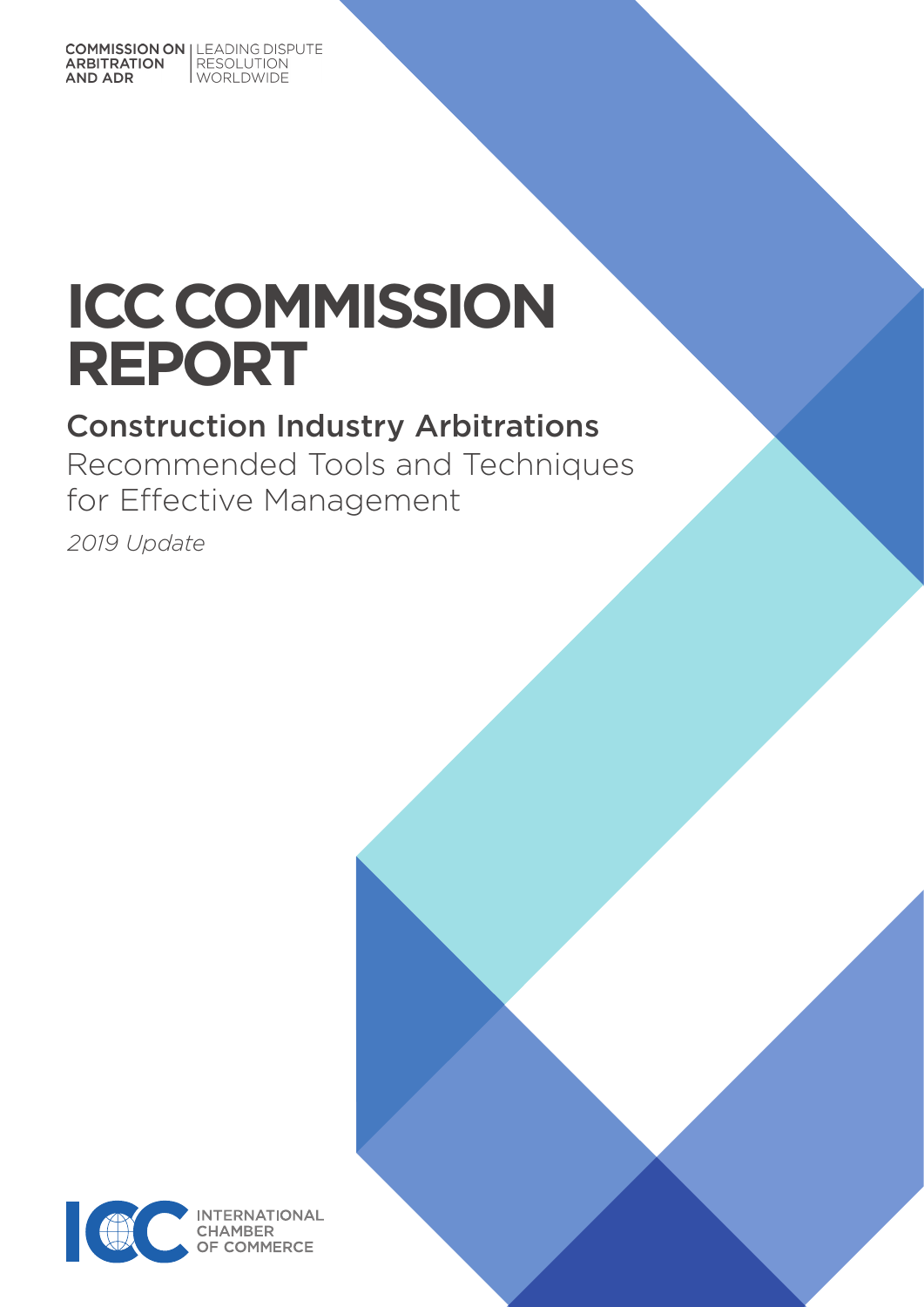Copyright © 2019 International Chamber of Commerce (ICC)

All rights reserved.<br>ICC holds all copyright and other<br>intellectual property rights in this<br>collective work. No part of this work may<br>be reproduced, distributed, transmitted, translated or adapted in any form or by any means except as permitted by law without the written permission of ICC. Permission can be requested from ICC through copyright.drs@iccwbo.org.

The views and recommendations contained in this publication originate from a Task Force created within ICC's Commission on Arbitration and ADR. They should not be thought to<br>represent views and recommendations<br>of the ICC International Court of<br>Arbitration or the ICC International<br>Centre for ADR, nor are they in any way<br>binding on either body. ICC, the ICC logo, CCI, International<br>Chamber of Commerce (including<br>Spanish, French, Portuguese and<br>Chinese translations), World Business<br>Organization, International Court of<br>Arbitration and ICC International Court<br>of Arb

Publication date: February 2019

International Chamber of Commerce (ICC) 33-43 avenue du Président Wilson<br>75116 Paris, France<br>**www.iccwbo.org**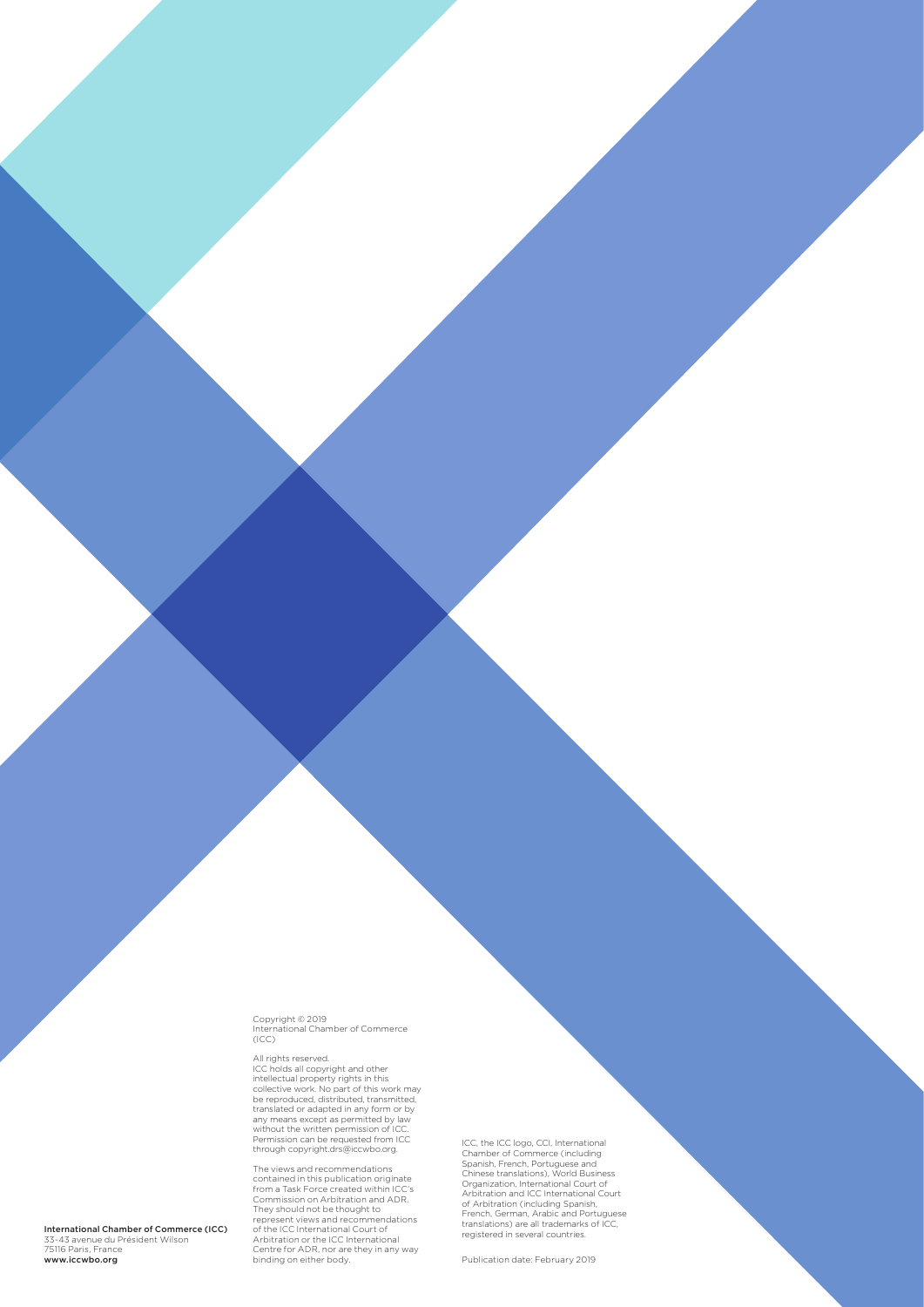### **Contents**

Construction Industry Arbitrations: Recommended Tools and Techniques for Effective Management

1

| Preface to the 2019 Update<br>2<br>2            |                                                               |                   |  |  |  |
|-------------------------------------------------|---------------------------------------------------------------|-------------------|--|--|--|
| <b>Preliminary Remarks</b><br>$\overline{3}$    |                                                               |                   |  |  |  |
| Summary of Main Recommendations and Suggestions |                                                               |                   |  |  |  |
|                                                 |                                                               |                   |  |  |  |
| <b>Arbitrations</b>                             | Tools and Techniques for Effective Management of Construction | 8                 |  |  |  |
| 1.                                              | Particularities of construction industry disputes             | 8                 |  |  |  |
| 2.                                              | Selection of arbitrators                                      | 10                |  |  |  |
| 3.                                              | Initial stages                                                | 11                |  |  |  |
| $\mathcal{A}_{\cdot}$                           | Terms of Reference                                            | 12                |  |  |  |
| 5.                                              | Summary of the claims                                         | $12 \overline{ }$ |  |  |  |
| 6.                                              | The issues                                                    | 13                |  |  |  |
| 7.                                              | Procedural rules                                              | 13                |  |  |  |
| 8.                                              | Case management conference and procedural<br>timetable        | 13                |  |  |  |
| 9.                                              | Timetable, practicability of steps and hearing date           | 14                |  |  |  |
| 10 <sub>1</sub>                                 | Procedures                                                    | 15                |  |  |  |
| 11.                                             | Further working documents and schedules                       | 16                |  |  |  |
| 12.                                             | Tests and site visits                                         | 17                |  |  |  |
| 13.                                             | Programmes and critical path networks                         | 18                |  |  |  |
| 14.                                             | Computation of claims                                         | 18                |  |  |  |
| 15.                                             | Splitting a case                                              | 19                |  |  |  |
| 16.                                             | Documents and document control                                | 19                |  |  |  |
| 17.                                             | Witnesses                                                     | 21                |  |  |  |
| 18.                                             | Experts                                                       | 22                |  |  |  |
| 19.                                             | Hearing(s) on the merits                                      | 23                |  |  |  |
| 20.                                             | Interim measures                                              | 25                |  |  |  |
| 21.                                             | Settlement in arbitration                                     | 25                |  |  |  |
| 22.                                             | Translations                                                  | 25                |  |  |  |
|                                                 | Annex - Extracts from Typical Schedules                       | 26                |  |  |  |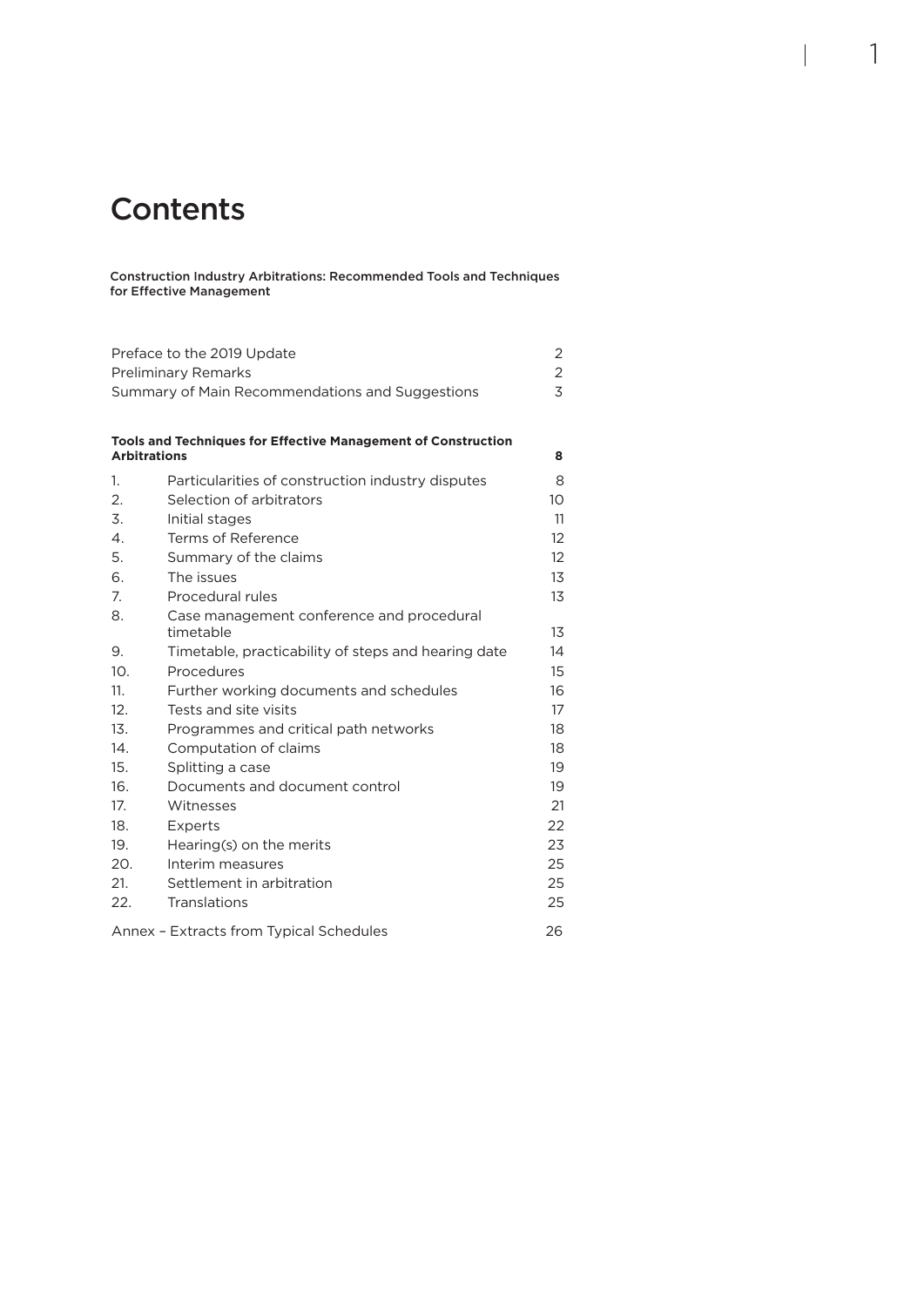### <span id="page-3-0"></span>Construction Industry Arbitrations: Recommended Tools and Techniques for Effective Management

### Report of the ICC Commission on Arbitration and ADR

#### PREFACE TO THE 2019 UPDATE

The first edition of the *Final Report on Construction Industry Arbitrations*, published in 2001, provided guidance on a range of tools and techniques for use in successfully managing construction arbitrations. Since its publication, the report has been positively received by the construction arbitration community and the tools and techniques set out in the report have been deployed successfully in institutional and *ad hoc* construction arbitrations all over the world. They have also been beneficial in other types of complex arbitrations.

In 2016, the ICC Commission's Steering Committee gave a narrow mandate for the update of the report. The purpose of the update was twofold: 1) to reflect the various modifications made by the ICC Rules of Arbitration (hereinafter the "ICC Rules") as revised in 2017 and 2) to reflect recent developments in the practice of arbitration in construction disputes. This update is meant to cover specifically construction arbitrations and is therefore meant to complement rather than reiterate for construction arbitrations, the contents of the report of the ICC Commission on Arbitration and ADR Task Force on Controlling Time and Costs in Arbitration<sup>1</sup>

#### PRELIMINARY REMARKS

This Report is intended primarily for arbitrators who do not have much experience in construction arbitrations conducted under the ICC Rules or who wish to be reminded of the options available or of the practice of others. Since some appointed arbitrators do not have much, or even any, knowledge of construction arbitrations, it is important that this report should be seen by them to be reasonably authoritative. For that reason alone, the guidance given in this report is not always hedged with a lot of qualifications. Some of the proposals also concern the parties.

However, it should not be thought that there is any single 'right' way in which a construction arbitration should be conducted. The report sets out certain commendable courses and the factors that arbitrators and parties may bear in mind when considering them. It is therefore unnecessary to repeat throughout the report that any recommendation is general or usual. Every case is different (although many construction arbitrations have familiar patterns) and everyone should carefully consider whether a standard or common technique is appropriate.

The proposals set out in this report are thus not intended to be used to override the wishes of the parties. Party autonomy is the kernel of international commercial arbitration. Nothing in this report is intended to suggest that arbitrators should decline to follow the joint wishes or agreements of the parties (even if they could do so), especially if both are represented by lawyers familiar with ICC Arbitration. Nevertheless, from time to time parties may not have appreciated all the courses open to them or the position of the tribunal. Arbitrators are not only entitled but bound to inform the parties if they consider that a proposed course is not the best and to propose an alternative or alternatives. Depending on the nature of the case and bearing in mind the sensitivity of the subject; arbitrators should take account of the financial position of each party and the resources likely to be available to them.

The recommendations set out in this report try to accommodate the approaches of different national jurisdictions. Although many of those who have been consulted for this report come from common law backgrounds, to the Report aims to adopt a balanced course, since many construction cases are governed by civil law and/or managed by persons from civil law backgrounds. The Report does not therefore attempt to provide fixed solutions of universal application. That so many of the responses received had much in common suggests that harmonisation is achievable provided that attention is directed to substance and not to the form of procedures and techniques. Most of

<sup>1</sup> The ICC Report Controlling Time and Costs in Arbitration is available at [https://iccwbo.org/publication/icc-arbitration-commission](https://iccwbo.org/publication/icc-arbitration-commission-report-on-techniques-for-controlling-time-and-costs-in-arbitration/)[report-on-techniques-for-controlling-time-and-costs-in](https://iccwbo.org/publication/icc-arbitration-commission-report-on-techniques-for-controlling-time-and-costs-in-arbitration/)[arbitration/](https://iccwbo.org/publication/icc-arbitration-commission-report-on-techniques-for-controlling-time-and-costs-in-arbitration/).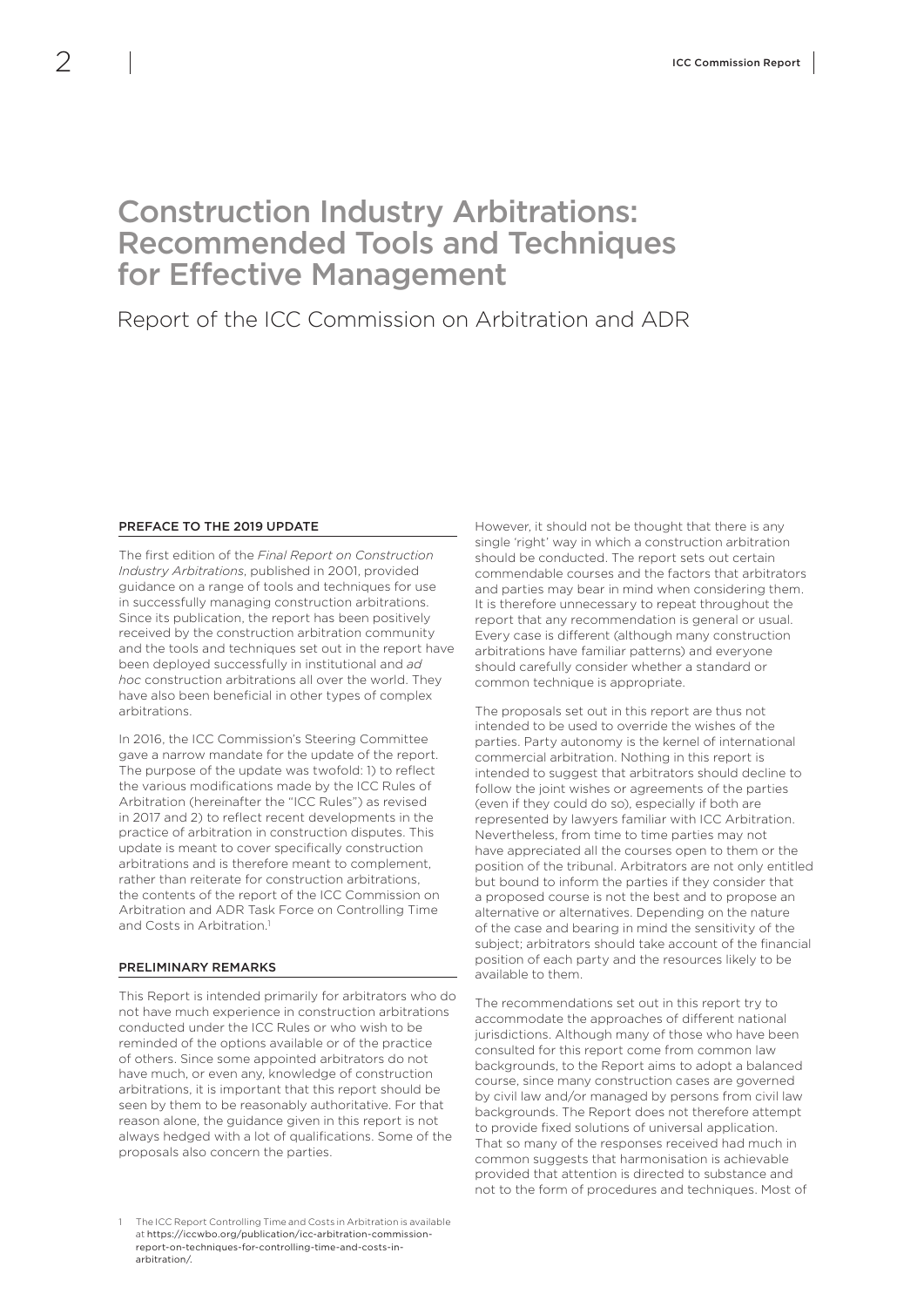<span id="page-4-0"></span>our suggestions should therefore be easily understood and implemented either by direct action on the part of the tribunal or by the parties acting upon the tribunal's direction.

Above all, procedures in construction arbitrations must be expeditious and cost-effective. For example, some (especially common law lawyers) contend that traditional common law procedures, if correctly employed, usually result in a high degree of precision in fact finding and, arguably, may enable a tribunal to reach decisions in which it has greater confidence. However, such procedures are costly and timeconsuming. Others argue, with justification, that other systems and the practice of civil law proceedings in litigation and arbitration can lead to comparable degrees of precision in fact finding and confidence in the result, and that they can do so at lower cost and in a shorter time. It is firmly believed that arbitrators in ICC arbitrations should themselves decide on the procedures appropriate to the dispute in question which will enable them to discharge their duties without unnecessary delay or expense.

#### SUMMARY OF MAIN RECOMMENDATIONS AND SUGGESTIONS

*(Cross references are made to the principal paragraphs of the Report)*

#### Composition of the tribunal

Parties should consider the following key qualities when selecting the arbitrators (para. 2.1):

- familiarity with the industry, construction contracts (and their interpretation) and cultural nuances;
- familiarity with relevant law and/or main legal traditions;
- strong case management skills, proven experience in seeing how an international arbitration about a construction dispute is carried through from start and enough familiarity with computers to be able to handle case files that are stored and accessed electronically;
- availability; and
- "balanced" tribunal, including diversity

The arbitration clause should provide for flexibility in the number of arbitrators ("one or more arbitrators"), and parties should consider nominating a sole arbitrator where the amount in dispute is not high. In deciding whether to have one or three arbitrators, in addition to the amount in dispute, the parties should, among other things, consider the complexity of the matter, from a procedural and substantive standpoint, as well as cultural factors (para. 2.2).

#### Steps prior to the Terms of Reference

The tribunal might consider requesting amplification of submissions where, for example, a party has not anticipated a point raised by the other party or which the tribunal sees as likely to arise, but the tribunal should avoid making such a request if compliance might delay the production of the Terms of Reference. Examples of such points are (para. 3.3):

- the jurisdiction of the tribunal, e.g. the identification of a contracting party;
- whether or not any required notice has been given or other submission made;
- whether or not a claim or defence is barred in law (by prescription or limitation);
- whether or not a claim has been referred to, considered or decided by an engineer, Dispute Adjudication Board (DAB) or Dispute Review Board (DRB), or whether notice of dissatisfaction has been given (for instance under the relevant FIDIC conditions); and
- the amount of the claim, where unclear.

However, a tribunal should be wary of asking a party to clarify the legal basis of a claim or defence, as this may be a matter for the tribunal to determine or for the other party to refute (para. 3.4).

#### Terms of Reference

As envisaged by Article 23 of the ICC Rules, the tribunal should produce a first draft of the Terms of Reference ("ToR"), as this helps the tribunal to get to grips with the case, but it may invite each party to draft a summary of its claims and/or the relief for inclusion in the ToR (paras. 4.1 to 4.3).

The summary of each party's claims should be set out accurately but need not be too precise given Article 23(4) of the ICC Rules. Consideration can be given to allowing each party to include in the ToR the claims it may wish to submit in the future into the same arbitration (e.g. claims which are pending before a DAB or DRB, along with a time limit for the submission of such additional claims (para. 5.1).

It may be helpful for the tribunal at the outset of an arbitration to invite each party to submit a provisional list of issues, so that the tribunal may consider whether it is appropriate to include such a list in the ToR for the purpose of Article 23(1)(d). The list might then be refined at the case management conference under Article 24 of the ICC Rules, once the ToR has been signed, and at any further meeting(s) thereafter (para. 6.1).

Procedural rules are better included in a separate procedural order rather than in the ToR (paras. 4.3 and 7.1).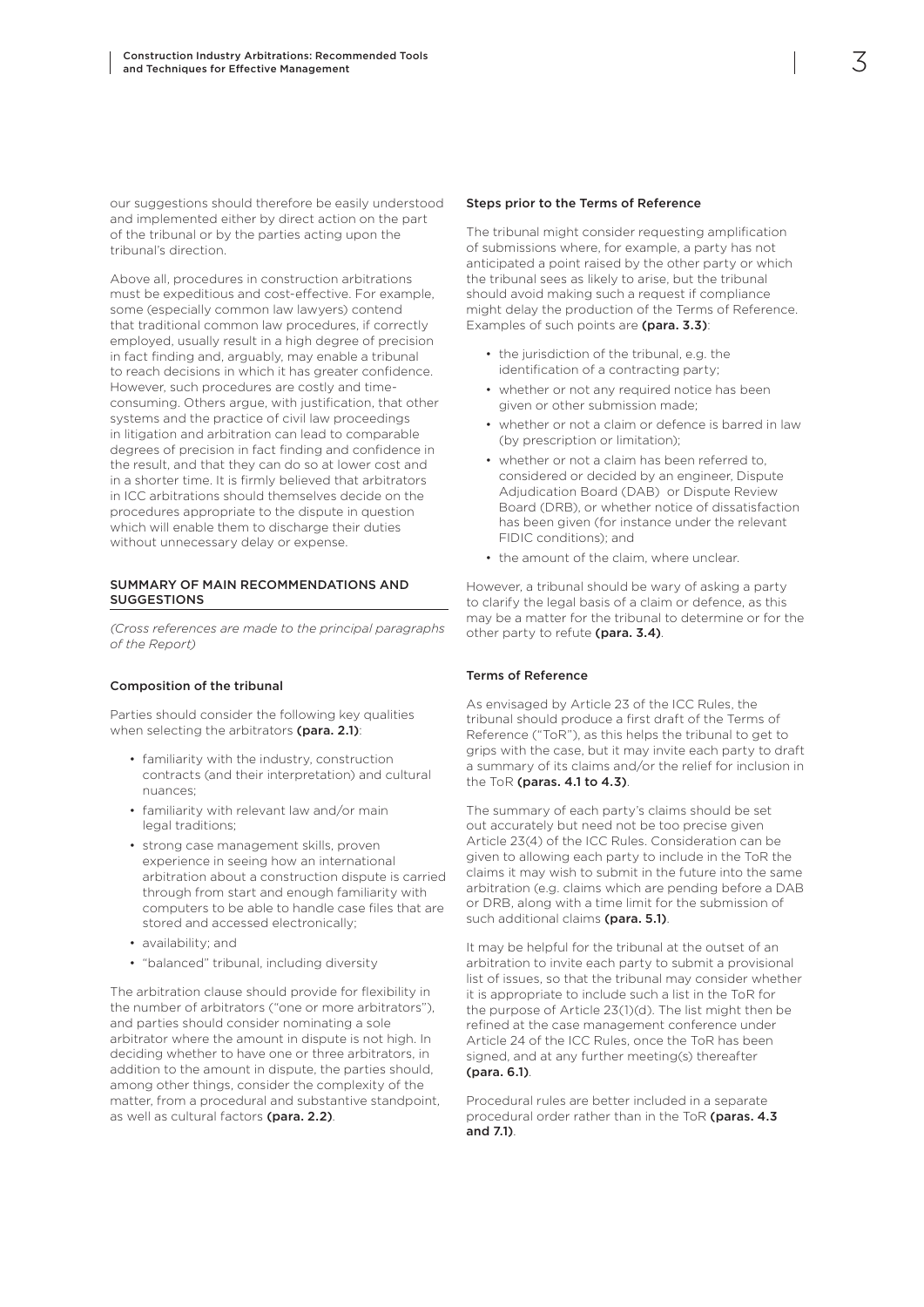#### Case management conference

The first procedural order and the procedural timetable should be the natural result of the first case management conference ("CMC"), it is thus recommended that the tribunal ensures that all subjects that have to be accounted for in the procedural timetable are on the agenda for the CMC and that the tribunal does not give directions unless it is satisfied that they are practicable in terms of time, among other things (paras. 8.1 to 9.2). The following topics, among others, might be included in the CMC agenda:

- desirability (or not) for each party to present submissions accompanied by the evidence it considers necessary to establish its case (in light of what is then known about the opposing case), both documentary and in the form of verified and signed statements from witnesses (para. 10.5);
- need for expert evidence (paras. 18.1 and 18.2);
- need, if any, to split the case and the possibility of resolving certain issues by way of partial awards or procedural decisions (para. 15.4);
- need, if any, for tests and a site visit (paras. 8.2 and 12.1);
- document management (paras. 16.1 and 16.2);
- translation and interpretation issues (para. 22.1); and
- settlement discussions and sealed offer procedures, if applicable (paras. 8.2 and 21.1).

Ideally, the CMC should follow immediately after the meeting at which the Terms of Reference are finalised and signed (or at least initialled) (para. 8.1).

Consider setting dates for subsequent CMCs, possibly by conference call, as they may be useful in regard to, among others (para. 8.3):

- narrowing issues;
- defining need for further evidence;
- isolating preliminary issues; and
- dealing with pre-hearing issues.

#### Timetable, practicability of steps and hearing date

In establishing a timetable, the need for expedition must be balanced with the need to allow each party sufficient time to set out properly its case, taking into consideration issues such as (para. 9.1):

- whether the Expedited Procedure Rules (Appendix VI) may apply;
- whether preliminary determinations/partial awards will be needed on issues of jurisdiction or admissibility;
- whether one or more rounds of written submissions are needed;
- whether a separate stage for production of documents is needed;
- whether multi-party or multi-contract proceedings would impact the timetable; and
- whether one or more hearings may be required.

It may not be possible to draw up the procedural timetable until the steps in the future procedure and the time for each have been determined. In that case, it may be desirable merely to outline a timetable, leaving future steps to be dependent on progress. More recently, in larger cases, tribunals have limited the first procedural order to include up to the end of the presentation of the evidence and reserved all other matters to a later date (albeit with windows for the main evidentiary hearing blocked out and a set date for planning the remainder of the arbitration) (para. 9.2).

Although in most typical construction arbitrations it may be difficult or impossible to devise a timetable that comes close to respecting the six-month time limit in Article 31(1) of the ICC Rules, ICC arbitrations are required to proceed expeditiously and that period should not be entirely disregarded. At the same time, in settling a date (and also the procedure), the tribunal should take into account the financial position of each party (or those financially supporting it), insofar as this is known or can be inferred, and the resources likely to be available to it (para. 9.3).

When scheduling dates, whether for the merits hearing or any other part of the procedural timetable, the tribunal should ensure that there is leeway in case of slippage and should bear in mind that a timetable agreed by the parties is always to be preferred to one imposed on them (para. 9.4).

Time must also be allowed for the parties to hold discussions, should they wish to do so (e.g. after the submission of evidence), and for the tribunal to be able to read all relevant material before any merits hearing (or any subsequent procedural meeting) (paras. 9.4 and 9.5).

The merits hearing date(s) should be included in the procedural timetable. If the date(s) cannot be agreed and have to be decided by the tribunal, then they should be the earliest date(s) practicable for the parties. It is also recommended that tribunal members block out a day or so immediately following a hearing to take advantage of their being together so as to allow for preliminary deliberations before they go their separate ways (para. 9.6).

#### Splitting the case

Considerations to be kept in mind in deciding whether to split a case (i.e. bifurcate the proceeding) include: 1) the likelihood that the separated issue(s)/claim(s)/ defence(s) can be determined without considering or affecting the overall merits of the whole case; 2) the specific reasons for splitting the case and the parties' expectations as to the effect of doing so; 3) whether the split would delay or expedite the arbitral proceedings; 4) whether the split will increase or decrease the costs of the arbitral proceedings; 5) whether any proposal to split the case is a mere tactical device to delay the proceeding or not; 6) the *prima facie* likelihood of success of the party seeking the split, if the parties are in disagreement as to splitting the case; and 7) whether isolating decisions specific to issue(s)/claim(s)/defence(s) necessitate expeditious determinations for factual or legal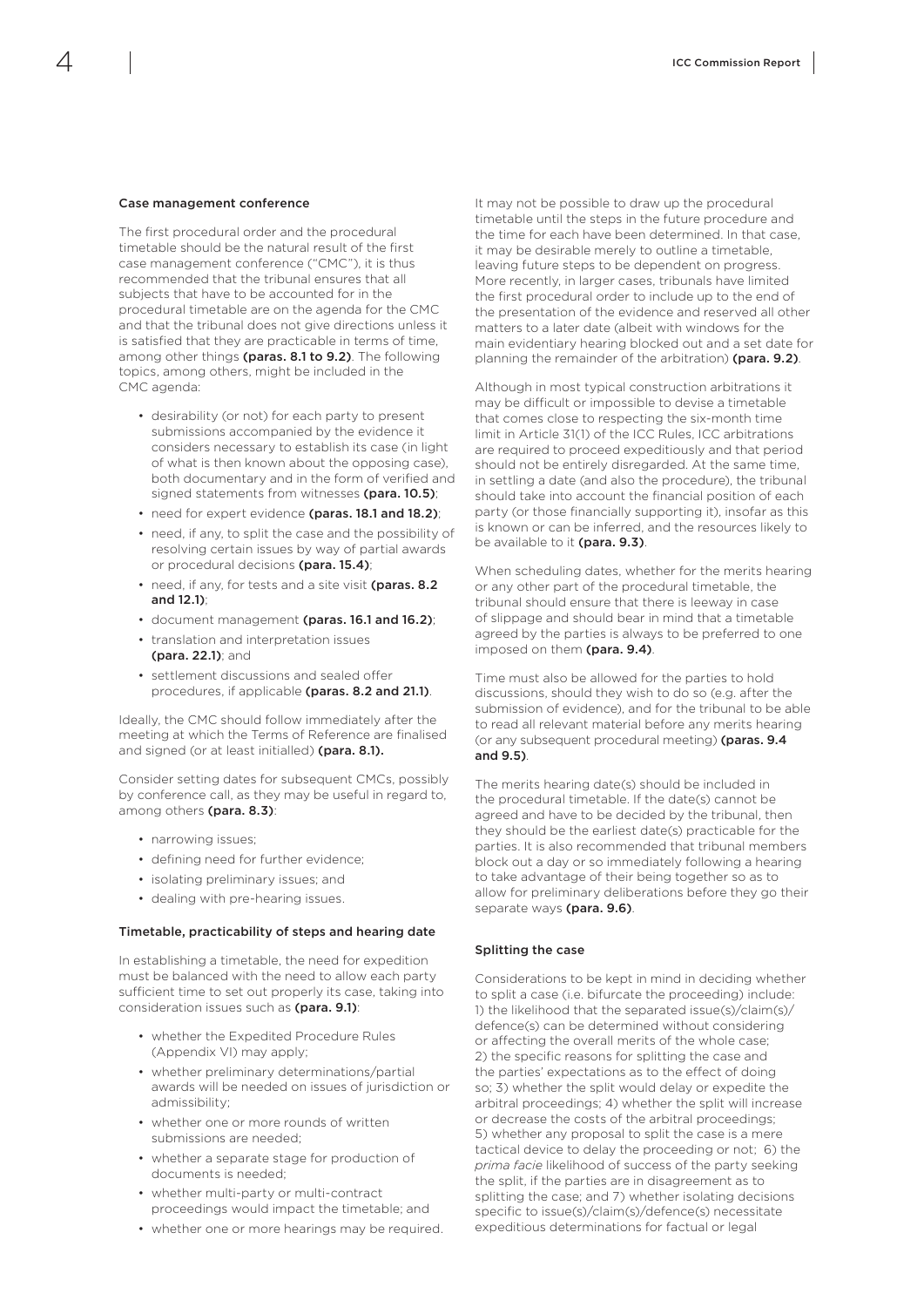purposes (e.g., if there are parallel proceedings and the arbitral tribunal is required to determine its jurisdiction over certain issues/claims/defences to avert overlap or conflicting awards) (para. 15.2).

Decisions about splitting a case into parts should be left until it is clear that it will be sensible and costeffective to do so. In practice, it often makes sense to see the parties' statements of case before addressing any such decision (para. 15.3).

Dividing a case into issues of liability followed by issues relating to quantum should only be done after a discussion on causation, since in many instances causation could fall into either part. Expert evidence ostensibly on quantum, for example in relation to the rectification of alleged defects, may in fact be relevant to liability. Thus, before a decision is made about splitting a case, the parties' cases on both causation and quantification should be known, so that it is clear how the costs and losses are purported to have arisen. Equally, a tribunal must be satisfied that, if a decision were taken to examine the apparent basis of a claim in fact or law and if that basis were rejected, the claimant would not be able to present an alternative fall-back case (para. 15.3).

#### Procedures

The tribunal must ascertain whether there are any mandatory requirements of the *lex fori* as regards the procedure of the arbitration. In addition, the tribunal should enquire about the parties' expectations as regards the procedure (paras. 10.1 and 10.2).

The tribunal should maintain a dialogue regarding the procedure with the parties throughout the arbitration and should seek to accommodate, whenever possible, the procedural preferences of the parties (para. 10.4).

At least where there has been a previous pre-arbitral dispute resolution process, there is no reason why parties should not be required to present submissions accompanied by the evidence that each considers necessary to establish its case (in the light of what is then known about the opposing case), both documentary and in the form of verified and signed witness statements. Unless the arbitration is 'fasttrack', these submissions should not be submitted simultaneously but consecutively, with the claimant presenting its case first so that the respondent can reply to it and submit its case as to its counterclaims, if any. The tribunal may then permit parties to submit further submissions or evidence either of their own volition or in response to the tribunal's requests or directions. Submissions should be numbered and arranged so as to match those of the other party (para. 10.5).

#### Further working documents and schedules

After the signing of the Terms of Reference (though it can also be of assistance before then), parties should normally be expected to accompany their pleadings or memorials with (as may be appropriate) (para. 11.1):

- •a list of key persons involved in the project;
- •a chronology of relevant events, and
- •a glossary of terms.

The tribunal might ask the parties to form an agreed composite of the documents listed above and to notify the tribunal of any differences or disagreements. The tribunal may thereafter maintain these composite documents, amending them as the case develops, circulating revisions, and asking the parties to complete any gaps in them (para. 11.2).

Some construction arbitrators favour the creation of a working document briefly recording the essential elements of each party's case, established from exchanges between them. These "schedules" may be best used for typical claims for changes, for disputes about the value of work and for claims for work done improperly or not at all. They may have the advantage of being able to be created by computer and conveyed on disk or by e-mail, which makes for ease of handling. If fully and properly completed, schedules identify points that are not in dispute or are irrelevant and thus expose those that have to be decided. Schedules may also be used to extract the parties' cases on claims for delay (prolongation) and disruption, but they require special care to be effective. Schedules may be of particular value where claims are of a "global" nature (paras. 11.3 to 11.6).

In general, if a schedule is to be used, it is recommended that it be prepared (by the parties or the tribunal, or both) after the first exchange of evidence or before the merits hearing takes place, so as to find out what needs investigating and deciding. If the tribunal requires or sanctions the preparation of any such schedule, the tribunal should define its status in advance: e.g. is it just an aide-memoire or does it replace or supplement any existing pleading or and, if so, what effect does it have on the issues to be determined and the amount of any claim (for example, for the purposes of calculating an advance on costs) (para. 11.11)?

#### Tests and site visits

Where a claim is about the unsuitability or malfunction of a plant, equipment or work, the tribunal may need to ascertain what tests have already been carried out and whether the results are agreed or sufficient for the purposes of the arbitration (para. 12.1).

The tribunal may authorise any required tests that have not already been carried out. The tribunal should seek to persuade a party of the value of any required test. Any test made without the consent of the party whose property is affected should be non-destructive. Once an arbitration has started, tests performed by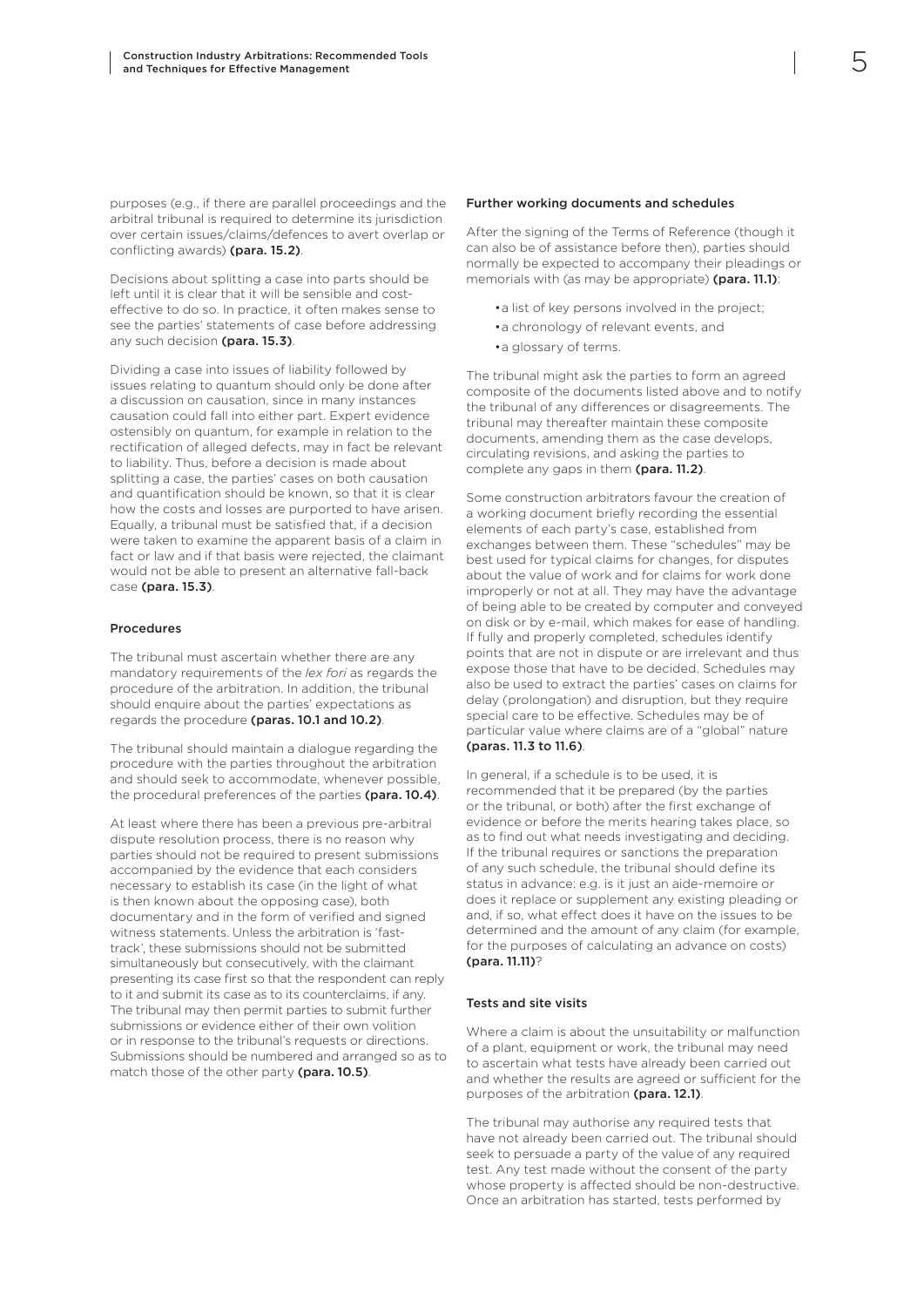an independent expert appointed by a party should be carried out jointly with any other expert and under the tribunal's direction. Similar constraints apply to site inspections (para. 12.1).

It may be helpful to combine joint tests with a visit to the plant by the tribunal, provided there have been no material alterations since completion and that the operating conditions are representative of those contemplated when the contract was made (para. 12.2).

While often useful, site visits must be justified by their benefits and cost-savings (para. 12.2).

#### Programmes and critical path networks

The United Kingdom Society of Construction Law's *Delay and Disruption Protocol* (2017*)*, the American Society of Civil Engineers' *Standard ASCE 67-17 Schedule Delay Analysis* (2017) and the Association for the Advancement of Cost Engineering (AACE) *International Recommended Practice No. 29R-03 Forensic Schedule Analysis* (2011) are helpful guides and sources of information (para. 13.1).

Where each of the parties has appointed an expert on a particular subject, it is often desirable for them to meet at an early stage to identify to each other the facts and documents which each believes to be relevant so as to establish an agreed baseline and methodology (para. 13.2).

Proper project time programming and planning is necessary for good project management and the critical path networks ("CPN") are today commonly used on projects. Where the CPN have been used, it would be reasonable to expect the parties to make use of the CPN in the presentation of their cases. On the other hand, where the CPN have not been used, it can be difficult, risky and expensive to construct a CPN programme retrospectively. The underlying data and logic must comply with the contract and applicable law as regards the legal effect of delaying events and must also be fully disclosed and open to argument and possible challenge (para. 13.3).

#### Computation and quantification of claims

If no evidence has been provided in the statement of case (or prior to the proceedings) to justify the amount of a claim, a claimant ought to be required to produce the primary documents in support of the amounts claimed, cross-referenced to its statement of case, and in a form that will readily enable the respondent to know where the amounts come from and why they were allegedly incurred. The respondent will then have no excuse for not stating the reasons why, in its view, liability does not exist or, if it does, why the amounts claimed are nevertheless not due (because they were not caused by the events, were not incurred or not reasonably incurred). In each case reasons should be given (para. 14.1).

#### Documents and document control

Documents produced by a party should be directly relevant to the issues as defined by the tribunal and should be confined to those documents which a party considers necessary to prove its case or dispose of that of the other party, or which help to make the principal documents comprehensible (paras. 16.4 and 16.6).

A party should, when producing a document (or at least in any pre-hearing submissions), be instructed to state what it is intended to prove, given that the parties are required to produce all the documents needed to prove their respective cases in relation to the points at issue (para. 16.6).

The tribunal may call for further documents at any time in order to enable it to fulfil its duty to ascertain the facts. The procedural rules ought also to allow a party to request additional documents from the other party and, if these are not provided, to seek an order from the tribunal, which will consider the legitimacy or reasonableness of the request and any refusal (para. 16.7).

The tribunal should set a cut-off date after which no further documents may be produced by any party, unless required by the tribunal, or permitted by it in exceptional circumstances following a reasoned justification for late submission (para. 16.8).

#### Witnesses

Subject to legal requirements and the wishes of the parties, evidence that is not contained in a document and which is necessary in order to prove or disprove a point at issue must be presented by means of a written statement from a witness, in that witness's own words, as far as reasonably practicable, verified and signed by that witness. A certified translation must be provided if the evidence is not in the language of the arbitration (paras. 17.1 and 22.1).

Reply or additional witness statements may be exchanged after the initial statements, so that all the evidence is in writing. All witness statements should be provided in good time before the preparation of any pre-hearing submissions (para. 17.1).

Complex cases may involve situations where many fact witnesses have information on the same subject. In such cases, fact witness panels may permit particularly effective use of hearing time. Use of fact witness panels may provide special focus on the examination of key facts and documents, thus reducing repetitive evidence and can serve to bring out the key facts better than by a single-witness-at-a-time approach. It also may permit concentrated attention on the issues by individual theme or topic (para. 17.2).

#### Experts

It is prudent for the tribunal to clarify at the outset of a case whether or not expertise (technical, legal or other) is required, why it is required, by whom it will be provided and when (para. 18.1).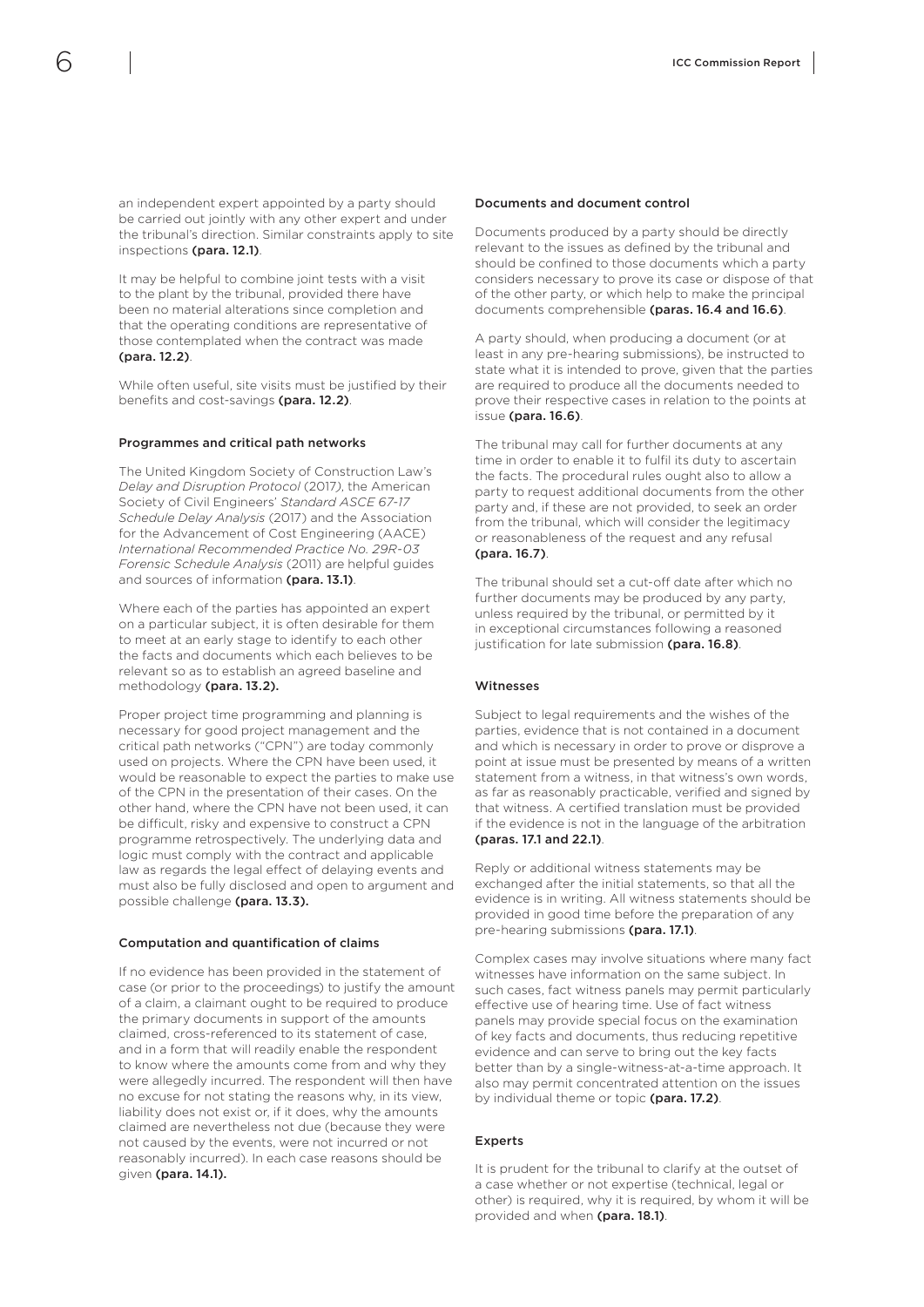If the parties wish to present evidence from experts, then the matter should be discussed and the tribunal should check the scope of the evidence so as to ensure that it is confined to the issues and does not deal with matters capable readily of being proved in other ways. The tribunal ought to require the parties to agree on a statement of the issues and facts (both agreed and assumed, e.g. as set out in the witness statements) upon which expert evidence is required. If the tribunal does not take this course, it should be provided with the Terms of Reference or instructions which the parties have given to their experts (subject to privilege), so as to ascertain they have been given proper directions and explanations and can give useful opinions (para. 18.2).

Where one or more members of the tribunal have been nominated or appointed for their expertise, there may be less need for the tribunal to duplicate that expertise by appointing its own expert, unless the assessment of part of the case might take a considerable time. In any event, such a decision must be discussed with the parties beforehand (para. 18.7).

In some cases, it will be cost-effective for the tribunal to appoint its own expert, for the opinion of that expert might render unnecessary any further expertise or may identify the points upon which evidence or reports from witnesses or other experts may be required (para. 18.5).

As it is now common for parties to use experts as consultants (quantity surveyors, claims consultants, etc.) in the preparation of their claims, the tribunal will need to differentiate between the testimony from truly independent experts and that from such consultants (para. 18.3).

Experts should discuss their views with each other either ideally before or otherwise after preparing their reports, as most independent experts eventually see eye-to-eye on many things. This could be done at a meeting possibly chaired by the tribunal or a designated member, if the parties agree (para. 18.4).

It must be made clear whether or not agreements between experts bind the parties. Expert reports should be confined to discussing questions or issues on which the parties and their experts do not agree (para. 18.4).

Expert conferencing is also seen to be a useful tool, but careful consideration should be given to the existing evidence if such procedure is entirely to supplant cross-examination in a given case (para. 18.4).

#### Hearing(s) on the merits

The tribunal should either require the parties to decide how the time available during the hearing should be allocated (in which case the parties will be held to their decision), or the tribunal should itself draw up and abide by a strict timetable, unless to do so would be unjust. Each party must be treated fairly, but this does not mean that the tribunal necessarily has to accord each equal witness time, as it is required to do for statements or submissions (para. 19.3).

Factual witnesses should be heard ordinarily before the experts' reports are considered, since the questioning of a factual witness may require an expert to modify or withdraw an opinion or provisional conclusion. Legal experts may best be heard only after any technical, delay and disruption and quantum experts, that is, at the conclusion of witness testimony (para. 19.5).

Time available at a hearing on the merits need not be used for closing submissions, which are often best presented in writing shortly after the conclusion of the hearing. The time within which written closing submissions are to be delivered should be set by the tribunal well before the merits hearing (e.g*.* in the procedural timetable) and certainly in good time prior to its conclusion (para. 19.6).

The tribunal should make it clear that no new evidence or opinions will be admitted after the hearing has taken place, unless specifically requested or authorised by it (para. 19.6).

#### Interim measures

The power to order interim measures under Article 28 of the ICC Rules may be particularly relevant to construction arbitration. For example, a party may wish the tribunal to order compliance with (or relief from) the decision of a Dispute Board (DB) or wish to restrain the disposition of spare parts. In general, the tribunal will need to be satisfied that there is good reason for the measure. Decisions on costs during the proceeding fall, however, under Article 38(3) of the ICC Rules (para. 20.1).

#### Settlement in arbitration

The tribunal should consider reminding the parties that they are, of course, free to settle all or part of their dispute at any time, either through direct negotiations or through any form of ADR proceedings. The arbitral tribunal should also consider consulting the parties at an early stage (for instance at the first case management conference pursuant to Article 24 of the ICC Rules) and inviting them to agree on a procedure for the possible use of sealed offer(s) in the arbitration (para. 21.1).

#### Translations

When documentation needs to be submitted as evidence in an arbitration, in a language other than the language of arbitration, as is common in international construction projects, consideration needs to be given by the tribunal to the question of who is to bear the cost of translation. The tribunal is strongly advised to deal with this matter and its implications in the first procedural order (para. 22.1).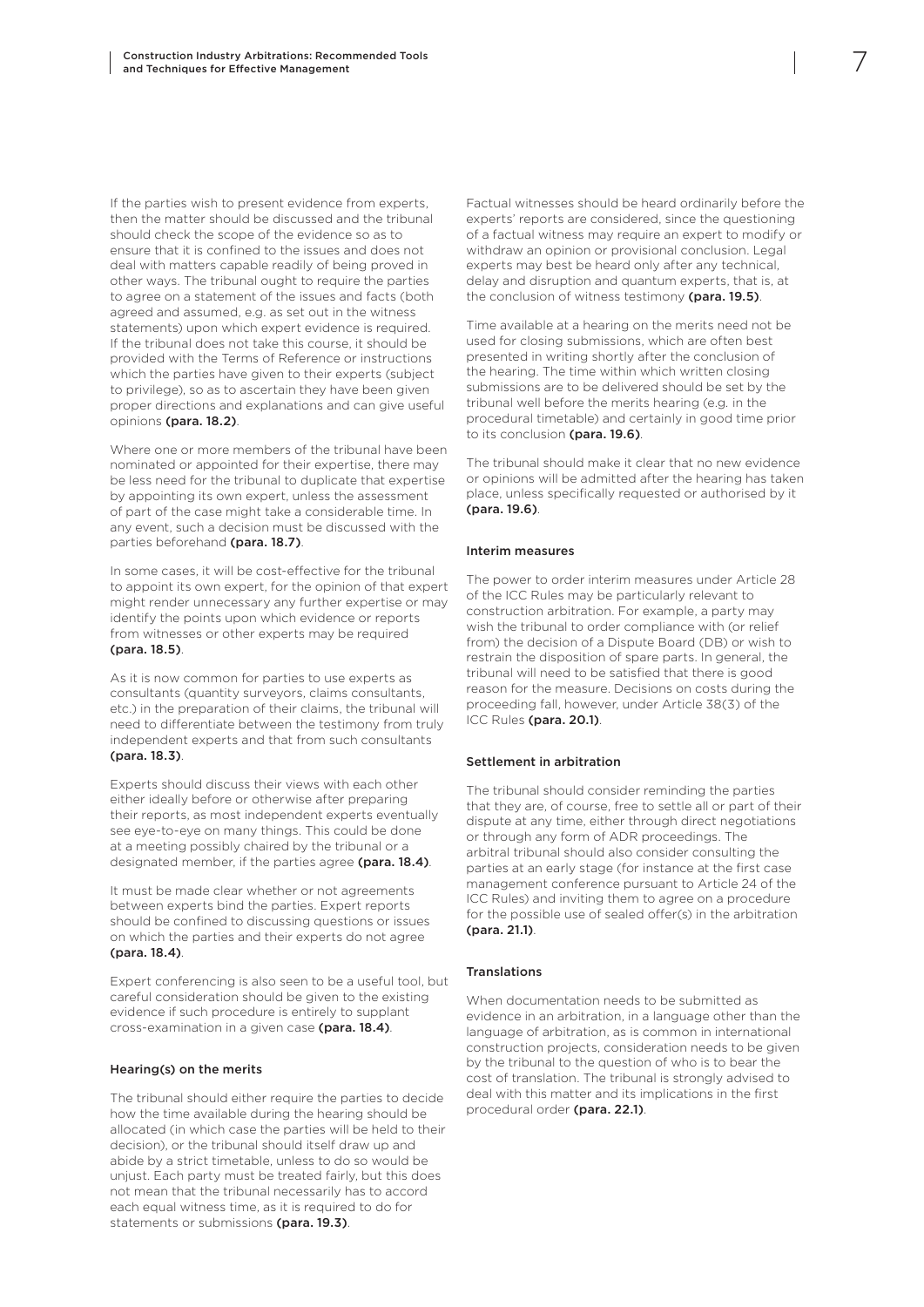### <span id="page-9-0"></span>Tools and Techniques for Effective Management of Construction Arbitrations

#### 1. Particularities of construction industry disputes

1.1 There is or should be no mystique about arbitrations concerning international construction disputes. They are in many respects no different from other international commercial arbitrations, except that they are frequently more complex (both factually and technically); they can generate difficult points of law and procedure relating to specialised forms of contract unknown to those not involved in construction; and they still seem to require many more documents to be examined than other types of disputes. Often disputes that cannot be resolved by pre-arbitral methods will encompass a multitude of issues of fact and opinion, not to mention questions of law, each of which merits consideration and a decision as if it were a separate arbitration<sup>2</sup>

1.2 The complexity of construction projects, as well as other factors, such as shifts in approaches to management and the allocation of risk and responsibility between the parties, as well as economic and political factors (e.g. Private-Public-Partnership (PPP)) have led to customary methods of procurement of construction projects being supplemented. These new forms of procurement include, but are not limited to, Design-Build: Engineer, Procure and Construct (EPC); Design, Build, Operate (DBO); Engineer, Procure, Construct, Manage (EPCM); Integrated Project Delivery (IPD); and Alliance Contracting. Some place greater emphasis on the responsibility of the contractor, who in turn is now less of an executant and more of a manager and facilitator. At the same time contractors (and subcontractors) combine increasingly in joint ventures to offer a range of skills and services and to share risk. Nowadays disputes concerning large sums are no longer confined to those between client(s) and contractor(s) but increasingly occur between contractor(s) and sub-contractor(s). In addition, some disputes will involve governments and governmental agencies, private capital and development banks, and will generate disputes that call for consideration of public, social and environmental issues. Throughout the world, traditional Design-Bid-Build arrangements have not of course died out, nor have habitual disputes, bred of strained relationships and mutual suspicion, and familiar claims, such as those for change orders and for the consequences of the unforeseen and perhaps also the unforeseeable. They continue throughout the world, still generating complicated and intriguing problems.

2 For a work by an English lawyer on international construction arbitration generally, see J. Jenkins, International Construction Arbitration Law, 2nd revised edition (Wolters Kluwer, 2014) and for a work by two U.S. lawyers on the same subject, see J.W. Hinchey and T.L. Harris, International Construction Arbitration Handbook, Vol. 1 and 2 (Thomson Reuters, 2017).

1.3 Additionally, layers of protection are being introduced for the contracting parties and for those who stand behind them. There may be a project manager, a construction manager, as well as a host of specialist advisers and consultants appointed to look after the interests of sponsors, nominal owners operators, suppliers or consumers. In recent years, there has been a trend for construction projects (including standard forms of international construction contract) to place a greater emphasis on contract management. In very large projects, the core project team may include 1) contract managers, who perform the overall day-to-day contractual monitoring of the project execution, 2) site contract managers, who focus on dedicated contractual activities at the construction site, 3) sourcing contract managers, who are in charge of the supervision of major purchase orders with subcontractors and suppliers, 4) claims managers, who provide the expertise on building or defending project claims as well as pursuing the recovery of entitlements, and 5) contract administrators, who support data collection and document management activities. Since they are fully integrated within the project teams and follow closely the evolution of all key project milestones, contract and claims managers play a crucial role in the keeping of proper project records. Such persons have an increasingly important role in fact-finding tasks and the production of documentary evidence in construction disputes.

1.4 Advances in design systems, including Building Information Modelling (BIM), in modularization, and in global and lean procurement systems mean that certain disputes are ever more technical and complex, and that construction contracts may not properly deal with the allocation of risk associated with these advances. Thus, an arbitral tribunal may need experience of such systems and, to have, in certain cases, the ability to operate the computerised systems used on the project (such as the programmes used for scheduling or for BIM). Equally, the parties will need in some cases to have obtained any consent required to permit outsiders such as arbitrators to be able to use such applications on their own computers.

1.5 In addition, there is a greater choice of standard forms of contract published by international or national professional organisations available, including: the International Federation of Consulting Engineers (FIDIC), Institution of Civil Engineers (ICE), American Institute of Architects (AIA), Engineering Advancement Association of Japan (ENAA), Joint Contracts Tribunal (JCT), Institution of Chemical Engineers (IChemE) and the International Chamber of Commerce (ICC). Many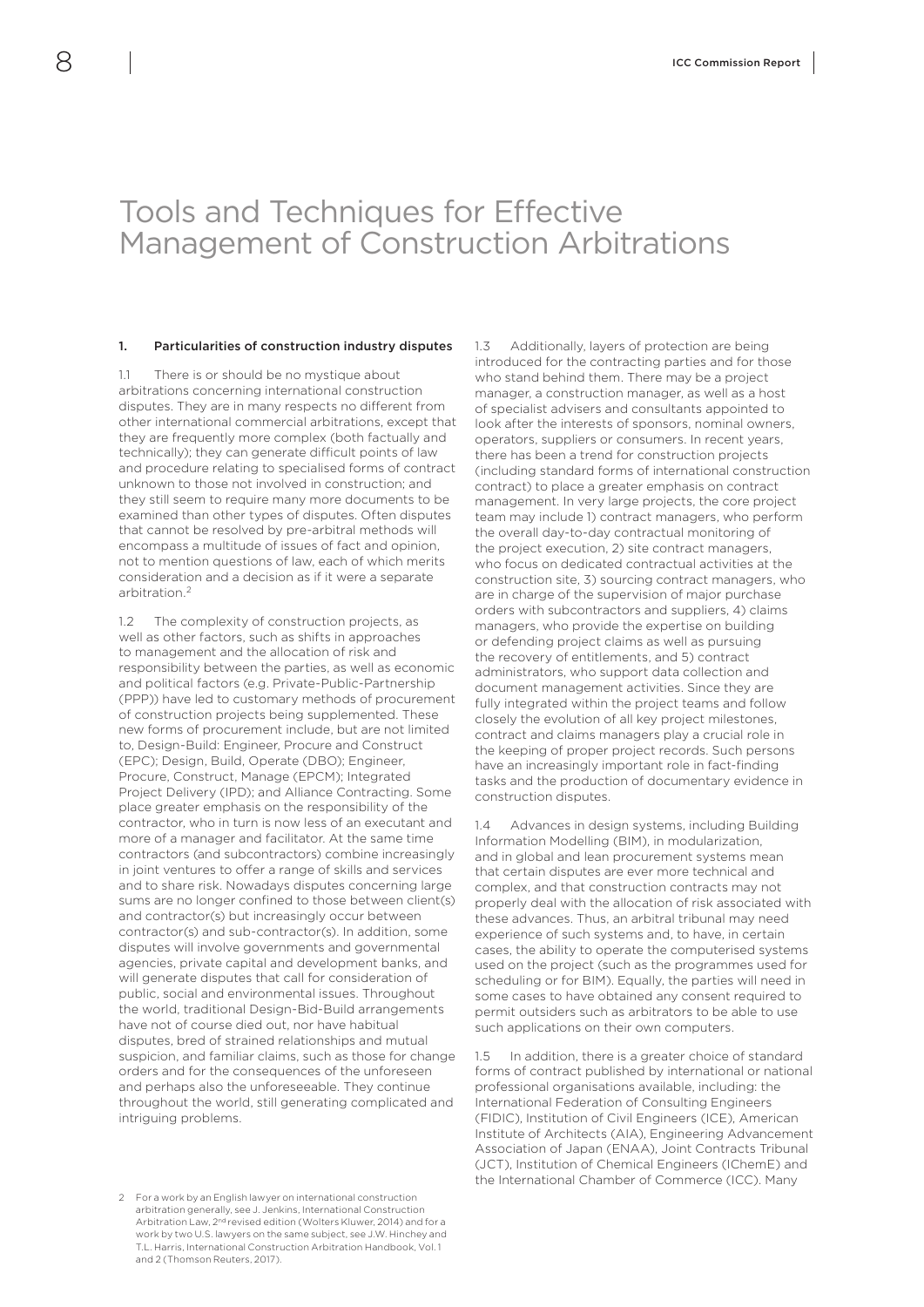of these contain developed mechanisms for dispute avoidance and resolution aimed at preventing disputes from occurring and avoiding arbitration. The role of the engineer in the majority of contracts is no longer what it once was, with the engineer's traditional role as the decision-maker in relation to disputes being replaced by that of an independent initial decisionmaker or dispute resolver. Most standard forms now provide that, even where an engineer is appointed to oversee the implementation of the design, it will not be appropriate for the engineer to decide disputes that may concern his or her own performance and judgement. Since 1987, the FIDIC conditions have expressly provided that the parties should attempt amicable settlement before commencing arbitration and since 1995 for the appointment of a Dispute Adjudication Board (DAB).<sup>3</sup> Others provide for a Dispute Review Board (DRB) or mediation as a condition precedent to arbitration. In addition to DABs and DRBs, the ICC Dispute Board Rules provide for the possibility of a Combined Dispute Board (CDB). In a case where the parties have not agreed to any pre-arbitral procedures that provide for the granting of conservatory or interim measures, an emergency arbitrator may intervene (Article 29 of the ICC Rules).4

1.6 The following five main observations may be made about the relationship between dispute resolution structures such as DABs, DRBs, CDBs and mediation on the one hand and arbitration on the other.

- a) A key philosophy that underpins the use of prearbitral mechanisms such as Dispute Boards is the enhanced possibility of early issue identification and dispute avoidance. This is a key feature which, being now enshrined in Article 16 of the 2015 ICC Dispute Board Rules for example, empowers Dispute Board (DB) members to intervene at any time, in particular during meetings or sites visits, if they consider that there is a potential disagreement between the parties. Therefore, the DB members may raise this with the parties with a view to encouraging them to avoid a disagreement, and to assist them by suggesting, or nudging them towards, a procedure that the parties could follow, including informal assistance from the DB members.
- b) Another reason parties turn to DABs or DRBs during the performance of a contract is time and expense. Using DBs as a means of avoiding and/or resolving a disagreement or a dispute is less time consuming and less expensive than arbitration. However, if the costs of arbitration are, with reason, considered to be high, it is important to keep in mind that 1) in an arbitration proceeding, unlike a DAB or DRB proceeding, factual and legal matters are dealt with exhaustively, and 2) due to the 1958 New York Convention on the Recognition and Enforcement of Foreign Arbitral Awards, unlike the decisions of a DAB, arbitral awards are internationally enforceable.
- c) Significantly, under Article 15 of the 2015 ICC Dispute Board Rules and the FIDIC forms of contract, DB members are empowered to grant provisional relief in the form of interim or conservatory measures. This added power that was typically available in the context of an arbitration enhances the efficiency of DB procedures, particularly in circumstances where measures are required on an urgent basis (which is often the case in construction projects). Parties should keep in mind that such power will prevent access to ICC emergency arbitration, notwithstanding the potential enforcement limitations of interim or conservatory measures issued by a DB as compared to those issued by a national court or an arbitral tribunal.
- d) Furthermore, disputes, such as those arising out of the termination of a contract, that withstand the filter of a DB (or any unsuccessful attempt to achieve a settlement), are often intractable. Not that intractability is the only reason for failing to achieve a settlement through a DB: the Board may have been unable to deal with the dispute as it would have wished and to make a satisfactory recommendation or decision; the parties may have been unwilling or unable to face up to the problem that gave rise to the dispute and unwilling or unable to accept the financial or human consequences of a decision or recommendation from the DB; or, as sometimes happens, a party may simply have been unable to meet its obligations or may have been unreasonable or may have resorted to dilatory tactics.
- e) Finally, by acting as a filter, pre-arbitral steps help to refine disputes, leaving the points at issue clearer than they would otherwise be, or in other respects reduce their magnitude, and thereby make them less costly to resolve.

1.7 With the introduction of pre-arbitral methods of dispute resolution such as DBs, construction arbitrations now tend to deal with disputes that cannot be resolved except by arbitral award, either because they raise issues that go to the heart of the parties' relationships or raise important questions of principle or, in the case of a main or principal contract, are too complex to be resolved satisfactorily by a DB in the short period of time allocated to that process. Almost certainly the amounts at stake will be large.

1.8 DB mechanisms are typically part of a multitiered dispute resolution clause where arbitration (or, in some instances, litigation) is generally envisaged as the final step. The enforceability of these prearbitral steps will generally depend on whether the parties have agreed for the pre-arbitral mechanism(s) to be mandatory, as is the case in the FIDIC forms of contract, as well as on the law applicable to the contract and at the place of arbitration. An arbitral tribunal faced with a dispute, before the initial steps set out in a mandatory multi-tiered dispute resolution clause have been exhausted, may, at the request of

<sup>3</sup> FIDIC now uses the term DAAB (Dispute Avoidance and Adjudication Board) in an effort to highlight the dispute avoidance function of the DB.

<sup>4</sup> For parties seeking urgent interim or conservatory measures before an arbitral tribunal can be constituted, the emergency arbitrator offers an important new alternative to state courts.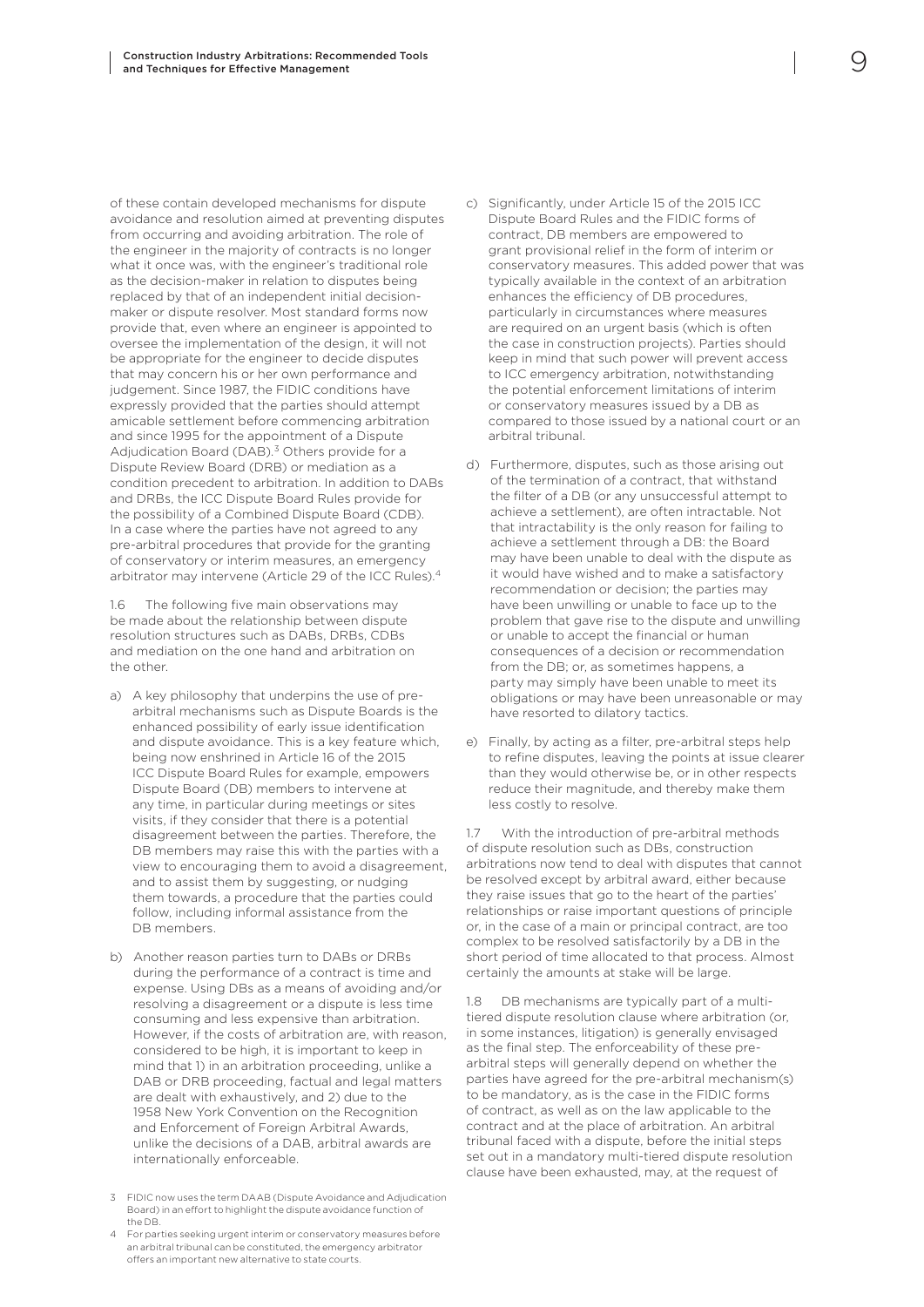<span id="page-11-0"></span>a party and at the tribunal's discretion, dismiss the arbitration or suspend it until the mandatory prearbitral steps have been completed. Many ICC awards published to date serve to underline the importance of understanding and complying strictly with the pre-arbitral procedures set out in any construction contract where such procedures are mandatory prearbitral steps.5

#### 2. Selection of arbitrators

2.1 Careful consideration needs to be given to the selection of arbitrators, since not only will they decide the merits (without usually the possibility of any appeal on the merits) but they will have broad power to determine the procedure of the arbitration, including the manner in which evidence is to be presented and dealt with. Thus, it is vital that the tribunal knows which are the right procedural tools and how and when to implement them. The tribunal's judgement will be crucial to securing a cost-effective arbitration and to retaining the confidence and co-operation of the parties. Complex cases require sensitive handling and require that the tribunal maintains a dialogue with the parties throughout. Set out below are a number of key qualities (though not the only ones) that parties should consider when selecting arbitrators in the context of a construction arbitration. Parties may consider interviewing prospective arbitrators prior to the appointment, provided these interviews are conducted properly, otherwise the process might not be acceptable. The *International Arbitration Practice Guideline on Interviews for Prospective Arbitrators* published by the Chartered Institute of Arbitrators (CIArb) may serve as a useful guide in this regard.

- a) Familiarity with the industry and cultural nuances. Whilst there may be advantages in having a member of the tribunal who only has general knowledge of international commercial arbitration, it is suggested that it is now highly desirable that a tribunal comprises members who are familiar with construction contracts (and their interpretation), with relevant regional and national cultural nuances, with how construction disputes evolve and with how they are best resolved. In the construction sector, it is still possible to adhere to one of the features that originally distinguished arbitration from litigation – that is, the referral of disputes to persons from the relevant trade, industry or profession (which has, of course, been necessarily extended for the purposes of international arbitration to lawyers who have acquired the equivalent knowledge). Technical issues need to be properly understood in order to be correctly decided. This does not mean
- 5 A series of extracts from ICC awards dealing with construction contracts referring to the FIDIC Conditions was published in the *ICC International Court of Arbitration Bulletin*: Vol. 2, No.1 (1991), Vol. 9 Nos. 1 and 2 (1998), Vol. 19 No.2 (2008), Vol. 23 No. 2 (2012), and a series of extracts from ICC awards dealing with DABs in *ICC Dispute Resolution Bulletin* 2015 (issue 1), with accompanying commentaries of Chris Seppälä, all available in the ICC Digital Library (http://library. iccwbo.org/). For other ICC awards dealing with the FIDIC Conditions, see *Collection of ICC Arbitral Awards*, 1974-85 (Vol. I), 1986-90 (Vol. II), 1991-95 (Vol. III), 1996-2000 (Vol. IV), 2001-2007 (Vol. V) and 2008-2011 (Vol. VI), (ICC, Wolters Kluwer); *The International Construction Law Review*, Vols. 1 to 3 (1983-86) and Vol. 6 (1989), Lloyds of London Press (now Informa UK Ltd); *Yearbook Commercial Arbitration*, published annually (Wolters Kluwer).

that an arbitrator has to be a technical specialist. Indeed, the wide range of technical issues that are likely to arise in construction arbitrations would make it difficult, if not impossible, to find suitable polymaths. However, he or she must be a crossfunctional "construction professional" and possess the ability to grasp – and, ideally the intellectual curiosity to want to understand – technical issues (if a lawyer) and legal issues (if not), as both are required for successful determination of a construction arbitration. While a tribunal may engage an expert to advise it on how best to assess conflicts between the technical opinions of experts it may receive, the tribunal must ultimately resolve the technical issue itself and cannot delegate the making of the decision to an expert or experts. However, explicit attributes of expertise and specialisation should not be included in an arbitration agreement or clause as it is impossible to foresee in advance what type of dispute may arise and, doing so, may restrict unnecessarily the pool of potential qualified arbitrators.

- b) Familiarity with relevant law and/or main legal traditions. Familiarity with both the civil and common law legal systems will be an advantage. On the other hand, a party is not precluded from selecting an otherwise competent individual who does not satisfy this ideal. Similarly, a party wishing to nominate an engineer or architect should not feel disadvantaged because that person is not as knowledgeable about the applicable law as a lawyer might be.
- c) Strong case management skills. An arbitrator in a complex arbitration (as most construction arbitrations tend to be) should also be proactive and must be able to manage an arbitration and devise an effective management framework. Also, familiarity with computers is also required, sufficient to manage submissions, documents and other evidence (witness statements and expert reports, etc.), trial bundles and transcripts that are stored and accessed electronically. It is recommended, therefore, that at least two of the members of the tribunal have proven experience in seeing how an international arbitration relating to a construction dispute is carried through from start to finish.6
- d) "Balanced" tribunal. In a tribunal comprising more than one arbitrator, if the co-arbitrators do not have all the ideal attributes between them, then the president of the tribunal should certainly possess the attributes they do not have. It goes without saying that in the case of a sole arbitrator, he or she should possess all of the required attributes. In a case where there is a three-member tribunal, consideration should be given as to whether one or more of the tribunal members should be an engineer, architect or other design or construction professional.

<sup>6</sup> This would allow the third member of the tribunal to be a person less experienced in international construction arbitration which in time would help to increase the numbers of suitably qualified arbitrators.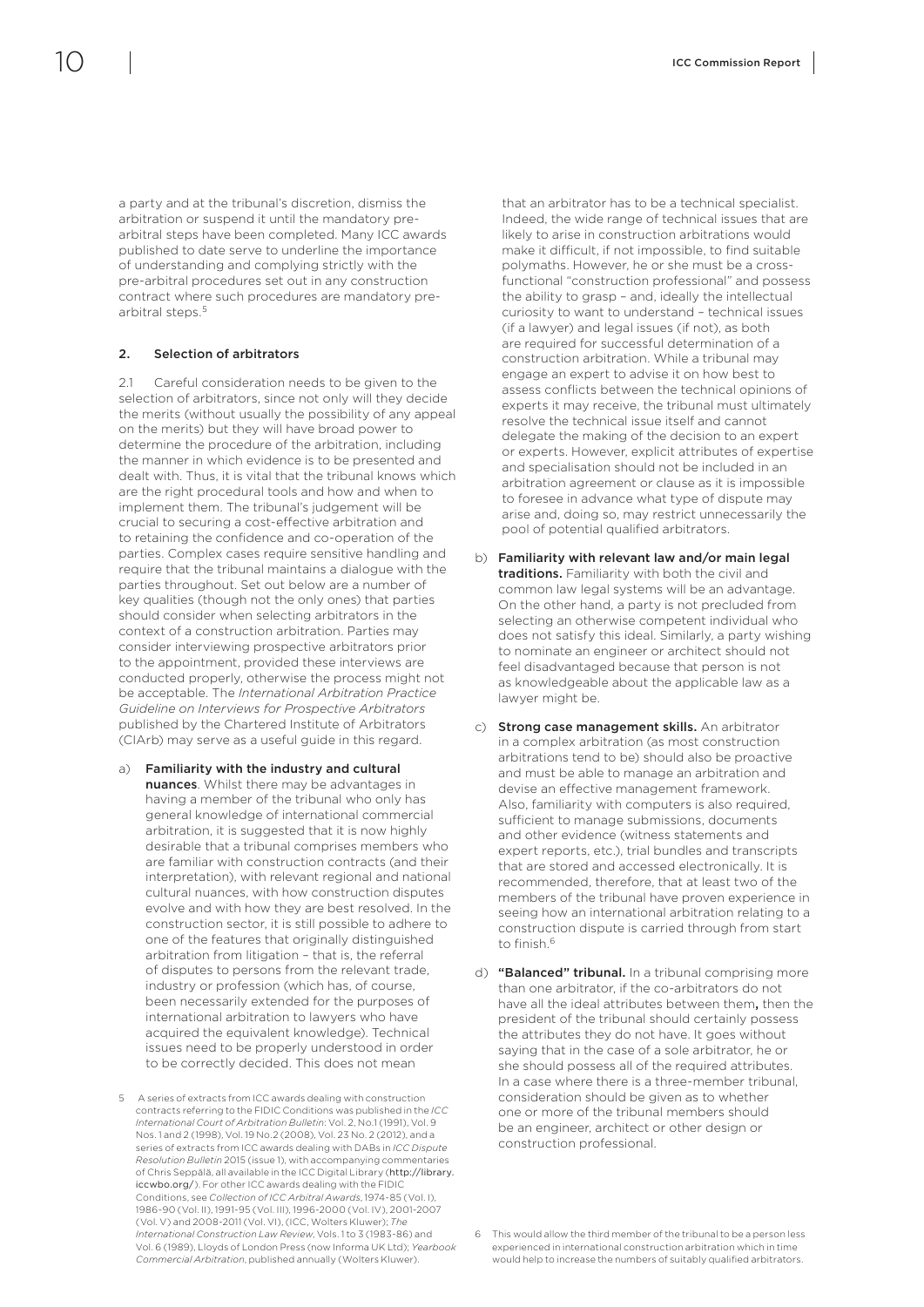- <span id="page-12-0"></span>e) Availability. An arbitrator's availability is critical in dealing with "heavy" construction cases. Although Article 11(2) of the ICC Rules requires any prospective arbitrator to sign a statement confirming his availability for the case before being appointed, unfortunately this requirement has not fully solved the problem. As such, whether selecting a sole arbitrator or a three-member tribunal, it is highly advisable to make sufficient enquiries to ensure that the individuals selected have sufficient time to devote to the case. For example, the ICC website offers a tool that lists all arbitral appointments since 1 January 2016, thus allowing any party to check the availability of a potential appointee.7
- f) Diversity. Given the emphasis on diversity being made by the various arbitral institutions around the world, including ICC, diversity should be considered in tribunal selection. Diversity includes consideration of gender, race, and ethnicity. Diversity can help to broaden and enrich the field of selection. There are a number of platforms which may assist parties and counsel to identify lesser-known arbitrators who might be suitable for nomination. For example, the Equal Representation in Arbitration (ERA) Pledge provides assistance with searching for female arbitrator profiles.<sup>8</sup>

2.2 In regard to the number of arbitrators, costs are saved if there is only one arbitrator rather than three. For example, a visit to a site by one arbitrator is easier and cheaper than a visit by a tribunal of three (although, obviously, if the parties agree, a single member of a tribunal of three could carry out an inspection). Use of a sole arbitrator is understood to be common and to work well in England and certain other common law jurisdictions even for large disputes (US\$ 50 million or more), just as a single judge at first instance may decide large disputes in those countries. However, this practice is not generally accepted in civil law countries which are more accustomed in their judicial system to having a panel of judges decide disputes. Parties from civil law countries may find a sole arbitrator to be acceptable only in cases where the amount in dispute does not exceed US\$ 5 to 10 million. Accordingly, unless parties would prefer a solution in accordance with English legal culture, the practice of the ICC Court is generally endorsed, that being that the Court rarely departs from a sole arbitrator when the amount in dispute is below US\$ 5 million, and would rarely appoint a sole arbitrator if the amount in dispute is above US\$ 30 million, meaning that when the value of the dispute is between US\$ 5 and 30 million, the parties should give consideration to whether they appoint one or three arbitrators.<sup>9</sup> The amount in dispute is, of course, only one criterion especially where the issues at stake may be other than financial. Where the parties are from different cultural or legal backgrounds, the opportunity for each to nominate an arbitrator from its own culture or legal system may enhance the confidence each party has in the arbitral process. In addition to cultural elements, the complexity of the matter, both from a procedural

7 [https://iccwbo.org/dispute-resolution-services/arbitration/icc](https://iccwbo.org/dispute-resolution-services/arbitration/icc-arbitral-tribunals/)[arbitral-tribunals/](https://iccwbo.org/dispute-resolution-services/arbitration/icc-arbitral-tribunals/)

8 <http://www.arbitrationpledge.com/arbitration-search>

Approximately EUR 4.2 to 25 million.

and substantive standpoint, and other factors may also be relevant when deciding the number of arbitrators. To ensure maximum flexibility, any arbitration clause should provide (like the ICC standard arbitration clause does) for "one or more arbitrators". It is important to note that when an expedited procedure is applicable under Article 30 of the ICC Rules (where, among other things, the amount in dispute does not exceed US\$ 2 million), the ICC Court may appoint a sole arbitrator, irrespective of any contrary term in the arbitration agreement, unless the parties confirm their agreement to three arbitrators.

#### 3. Initial stages

3.1 This section considers the steps that can and should be taken prior to and in preparation for the signing of the Terms of Reference ("ToR"), and the ensuing procedural directions which interact with them. In particular, this section covers the practical steps after the filing of a Request for Arbitration (the "Request") (in accordance with Article 4 of the ICC Rules), the Answer to the Request (the "Answer") including any potential counterclaims and Reply to them (in accordance with Article 5 of the ICC Rules) and the transmission of the file to the tribunal once constituted. It should be noted that it deals only with matters of practical relevance to construction arbitrations and that the ToR are not required under the Expedited Procedure Rules (Article 30 and Appendix VI to the ICC Rules).

3.2 Once the file has been transmitted to the tribunal, it should examine the Request, the Answer (including any counterclaims) and the reply to any counterclaim, if any, to determine whether there are any issues which require further input or clarification from the parties so that the ToR can be properly drawn up.

3.3. Where submissions by the parties lack clarity or where misunderstandings become apparent due to inconsistent translations of legal concepts or otherwise, the tribunal should not hesitate to request information to enable it to create organisational charts, layouts and glossaries or to obtain other clarifications, where needed, for defining a claim or an issue (as opposed to the amplification of a party's case, which should be left until after the ToR have been signed). The tribunal should, of course, be careful not to make such a request if compliance with it would delay the production of the ToR. Amplification may be needed where, for example, a party has not anticipated a point raised by the other party or which the tribunal sees as likely to arise, concerning for example:

- a) the jurisdiction of the tribunal, e.g. the identification of a contracting party, such as a joint venture (for example, does it necessarily comprise one party or more than one?);
- b) whether or not any required notice has been given or other required submission been made;
- c) whether or not a claim or defence is barred in law (by prescription or limitation);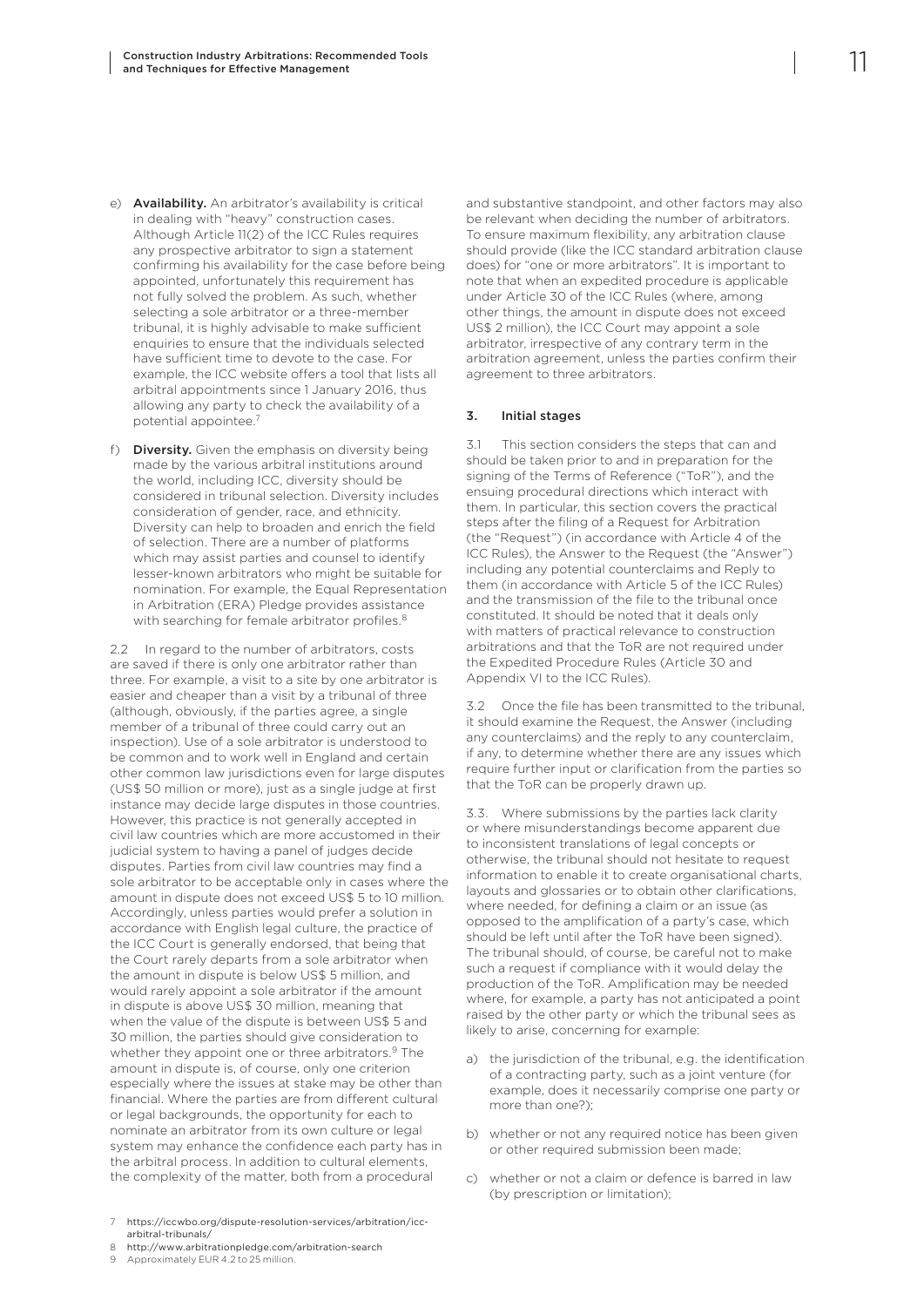- <span id="page-13-0"></span>d) whether or not a claim or dispute has been referred to, considered or decided by an engineer, DAB or DRB, or whether a notice of dissatisfaction has been given (for instance under the relevant
- FIDIC conditions of contract); and e) the amount of the claim, where unclear.

3.4 The tribunal is under no obligation, however, to seek clarifications when drawing up the ToR.10 Moreover, arbitrators should make note of the competing interests between counsel and arbitrators at the early stage of the arbitration, where counsel wants flexibility. Points of the kind mentioned in paragraph 3.3 above could, in some cases, be left until later, especially if they relate to the legal basis of a claim or defence. A party may consider that it is for the tribunal to raise such a matter or for the other party to submit that no such basis exists.

#### 4. Terms of Reference

4.1 As described in further detail below, the tribunal should, as soon as it has received the file from the Secretariat, draw up the Terms of Reference ("ToR"). When doing so, the tribunal and the parties should ensure that the dispute or disputes are clearly described. The ToR should set out the scope and limits of the duties of the tribunal and, as required by the ICC Rules, include the full names and description of the parties and arbitrators in addition to the place of arbitration. They should also provide a summary of the parties' respective claims and the relief sought in addition to the particulars concerning the applicable procedural rules. The ToR may also contain a list of issues to be determined by the tribunal.<sup>11</sup>

4.2. As foreseen by Article 23 of the ICC Rules, the tribunal should produce a first draft of the ToR, mainly because this helps the tribunal to get to grips with the case. Under Article 23(2) of the ICC Rules, the tribunal should finalise the ToR within 30 days of the date on which the file has been transmitted to it. As noted in paragraph 3.1 above, ToR are not required under the Expedited Procedure Provisions (Article 30 and Appendix VI to the ICC Rules).

4.3 The arbitral tribunal should consider whether it is appropriate for it to draft the summary of claims and/or the relief sought itself, or whether it would assist if each party were requested to provide a draft summary for inclusion in the ToR. In the latter case, the tribunal should consider directing the parties to limit their summaries to an appropriate fixed number of words or pages. However, tribunals which make the effort to draft the summary of the parties' cases, and identify the main issues in dispute, will find this exercise helpful towards a better understanding of the case as a whole. The tribunal may wish to invite the parties not only to list the issues which they consider to arise but also to put forward any other matters that might be useful to be included in the ToR. On the other hand, the procedural rules are better included in a separate

11 For forms used in international arbitration see S. Jarvin, C. Nguyen, *Compendium of International Commercial Arbitration Forms* (Wolters Kluwer, 2017).

procedural order as, unlike a procedural order, the ToR cannot be easily changed. The ToR must meet the requirements of Article 23(1) of the ICC Rules.

4.4 The tribunal's attention is particularly drawn to the items in Sections 5 ("Summary of the claims"), 6 ("The issues"), and 7 ("Procedural rules"), which deal with matters that should be included in the ToR in accordance with Article 23(1) of the ICC Rules.

#### 5. Summary of the claims

5.1 Paragraph (c) of Article 23(1) of the ICC Rules calls for a summary of the parties' respective claims and the relief sought. It may be tempting to describe a party's claims in broad terms, but this may place the other party at a disadvantage given that under Article 23(4) of the ICC Rules, no party may make new claims which fall outside the limits of the Terms of Reference unless authorised to do so by the arbitral tribunal. Thus, a balance must be struck and a summary should be devised that sets out the claims accurately without being too precise. For example, it should not be possible for a party to shift from claiming that there had been changes in the work instructed by the engineer and needing to be valued in accordance with the contract to claiming that the changes had been brought about by unforeseeable conditions or ought to be seen as consequences of default or breach of contract by the owner. A summary permitting this without authorisation from the tribunal would be unfair to the respondent party as such new claims would almost certainly require inquiries and evidence of a very different nature. On the other hand, a summary should not necessarily tie a party to a particular legal basis for a claim or defence, as the true basis may not be immediately apparent. One way of achieving a suitable summary would be to define an issue by reference to, amongst other things, the amount claimed (although not so as to make an increase in an amount into a "new claim"). A party ought usually to know, at least approximately, how much it has lost or what it expects by way of compensation, even if the proof is not readily forthcoming. Regrettably, however, it is not uncommon for a party either to profess not to know the amount of its claim except in unrealistically round numbers, or to decide not to reveal the true amount for tactical or commercial reasons. A tribunal should therefore insist on being presented with good reasons why it is not possible to establish the approximate value of a particular claim. That would prevent parties from drastically changing positions when making subsequent submissions, which is inconsistent with effective case management and not within the spirit of the ICC Rules. In addition, in the case of large construction projects which may extend over a considerable period of time and give rise to numerous disputes, a party may not be in a position to refer all its claims to arbitration at one and the same time. In such cases, it should be acceptable to allow the party to include in the Terms of Reference a list of the claims which it would have the right to submit into the arbitration in future, for example those

<sup>10</sup> Article 23(1) of the ICC Rules requires the arbitral to take account of the parties' "most recent submissions".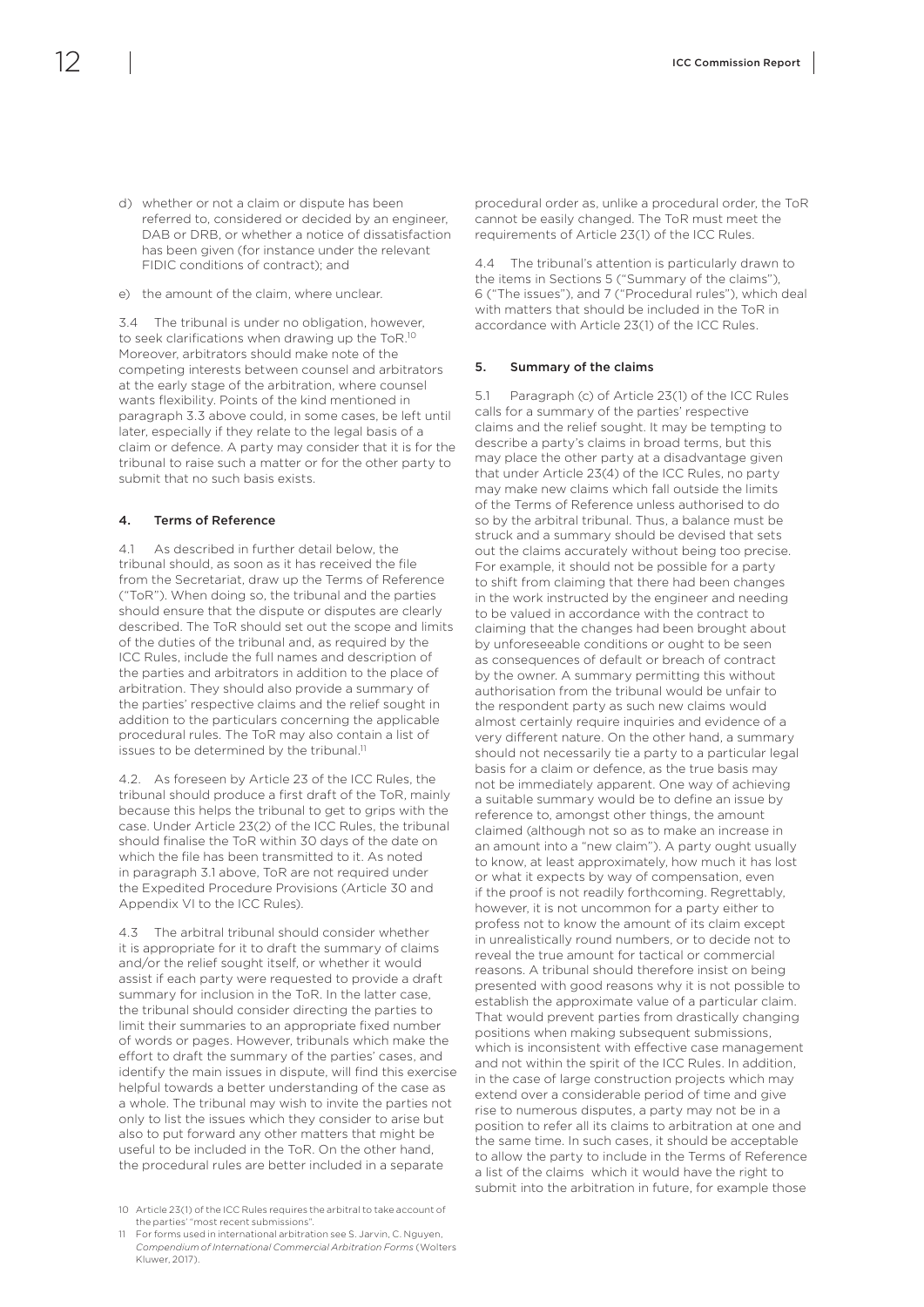<span id="page-14-0"></span>which are proposed to be, or have been, submitted to a DB. This would allow the tribunal and the other party to be aware of, and to prepare for, claims that may still be introduced into the arbitration. A time limit for the submission of additional claims could also be included, as ICC arbitrations may not be completely open-ended.

#### 6. The issues

6.1 Paragraph (d) of Article 23(1) calls for a list of the issues to be determined, unless the tribunal considers it inappropriate. While establishing a list of issues at the outset is desirable, and possible at least in simpler cases, in many major engineering and construction cases, the parties' positions may not be sufficiently developed at the outset of the case to allow a useful list of issues to be prepared. Lists can also lead to later jurisdictional arguments about whether certain issues fall within the limits of the Terms of Reference. Some see benefit in counsel building up a list of issues as a case progresses – albeit, within the context of their own written advocacy (and thus appended to their submissions) – rather than being actively required by direction of the tribunal from the outset of the arbitration. However, the tribunal should manage this process so as to ensure that detailed submissions are made early on and to avoid the situation in which the true issues only emerge at the hearing or immediately before it. In some smaller cases where the parties' representatives do not have the requisite experience, the tribunal can, by requiring a list of issues, contribute to educating the parties as to what is required in an ICC Arbitration. The tribunal may thus invite the parties, insofar as possible at the outset of the arbitration, to submit provisional lists of issues, so that the tribunal may consider whether it is appropriate to include a list of issues, and the content of any such list, for the purpose of Article 23(1)(d). The list would then be refined at the case management conference, required under Article 24 of the ICC Rules to take place once the Terms of Reference have been signed, and at any further meeting(s). Moreover, Appendix IV to the ICC Rules indicates in items (b) and (c) that the following can be useful tools in controlling the time and cost of proceedings: 1) identifying issues that can be resolved by agreement between the parties or their experts, and 2) identifying issues to be decided solely on the basis of documents rather than through oral evidence or legal argument at a hearing.

#### 7. Procedural rules

7.1 Paragraph (g) of Article 23(1) of the ICC Rules provides for the Terms of Reference to contain particulars of the applicable procedural rules. Unless the parties have already agreed on specific rules,<sup>12</sup> or on what they do not want the tribunal to do, it is recommended that, in order to avoid prolonged (and

probably unhelpful) discussions, no attempt should be made to do more than describe the framework in the usual general terms, and to leave them to be worked out at the case management conference that must follow the signing of the Terms of Reference and that all substantive procedural matters, together with the timetable, be set out separately in a procedural order.

#### 8. Case management conference and procedural timetable

8.1 The nature of construction disputes puts a premium on effective procedural management and the importance of the first case management conference ("CMC") cannot be over-emphasised. This is vital to the creation of a sound working relationship which will, naturally, facilitate the establishment of the first procedural order and the procedural timetable. The ICC Rules give valuable guidance and authority in Article 24. The CMC establishes a formal process to organise the arbitral proceedings in a manner consistent with the duties under Article 22(2) of the ICC Rules and offers possible case management techniques in Appendix IV to the ICC Rules. However, the conduct of the first CMC and the establishment of the procedural timetable, both provided for in Article 24, are to be distinguished from the drawingup of the Terms of Reference. The Terms of Reference should be finalised and signed (or at least initialled) before the CMC begins.<sup>13</sup>

8.2 In general, matters which require the consent of the parties will be included in the Terms of Reference (such as whether the tribunal may engage an administrative secretary and the application of any socalled "soft law" such as the IBA Rules on the Taking of Evidence in International Arbitration, 2010 (the "IBA Rules")). There are also some subjects that depend on the consent of a party, which will have to be part of the procedural timetable. For example, a visit to the project site or any other place to assist the tribunal (as it can in most cases) is generally only feasible with the permission and co-operation of the owner. In addition, the decision as to what should take place on a site visit is to be made by agreement and not by a decision of the tribunal (see further in paragraph 12.1 below). Regardless of whether there is to be a site visit, the arbitral tribunal will need to discuss what means are available to see or learn what would have been seen or learned on a site visit during the execution of works, e.g. by the use of videos or other presentations made by one or both of the parties. Where such material was produced for a party's own purposes, the parties will have to agree on how it is to be used, e.g. along with the parties' comments on what is or is not to be seen. It is therefore strongly recommended that such steps be taken as early as possible since the tribunal will need to gain a general view of the project as it may affect, for example, the overall timetable, the practicability of certain procedural steps, and decision on the production of documents. Additionally,

<sup>12</sup> Such as the IBA Rules on the Taking of Evidence in International Arbitration 2010 (IBA Rules).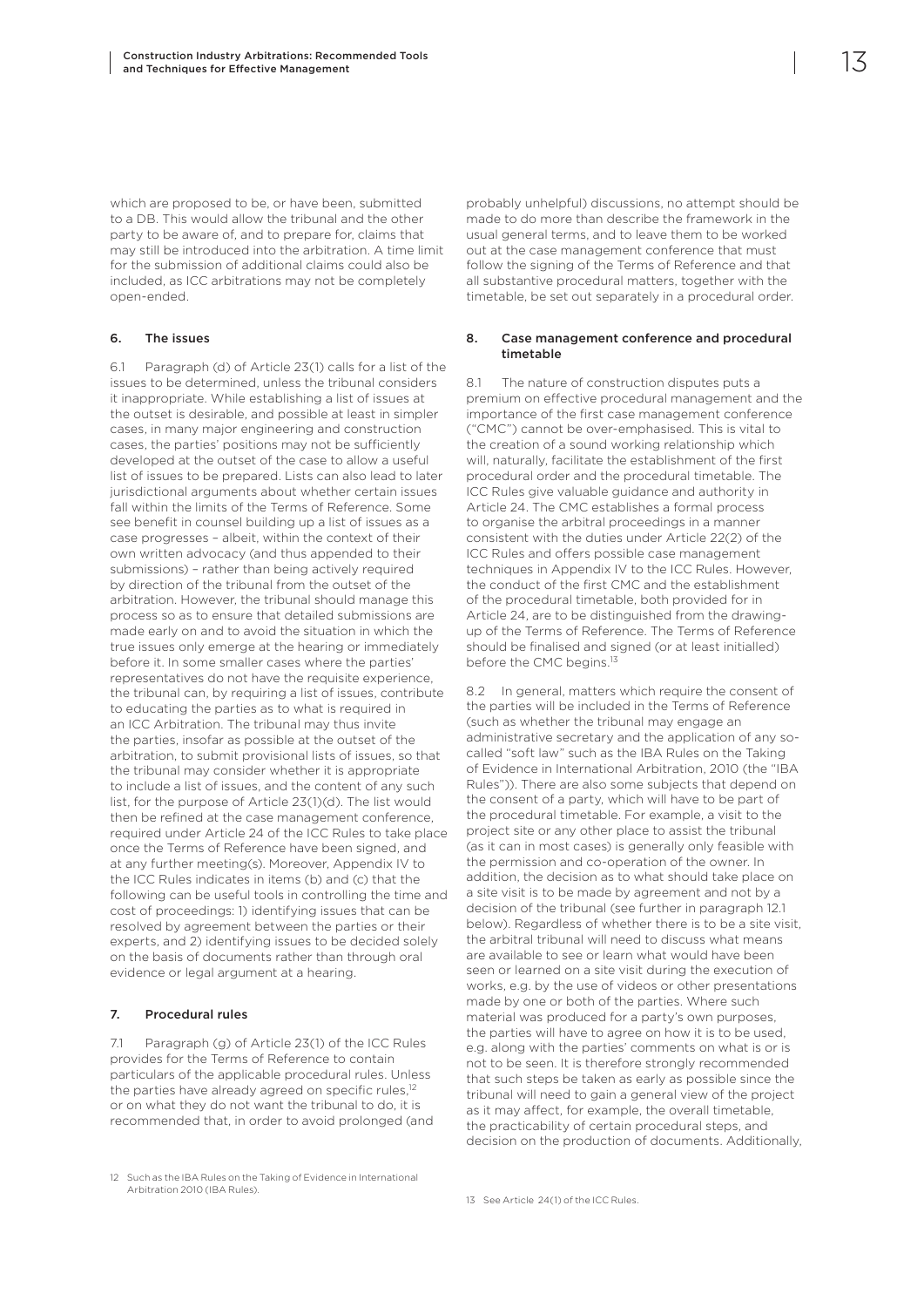<span id="page-15-0"></span>the arbitral tribunal should consider during the first CMC inviting the parties to agree on a procedure for the possible use of sealed offer(s) (for settlement purposes) in the arbitration.<sup>14</sup> The sealed offer is an especially important tool in a construction arbitration because 1) construction claims are often inflated and 2) as often "costs follow the event", the successful party may be able to recover all or a large portion of its costs, including but not limited to its legal fees and expenses.15

8.3 Subsequent CMCs can be convened in order to take stock as the arbitration progresses, e.g. 1) to narrow the issues; 2) to define further evidence (such as expert evidence) or further written submissions; 3) to isolate any preliminary issues which should be heard or decided prior to the main hearing; and 4) to deal with matters that cannot be resolved by correspondence. A pre-hearing CMC may also be useful and can be organised with the parties to focus on outstanding aspects of the hearing. The time and cost spent on such subsequent meetings can be worthwhile, but naturally they should only be held if needed, and are frequently best held by a conference call or video conference. It is also a good practice to fix dates for such CMCs at the first CMC as it is usually easier to do so at the outset than during the proceedings. Such further scheduled CMCs can always be cancelled if not required.

#### 9. Timetable, practicability of steps and hearing date

9.1 Article 24(2) of the ICC Rules provides that during or following the case management conference, the arbitral tribunal shall establish the procedural timetable that it intends to follow for the conduct of the arbitration. It is imperative to balance the need for expedition against the detriment of not providing sufficient time for a party to set out properly its case and establish a sensible way forward. Issues such as whether the Expedited Procedure Rules may apply, whether preliminary determinations/partial awards will be needed on issues of jurisdiction or admissibility, whether one or more rounds of written submissions are needed, whether a separate stage for production of documents is needed, whether multiparty or multi-contract proceedings would impact the timetable, and whether one or more hearings may be required, may affect the timetable and should be taken into consideration.

9.2 In practice, it is not always possible (or desirable) to discuss procedure without knowing how much time will be allocated for each step. Thus, it may not be possible to draw up the procedural timetable until the steps required have been settled. The need to establish and maintain a strict timetable suggests that the tribunal should not give directions unless satisfied that they are practicable in terms of time. In complex cases it may be sensible to hold at least one further case management conference at which the timetable would be reviewed and difficulties discussed. Sometimes it may be desirable merely to outline a timetable, leaving future steps to be dependent on progress, e.g. the report of a tribunal-appointed expert, obtaining documents from a third party, or the result of an award. More recently, in larger cases tribunals may limit the first procedural order to include up to the end of the presentation of evidence (i.e. submissions, document production, fact and expert evidence), and reserve all other (effectively pre-hearing, hearing and post-hearing) matters to a later date (albeit with windows for the main evidentiary hearing blocked out and a set date for planning the remainder of the arbitration).

9.3 Although Article 31(1) of the ICC Rules sets a six-month time limit from the Terms of Reference for the arbitral tribunal to render its final award, as a practical matter, in most construction arbitrations it is difficult or impossible to devise a timetable that comes close to respecting that limit. For a dispute of average or above-average complexity, not to mention those requiring more than one award, the six-month period is clearly insufficient. On the other hand, like other ICC cases, construction cases are required to proceed expeditiously and the ICC Court has indicated its intent to adjust arbitrators' fees to take into account the speed, or lack thereof, by which the arbitrators deal with a case.<sup>16</sup> When deciding dates, the tribunal must take into account the financial position of each party (or those financially supporting it), so far as this can be ascertained, and the resources likely to be available to it. Many construction arbitrations require considerable resources to be harnessed if certain dates are to be respected. The tribunal must be sure that they are not beyond a party's means. Conversely, the timetable cannot be dictated by an impoverished party, nor should the tribunal be dissuaded from a feasible timetable by a plea that a party is having to answer for another, e.g. an employer for a now estranged engineer or a contractor for a sub-contractor.

9.4 When drawing up the timetable the tribunal should bear in mind that there must be latitude or "float" in case there is slippage. A step which has to be completed before a holiday period should be timed to be done well in advance. Extension of the procedural timetable may require a party to commit disproportionate resources to an arbitration which it could otherwise be utilising on other current or prospective new contracts, impairing its profitability

<sup>14</sup> See ICC Note to Parties and Arbitral Tribunals on the Conduct of the Arbitration under the ICC Rules of Arbitration (1 January 2019, paras. 227-230) available at https://iccwbo.org/publication/note-partiesarbitral-tribunals-conduct-arbitration/. For further information about this procedure, see C. Seppälä, P. Brumpton and M. Coulet-Diaz, "The New Assistance ICC Provides to Protect the Confidentiality of a 'Sealed Offer'", ICC Dispute Resolution Bulletin 2017 (issue 1), p. 84. The latter article describes the sealed offer procedure and its use in ICC Arbitration and includes as an Appendix a model form of sealed offer letter

<sup>15</sup> See Article 38(5) of the ICC Rules and ICC Commission Report "Decisions on Costs in international Arbitration", available at [https://](https://iccwbo.org/publication/decisions-on-costs-in-international-arbitration-icc-arbitration-and-adr-commission-report/) [iccwbo.org/publication/decisions-on-costs-in-international](https://iccwbo.org/publication/decisions-on-costs-in-international-arbitration-icc-arbitration-and-adr-commission-report/)[arbitration-icc-arbitration-and-adr-commission-report/](https://iccwbo.org/publication/decisions-on-costs-in-international-arbitration-icc-arbitration-and-adr-commission-report/).

<sup>16</sup> See ICC Note to Parties and Arbitral Tribunals on the Conduct of the Arbitration under the ICC Rules of Arbitration (1 January 2019, paras. 120-121) available at https://iccwbo.org/publication/note-partiesarbitral-tribunals-conduct-arbitration.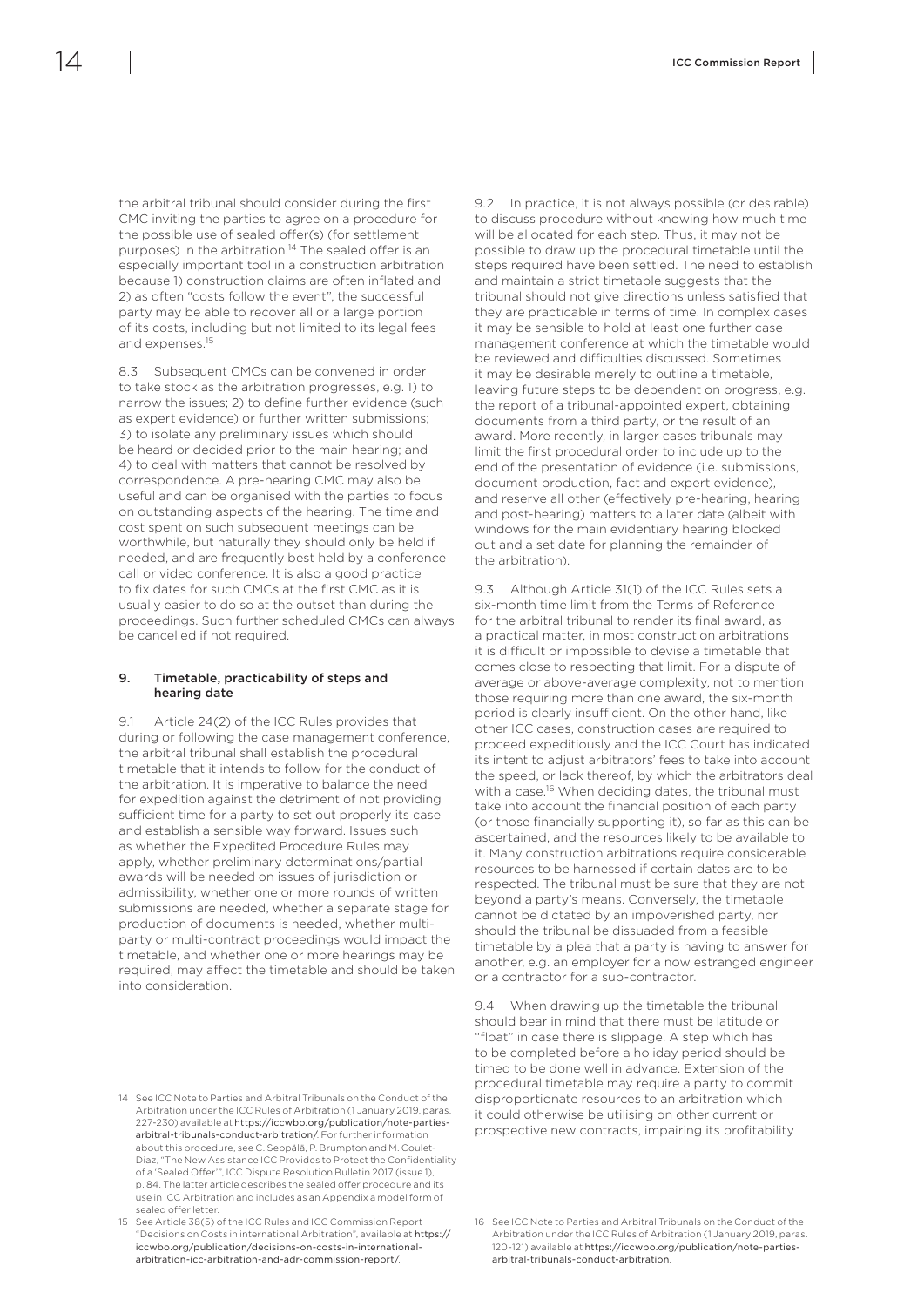<span id="page-16-0"></span>and ongoing business. When fixing dates or any part of the procedural timetable, the tribunal should ensure that the parties have an opportunity to take stock and to negotiate, should they wish to do so, and some latitude must be allowed for human frailty.<sup>17</sup> A timetable agreed by the parties and the tribunal is always to be preferred to one imposed on the parties, not least because a party that has agreed to a timetable will get scant sympathy from the tribunal if it fails to comply with it for a reason which was or ought to have been known to it.

9.5 Further, the timetable might also include time to permit the parties to consider the possibility of settlement. A tribunal should therefore consider asking the parties if, for instance, the timetable should allow for discussions, e.g. after the exchange of evidence. Time must also be set aside for the tribunal to be able to read all the material before any hearing. If the material is voluminous, the tribunal should consider asking the parties: 1) which parts are absolutely necessary to be read before the hearing, 2) which parts should preferably be read and 3) which parts need not be read beforehand. In construction arbitrations, time spent by the tribunal in pre-hearing internal discussions is usually time well spent; hence the timetable must allow for this, as it must also allow for post-hearing discussions. An arbitrator who allows other engagements to shorten or interrupt pre- or post-hearing discussions does not provide a proper service to the parties or to the other members of the tribunal.

9.6 Even in larger construction cases, the procedural timetable should include the dates of hearing(s) on the merits, or at least an indication of when the merits hearing(s) will probably be held. If feasible, this is psychologically satisfying for a party that wants to know when an award might be rendered. If a date or dates cannot be agreed upon and have to be decided by the tribunal, then they should be the earliest date(s) practicable *for the parties* (including their agents such as legal representatives, witnesses or experts). However, the tribunal is not obliged to accept a date claimed by one of the parties to be the earliest practicable if, for example, it is satisfied that, with the deployment of reasonable resources, an earlier date acceptable to the other party and itself is feasible. Likewise, a tribunal should check the validity of an assertion that a proposed date or period is unacceptable to a party. To avoid delays due to unavailability of an expert or a lawyer, bearing in mind that replacing an expert or a lawyer in an international case may be costly and time-consuming, the parties should ascertain before engaging them that their experts and counsel will have the necessary availability. Another useful technique for accelerating the arbitrators' deliberations is for the arbitrators to block out a day or so immediately following a hearing to take advantage of their being together so as to allow them an opportunity to exchange their views and to arrive at initial or possibly definitive conclusions about matters before they leave and go their separate ways.

#### 10. Procedures

10.1 In construction arbitrations, there is still an appreciable divergence between those used to the common law or 'adversarial' approach and those used to other approaches. This is typically illustrated by differing views on the role of the tribunal, although changes in national practices may help to narrow the gap. There may also be significant differences in law and practice within common law and civil law jurisdictions. Thus, it is crucial that at the first case management conference the tribunal ascertain if there are any mandatory requirements of the law applicable to the proceedings (*lex fori*) and what the parties' common expectations are regarding the procedure of the arbitration.

10.2 As an example of the mandatory requirements, are witnesses required to take an oath administered by the tribunal (or solemnly affirm) before giving evidence at a hearing; or can witnesses be present during the proceedings? If witnesses are to be excluded, are expert witnesses (giving opinions only and not evidence of fact) also to be excluded? Are the contents of a document relied on by a party admissible evidence of what it records without the need to be *proved*, e.g. by being made an *exhibit*? If so, how are the contents to be rebutted? These questions arise in construction arbitration where there can be many relevant documents. It is also recommended that the tribunal establish whether, for example, pleadings and submissions have to be delivered sequentially (i.e. the claimant before the respondent) or whether simultaneous delivery is permissible. Similarly, it may be necessary to know if and when a party is entitled to more information about the opposing party's case (e.g. how an amount claimed as damages is said to have been caused and how it has been arrived at), and how that information is to be provided.

10.3 The tribunal's duty to establish the facts (Article 25(1) of the ICC Rules) may need to be clarified. For example, although the practice is now very common, it may be prudent to ensure that the parties be required to provide in advance verified and signed statements from any witness that is relied on, and to find out if at the hearing the tribunal is to initiate the questioning of each witness or whether the parties are to conduct primary questioning. Equally the tribunal should see if it is agreed that a witness or expert may be questioned by the tribunal or by an opposing party (cross-examined) about any issue in the case, even if the witness is not presented to deal with that issue. These examples (and there are many others) illustrate why it is recommended that the tribunal find out if there are differences between the parties about law or practice that may affect the tribunal's duty to devise a procedure and timetable that is acceptable to the parties and permit the issuance of valid orders.

10.4 In international commercial arbitration, people from differing business and legal backgrounds and cultures are brought together to deal with a series of events that will rarely be so similar to the experience of all so that everyone can agree on a common means of dealing with such events. It is more likely that a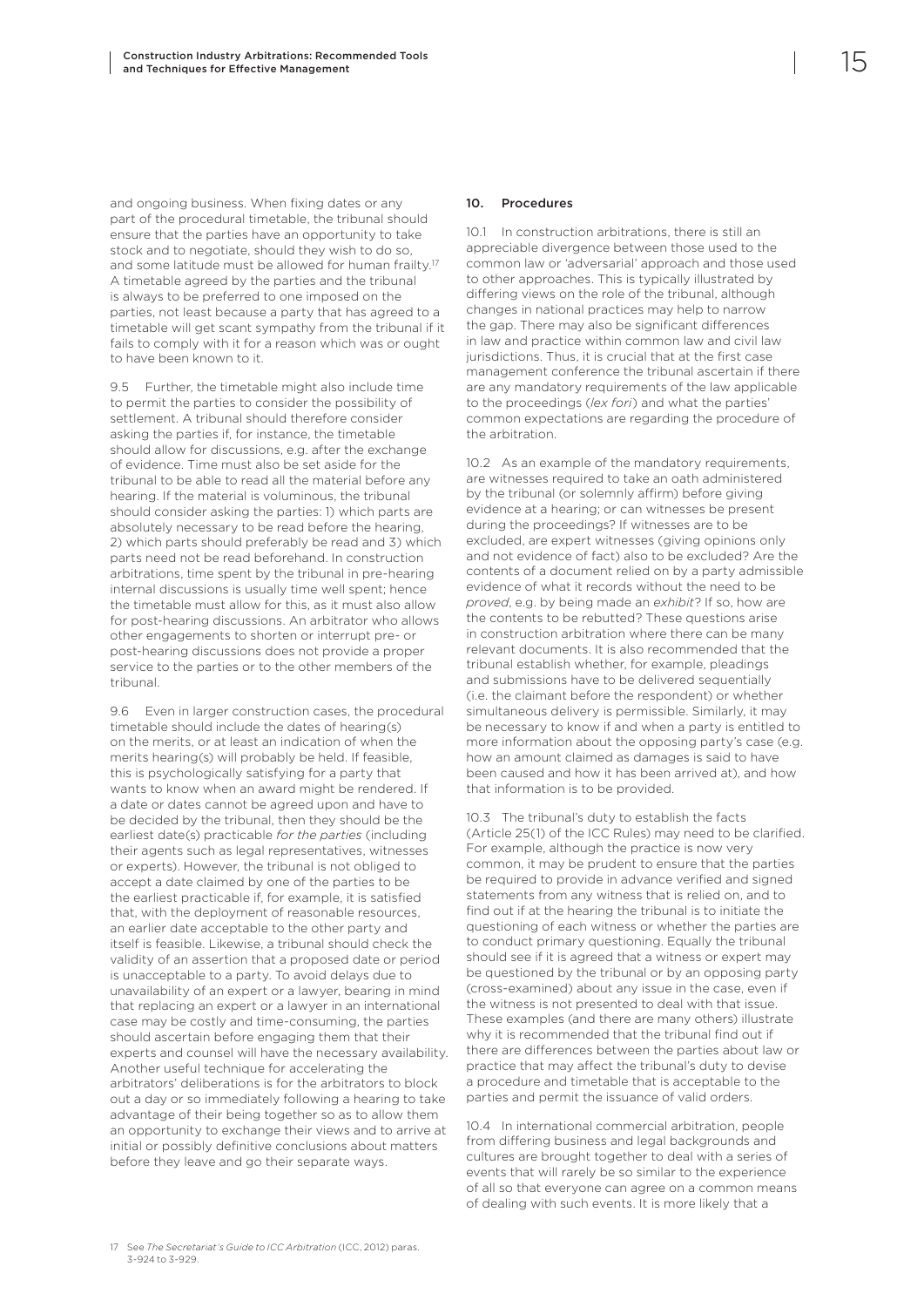<span id="page-17-0"></span>compromise will be needed, and therefore it is more fruitful if this Report offers guidance as to viable options. It has already been made clear that, whatever courses are adopted, they must, as required by Article 22(1) of the ICC Rules, be cost-effective and be seen as such. Furthermore, a procedure may well be efficient in

the hands of those used to it, but not so effective when handled by those unfamiliar with it. For this reason, while proactive case management by the tribunal is required, the tribunal must take into account party autonomy and how a party chooses to present its case. The tribunal should maintain a dialogue with the parties throughout, so as to agree whenever possible, on the steps to be taken by the parties or the tribunal. For arbitrations under the Expedited Procedure Rules, pursuant to Article 3(4) of Appendix VI to the ICC Rules, the arbitral tribunal has discretion to adopt such procedural measures as it considers appropriate and, pursuant to Article 5 of that Appendix, in all matters concerning the expedited procedure not expressly provided for in the Appendix, the ICC Court and the tribunal are required to act in the spirit of the Rules and the Appendix.

10.5 Where there has been a previous contractual dispute resolution process, or where the parties are apparently represented by competent lawyers familiar with construction disputes, or where the amounts in dispute are not large, there is no reason why parties should not be required to present submissions accompanied by the evidence each considers necessary to establish its case (in light of what is then known about the opposing case), both documentary and in the form of verified and signed statements from witnesses. Unless the arbitration is to be of the "fast-track" type, it is recommended that these submissions should not be submitted simultaneously but consecutively, with the claimant presenting its case first so that the respondent can reply to it and submit its case including its counterclaims, if any (to which the claimant will have to reply). The timetable will therefore have to be fixed by the tribunal. The tribunal may then permit the parties to make further submissions or submit further evidence either of their own volition or to meet requests or instructions from the tribunal. All evidence must of course be furnished to the tribunal and to the other party at the same time and the parties must be treated equally as regards their submissions. As a general point, submissions should be numbered or arranged to match those of the other party.

10.6 Once these stages are complete, the tribunal may be better able to draw up a list of the issues it identifies (or improve on an existing list) and to guide the parties as to what is then required.

#### 11. Further working documents and schedules

11.1 After the signing of the Terms of Reference, or even before then, the parties' further pleadings or memorials should usually be accompanied by 1) a list of the key persons involved, 2) a chronology of relevant events, and 3) a glossary of terms. Such documents, which may have already been included in the Request and Answer, are extremely useful since most construction arbitrations are about the performance of a relatively long-term contract, involve numerous persons, companies or other entities as well as a specialised technical or other vocabulary.

11.2 After each party has submitted such documents, the tribunal might ask the parties to "merge" their respective documents (list of persons involved, chronology of events and glossary of terms), so as to form agreed composite documents and to notify the tribunal of any differences or disagreements in this regard between them. The tribunal may thereafter maintain these documents, amending them as the case develops, circulating any revisions, and asking the parties to complete any gaps in them. This way, a database will be built up which, for example, should readily identify the date when a decision or instruction was sought, the date by which it was required, the date on which it was given and, where appropriate, the date on which the contractor received any drawings or further details referred to in this database or details necessary for its implementation.

11.3 Some specialists favour the creation of a working document briefly recording the essential elements of each party's case, established from exchanges between them. This is best exemplified by the "schedule" used in English practice for typical claims for changes, disputes about the value of work and claims for work done improperly or not at all. Such schedules are commonly used in construction arbitrations as a tool to present the key issues in dispute in a more streamlined format, especially in disputes which involve a large number of individual claims (as most construction disputes do). The essential elements of this approach may be seen from a sample extract of the schedules provided in Annex of this Report.

11.4 The preparation of a schedule would need to be undertaken by the parties in cooperation, with each side setting out their respective positions in respect of each item in dispute and the basis of their respective claims, including particulars.

11.5 A schedule can, for instance, be helpful in identifying which parts of individual claims are agreed by the parties and which parts of the claims are disputed. Such schedule can also assist the tribunal to focus on the issues that are crucial to individual claims by providing a convenient means to ensure that all key issues are addressed by the parties.

11.6 Although it must not be used to replace the parties' submissions, a properly prepared schedule is a useful tool in the right hands. It defines the positions of the parties and ultimately will or can be used by the tribunal to record its views and decisions. At the pre-hearing stage its main value is that, if properly compiled, it establishes the position of each party where the existing submissions or pleadings do not readily do so. The success of such a document depends in part on each party grappling and dealing positively with the principal allegations of the other party. For example, a respondent would be required to state specifically:

- which of the claimant's allegations are admitted;
- which of the claimant's allegations are denied (and why); and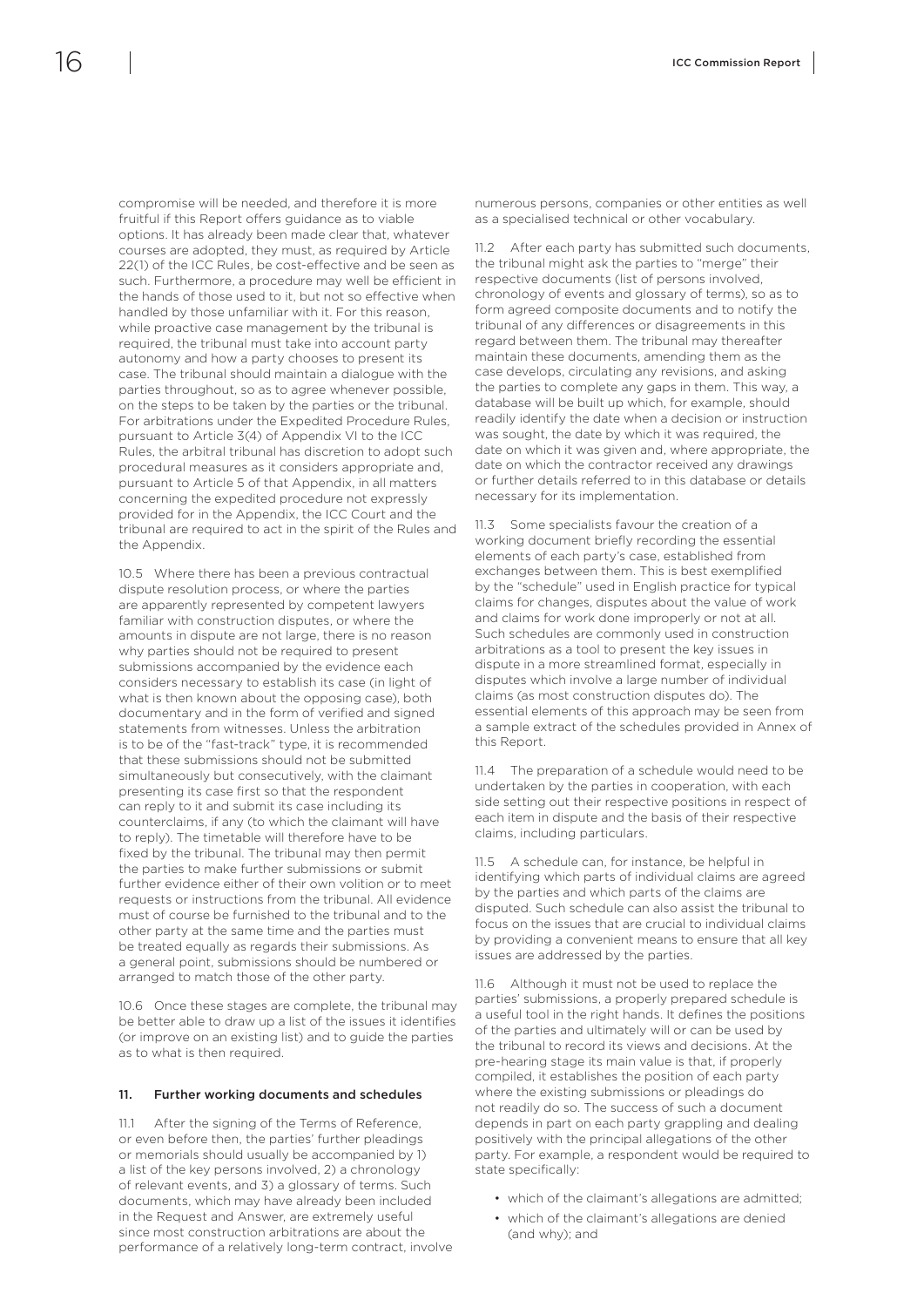<span id="page-18-0"></span>• which of the claimant's allegations cannot be admitted or denied (together with a brief explanation of the reasons) and which the claimant is required to prove.

11.7 Each party would also set out the quantum claimed, including particulars.

11.8. In addition, a constructive approach must be adopted. If a respondent denies an allegation, the reasons for doing so must be given, and if it asserts a different version of events from that given by the claimant, then its alternative must be stated. Otherwise the claimant and the tribunal will not know the real nature of the respondent's case.

11.9 Where the claim is for numerous changes or variations and the statement of case and defence do not indicate where all the differences lie, the tribunal should consider ordering the claimant to state how each change came about, the extent of the work involved and any delay or disruption caused, why the respondent is liable, and how the amount claimed for each item (and for the consequent delay, etc.) is arrived at. The respondent will need to reply to each head in its answer, stating whether it is admitted or not and, if not, why, including any different version of events it may have. Such a schedule is of particular value where a "global" claim is involved, i.e. one where the claimant claims a period of time of delay or disruption and a sum said to be attributable to the overall effect of a series of events but maintains that a breakdown is impracticable. It is ultimately a question of substantive law whether and in what circumstances such a global claim is tenable. Even if the principle of such a claim can be upheld, a schedule may be of some help in determining whether, in the circumstances of the case, global delay or disruption did indeed occur and whether the causes for it can clearly be regarded as the contractual or legal responsibility of one of the parties to the dispute. A claimant should not be permitted to evade its responsibility to identify the causes of the delay or disruption and any likely identifiable effect. Global claims are easy to assert but difficult to examine, test and counter. Moreover, where a breakdown is provided, there will be less reason for a respondent to say that it does not understand the basis of the claim. Respondents sometimes profess ignorance despite knowing as much as claimants.

11.10 A schedule can also be very useful for the tribunal and the parties in case of complaints about faulty work, by listing each item complained of and the precise legal basis for the complaint, e.g. noncompliance with a specified provision of the contract or of the relevant governing law, the work required to put right the fault (and whether it has or has not been done), and the cost (or estimated cost). The respondent has then to state its case in answer to every point. If fully and properly completed, these schedules show which points are not in dispute and thus irrelevant and which have to be decided. Schedules may also be used to extract the parties' cases on claims for delay (prolongation) and disruption, but they require special care to be effective. 11.11 In general, it may be useful for one to be prepared (by the parties or the tribunal, or both) after the first exchange of evidence or before the hearing takes place, so as to find out what needs investigating and deciding. It is particularly helpful on matters of valuation and quantification. Much time can be saved if the true gap between the parties can be revealed, without prejudice to the parties' other contentions, e.g. that a respondent is not liable. While these types of schedules can be very useful, it is important to remember that they remain management tools. Unless agreed upon by the parties, they will not supersede or modify the parties' submissions, nor will they relieve the tribunal of its duty to study and analyse all material presented to it, whether or not referred to in the schedules. Therefore, any tribunal requiring or sanctioning the preparation of any such schedule needs to define its status: e.g. is it just an aidememoire, or does it replace or supplement any existing pleading or submission and, if so, what effect does it have on the issues to be determined and the amount of any claim (for example, for the purposes of calculating an advance on costs)?

#### 12. Tests and site visits

12.1 If a claim concerns the unsuitability or malfunction of a plant, equipment or work, the tribunal will need to ascertain what tests have already been carried out and whether the results have been agreed or are sufficient for the purposes of the arbitration. It may be necessary to order new tests under conditions that are either agreed to be or are likely to be representative of the conditions of use.18 Sometimes the parties will have recognised the need for such tests and will have already made arrangements. In other cases, the parties will look to the tribunal to sanction such tests (so that, for example, a party's wishes can be endorsed by the tribunal or the basis for apportioning costs be fixed pending some further or final determination of liability for them).<sup>19</sup> In the majority of cases, a tribunal will seek to persuade a party of the value of a test. However, if a test is made without the consent of the party whose property is affected, the test must be non-destructive. The tribunal cannot and should not order any tests of its own volition without consulting the parties. It should be noted that once an arbitration has started any test carried out by an independent expert appointed by a party should be carried out jointly with any other expert and under the direction of the tribunal. Similar constraints apply to site inspections.

12.2 In some instances, it can be very helpful to combine joint tests at a plant with a visit by the tribunal, provided that there have been no material alterations since completion and that the operating conditions are representative of those contemplated when the contract was made. While often useful, site visits can be expensive and difficult to arrange at a time convenient to the parties and their advisers, especially if the tribunal comprises three members. They are nonetheless valuable, as they enable the tribunal to be better informed and to gather evidence, particularly if it observes the tests or receives other

- 18 See Article 28(1) of the ICC Rules which may be relevant.
- 19 The tribunal should be aware of the time required for such tests before requiring or authorising them.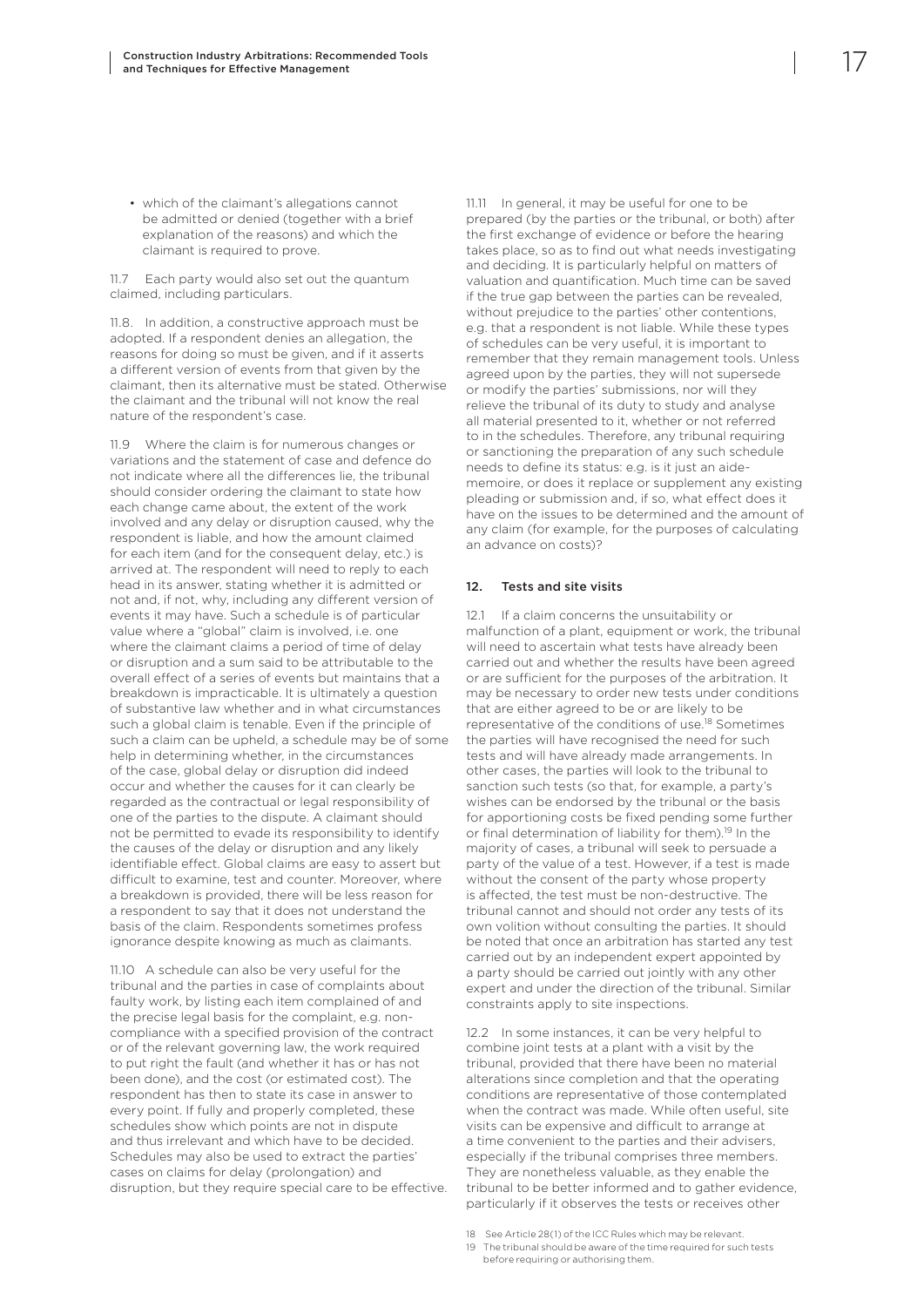<span id="page-19-0"></span>

evidence, e.g. from experts. A tribunal is often helped by being given in advance a non-contentious description of the site, working methods, and any processes involved, which the parties will have agreed as a neutral document. Videos or photographs – even if created for promotional or other historic or extraneous purposes – can also be useful, particularly where they show what can or can no longer be seen. The parties may agree that only one member of the tribunal might visit the site to obtain evidence, but suitable arrangements will need to be made so that the parties are aware of what is reported to the other members of the tribunal. As a general rule, all visits must be justifiable in terms of both their utility and savings in arbitrators' fees and parties' costs. If therefore a site visit is to be efficient, it should take place after the submission of written evidence (but perhaps not necessarily the final experts' reports) and certainly well before the hearing. Where the hearing is to take place in the country of the project it is sometimes possible to schedule the site visit to take place immediately before the hearing. However, whenever the site visit takes place, it must not be used as an opportunity for the parties to indulge in uncontrolled advocacy. Prior to the visit, a detailed protocol should ordinarily be drawn up to cover issues as to 1) who is to attend the visit, 2) who will be the party's representative to draw attention to the features to be observed on the visit, 3) to which extent there may be other communications between the tribunal and those in attendance, e.g. may the tribunal get the parties' experts together to discuss about features which prompt questions in the mind of the tribunal, 4) the overall timing and route, and 5) ensure that the tribunal sees everything that could feasibly be seen in the interest of both parties. All too frequently, site visits tend to be dominated by the owner since the owner controls the site. It is essential that the tribunal should also see whatever the contractor wishes it to see.

#### 13. Programmes and critical path networks

13.1 Construction disputes often include claims for delay and disruption that involve large sums of money and require careful handling. To help the tribunal decide such claims, it is essential that the events which caused such delay and disruption be clearly identified. To this end, at an early stage of the proceedings, the tribunal should invite the party who claims an extension of time beyond the contractual date of completion to specify the method it has adopted or proposes to adopt to determine the causes of the delay or disruption. Whilst it is for the parties to determine the method they will use to present their cases, when analysis and quantification of delay and disruption is concerned, as it often is, arbitrators in construction cases should appreciate that the analyses, graphs and charts are only as accurate as the facts on which they are based. A very helpful guide to parties and arbitrators dealing with delay claims is the *Delay and Disruption Protocol* (Second Edition, 2017, United Kingdom Society of Construction Law). Other helpful guides used in the United States for schedule delay analyses include the *Standard ASCE 67-17 Schedule Delay Analysis* (2017, American Society of Civil

Engineers) and the *AACE International Recommended Practice No. 29R-03 Forensic Schedule Analysis* (2011, Association for the Advancement of Cost Engineering).

13.2 Where each of the parties has appointed an expert, it is likely to be beneficial for them to meet at a very early stage so as to identify to each other the facts and documents which each believes to be relevant and thus establish an agreed baseline and methodology.

13.3 Proper project time programming and planning is necessary for good project management and the critical path networks ("CPN") are today commonly used on projects to manage the construction process and monitor progress. Where the CPN have been used on a project, it would be reasonable to expect the parties to make use of the CPN in the presentation of their cases. On the other hand, where the CPN have not been used to produce the agreed construction programme, it can lead to difficulties.20 Since a CPN has to be prepared based on certain assumptions, relating in particular to the logic of the network, it is particularly difficult and risky to construct a CPN construction programme retrospectively.<sup>21</sup> The logic and all other data entered into the CPN software for a delay claim must, of course, comply with the contract and the applicable law as regards the legal effect of delaying events and must be fully disclosed and open to argument and possible challenge. It quite frequently happens that many of the numerous assumptions that have been made in the construction of such a network are in the end so controversial that the network cannot be accepted by the tribunal for the purposes for which it was created. Similarly, unless accepted by a respondent, a claimant who based its case on a nonagreed upon programme should be required to justify that its programme would have been achievable, but for the events complained of. The respondent should then be required to explain why the claimant's analysis is incorrect. In this way the points that truly require investigation will emerge. These are not matters to be left to experts, since they define the agenda and create the Terms of Reference for experts and for evidence. It is important to exclude irrelevancies as early as possible, in order to avoid spending time, money and energy on matters that are of no consequence and sometimes misleading.

#### 14. Computation of claims

14.1 It is important to discover what needs to be investigated in the computation of a claim. In many cases reasonable pressure on both parties will elicit where there is real disagreement and, more importantly, why it exists. It is therefore suggested that, as early as possible, the tribunal invite the parties to jointly establish, if possible, an accurate computation of claims so that the respondent will have a clearer picture of what is allegedly recoverable, which may result in a possible settlement of some, or all, of the claims between the parties. In order to establish a clear computation of claims, evidence justifying the amount

<sup>20</sup> An as-planned CPN is of very limited value, or no value at all, unless it is compared with an as-constructed CPN.

<sup>21</sup> The term "retrospectively" is used here in the technical sense and not as defined in the Oxford English dictionary.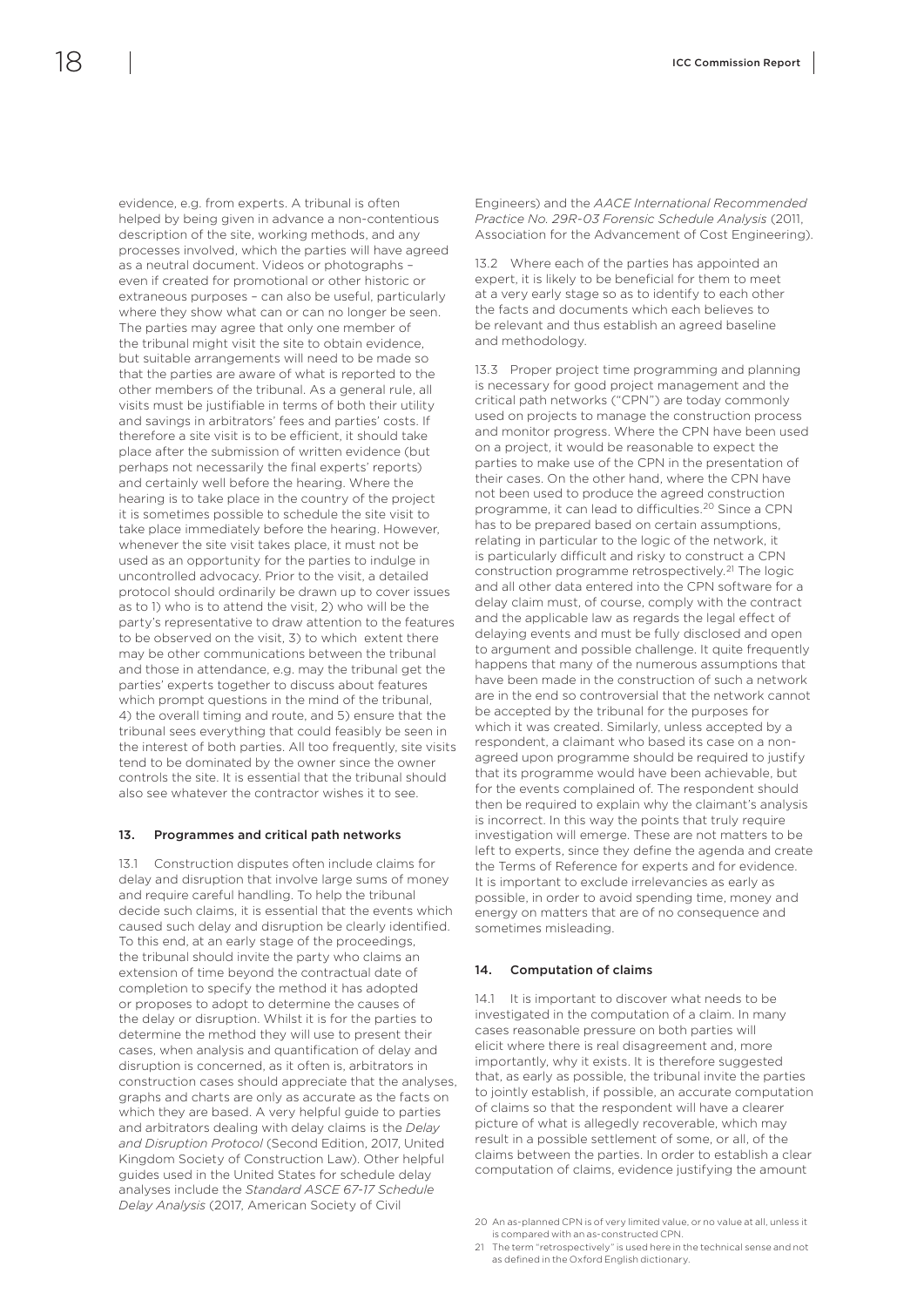<span id="page-20-0"></span>of a claim, which has not already been provided in the statement of case (or prior to the proceedings), should be produced by the claimant, with cross-references to its statement of case and in a form that will readily enable the respondent, and the tribunal, to know where the amounts come from and why they were incurred. The respondent will then have no excuse for not stating the reasons why, in its view, liability does not exist or, if it does, why the amounts claimed are nevertheless not due, e.g. because they were not caused by the events alleged, were not incurred or not reasonably incurred, or because the terms of the contract or the provisions of the applicable law preclude their recovery. In each case, reasons should be given.

#### 15. Splitting a case

15.1 As noted in Appendix IV to the ICC Rules, bifurcating the proceedings or rendering one or more partial awards on key issues is a case management technique that may be used in order to achieve a more efficient and cost-effective resolution of a case. Construction cases can involve parties having a matrix of claims and counterclaims by and against one another, so it may be desirable to split the case, not only between liability and quantum, and between jurisdiction and liability and quantum, but also between issues common to all parties involved and issues affecting only some parties. It also may be desirable to separate out core legal or factual issues so that they may be examined separately and preliminarily by the tribunal (for example, jurisdiction, admissibility, contractual allocation of liability, etc.). Decisions about splitting the case may be particularly pertinent in arbitrations involving mega-construction projects and may involve jurisdiction, preliminary issues, liability/ quantum, dealing with multiple claims, and points of notice of claims.

15.2 When deciding whether to split a case (i.e. bifurcate, trifurcate, quadfurcate the proceeding), tribunals should be guided by the following considerations, in whole or in part: 1) the likelihood of whether the separated issue(s)/claim(s)/defence(s) can be determined without considering the overall merits of the whole case; 2) the specific reasons for splitting the case and the parties' expectations as to the effect of splitting the case; 3) whether the split would delay or expedite the arbitral proceedings; 4) whether the split will increase or decrease the costs of the arbitral proceedings; 5) whether splitting the specific issue(s)/claim(s)/defence(s) is a mere tactical device to delay the proceeding or not; 6) the *prima facie* likelihood of success of the party seeking the split, if the parties are in disagreement as to splitting the case; and 7) whether isolating specific issue(s)/claim(s)/defence(s) for decision necessitate expeditious determination for factual or legal purposes (e.g., if there are parallel proceedings and the arbitral tribunal is required to determine its jurisdiction over certain issues/claims/defences to avert overlap or conflicting awards).

15.3 Accordingly, unless the parties agree or there are obvious legal reasons for promptly proceeding with the split, decisions about splitting a case into parts should be left until it is clear that it will be sensible and cost-effective to do so. In practice, it often makes

sense to see the parties' statements of case before addressing any such decision. Proper management of many construction disputes requires them to be taken in stages, e.g. jurisdictional or quasi-jurisdictional issues such as the admissibility of claims, pivotal issues of liability and time-bars, and quantum to the extent that its investigation proves to be needed. However, such decisions regarding management must be based on a sound appreciation of the case and be taken at the right time. It might seem attractive to decide whether certain claims are admissible under the contract through alleged want of notice or are barred under the applicable substantive or procedural law by prescription or limitation, but that course is only worthwhile if a decision unfavourable to the party affected will inevitably dispose of a substantial part of that party's case. It is not so attractive if the claim resurfaces under an alternative head and the affected party's losses prove, on analysis, not to be attributable to the claims that have been waived or barred. It should be recognised that whilst a party may prevail on liability, it does not follow that that party will recover any money. It is incumbent upon the tribunal to ensure that both parties understand the need for their submissions to comprise just as much proof and evidence to support their damages claims as their liability claims and to be prepared to undertake the same procedures for the presentation of damages as in the liability phase, which may or may not reduce the costs or time to complete the arbitration. Similarly, dividing a case into issues of liability followed by issues relating to quantum should only be done after a discussion on causation, since in many instances causation could fall into either part. Expert evidence ostensibly on quantum, for example in relation to the rectification of alleged defects, may in fact be relevant to liability. Thus, before a decision is made about splitting a case, the parties' cases on both causation and quantification should be known, so that it is clear how the costs and losses are purported to have arisen. The tribunal should be sure that a decision favourable to the party affected on liability and causation will have considerable consequences. If it is not sure of this, then it need not split a case, as amongst the key reasons for a split are that a partial award: 1) is likely to lead to agreement on the remaining issues, 2) will likely lead to a more efficient and cost effective proceeding, 3) is consistent with the parties' legitimate expectations; and 4) is likely to lead to avoidance of significant harm of some sort to one of the parties. Equally, a tribunal must be satisfied that, if a decision were taken to decide the basis in fact or law of a claim and if that basis were rejected, the losing party would not be able to present an alternative fall-back case.

15.4 It is desirable for the tribunal to discuss with the parties from a very early stage the possibility of resolving certain issues by way of partial awards or procedural decisions.

#### 16. Documents and document control

16.1 It is recommended that tribunals should raise issues relating to documents early on with counsel, ideally at the first case management conference and, after consultation with the parties about their preferences, issue directions relating to document control and communication. The tribunal should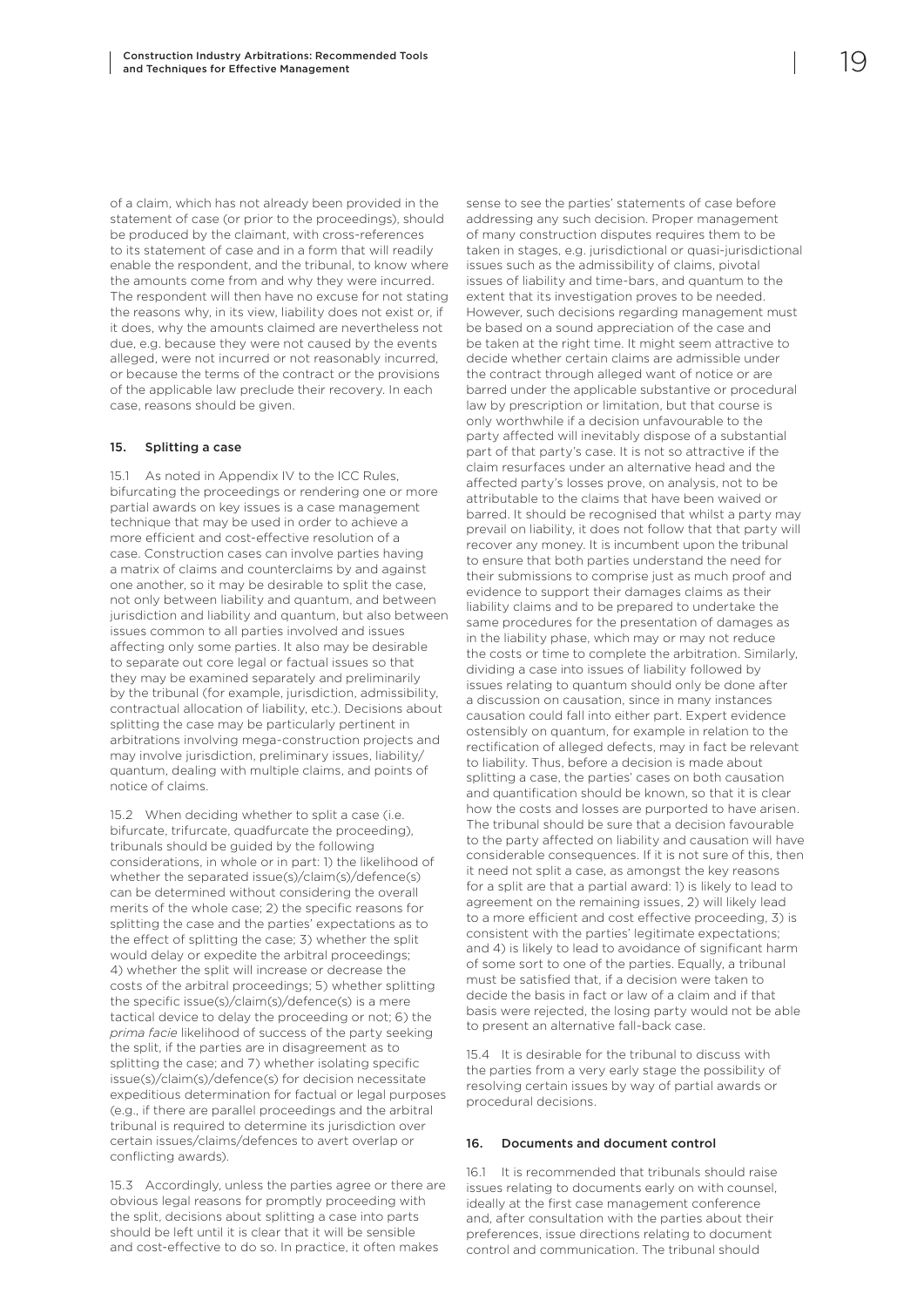consider directing the parties, from the very outset, to organise the documents appropriately as they emerge during the proceedings not only to avoid duplication but to allow them to be accessed easily electronically with a view to the compilation of working files with a common numbering system. Such a procedural direction will need to cover inter-party correspondence (including instructions, requests for instructions and the like), the agreed records of meetings, programmes, agreed summaries of measurements, agreed summaries of valuations, drawings, details and other technical documents, all of which ought to be contained in separate indexed files with the pages individually numbered so that additions can be made simply. Tribunals also commonly issue directions regarding the preferred means of communication of documents in the arbitration. For example, tribunals may direct that all communications with the tribunal should be electronic but that submissions, witness statements (but not the documents accompanying them if available electronically) and expert reports should be submitted by the parties in hard copies. Furthermore, the tribunal may also direct parties to provide access to supporting documents that accompany submissions by electronic means (hyperlinks, USB sticks, secure file sharing, etc.); all electronic material submitted should be searchable, if possible.

16.2 In some projects, it may be possible to use the project's existing databases, especially where they have been created to be shared by the parties, although it is not usual for the tribunal to be granted unrestricted access to such databases. This is partly because every arbitrator would be obliged to record and report what was read or retrieved, and also because of questions of relevance, confidentiality and third party rights. The tribunal may have to establish confidentiality protocols limiting access to documents to the parties' legal advisers or experts, especially if the contract works cover operating systems that are patented or are otherwise commercially sensitive.22

16.3 Turning to requests for disclosure,the composition of the tribunal and their legal backgrounds are likely to influence how a tribunal will approach disclosure and its extent. Arbitrators with a civil law background (such as those from France, Germany and Switzerland, where there is typically very limited disclosure and where court procedures for disclosure as understood in common law countries do not exist) may be less inclined to order extensive disclosure than those with a common law background (such as those from England, Australia and the United States). Although, very few are still in favour of the wholesale and indiscriminate production of documents by means of the common law process of discovery, such a process must be justified if it is to be applied to an international arbitration. Otherwise, it has no place in ICC arbitrations. The tribunal should consider including in a first procedural order the procedure and format to be used with respect to the production of requested documents. In particular, it is recommended that the tribunal direct the parties to:

22 Document access is just one aspect, but confidentiality aspects of a general nature may also be raised by the parties and require the tribunal's involvement, which is a problem that is of course not only confined to construction arbitrations.

- produce the documents on which they rely with their submissions;
- avoid any requests for document production in order to control time and cost, when appropriate;
- in those cases where requests for document production are considered appropriate, limit such requests to documents or categories of documents that are relevant and material to the outcome of the case;
- comply with time limits for the production of documents; and
- use a schedule of document production to facilitate the resolution of issues by the parties and the tribunal in relation to the production of documents, e.g. a schedule which sets out all requests for production, objections and the tribunal's decision with respect to each request.

16.4 The tribunal should also remind the parties (by direction if needed) that only documents necessary to prove the case of a party<sup>23</sup> are to be submitted and that the same criterion will be applied in deciding any contested request for further documents.24

16.5 Should the parties wish to require a more general production of electronic documents, then, because of the potential for additional burdens and costs associated with e-disclosure and as part of the tribunal's duties under Article 24 of the ICC Rules, the tribunal should ensure that 1) the parties have identified the issues involved, and 2) the parties will manage and control e-disclosure in a cost-effective manner. This may be achieved by limiting disclosure by category, date range or custodian, and by using means such as the *ICC Report on Managing E-Document Production* and the *CIArb Protocol for E-disclosure in Arbitration*.

16.6 The tribunal should make it clear from the outset, that the documents should be directly relevant to the issues as defined by the tribunal and should be confined to those which a party considers necessary to prove its case (or to dispose of the case of the other party or which help to make the principal documents comprehensible. Deciding which documents are really relevant and necessary (as opposed to those which might possibly be needed) is important. A party should, when producing principal documents (or at least in any pre-hearing submissions), state what each document is intended to prove, as the parties should first be required to produce all the documents in their possession that are needed for proving the points at issue. Another helpful method is to create bundles of documents for each main issue. These can be added as the case proceeds. If the document is long or may be used for more than one purpose, then the relevant part(s) should be hyperlinked. The tribunal may also consider requiring each party to notify the other if it does not agree that a document provides the necessary proof, so that alternative means of proof can be found. The procedure described above precludes a party from relying on other documents, for instance for the purposes of confronting or challenging a witness or other evidence.

<sup>23</sup> Article 9 of the IBA Rules.

<sup>24</sup> Article 3 of the IBA Rules.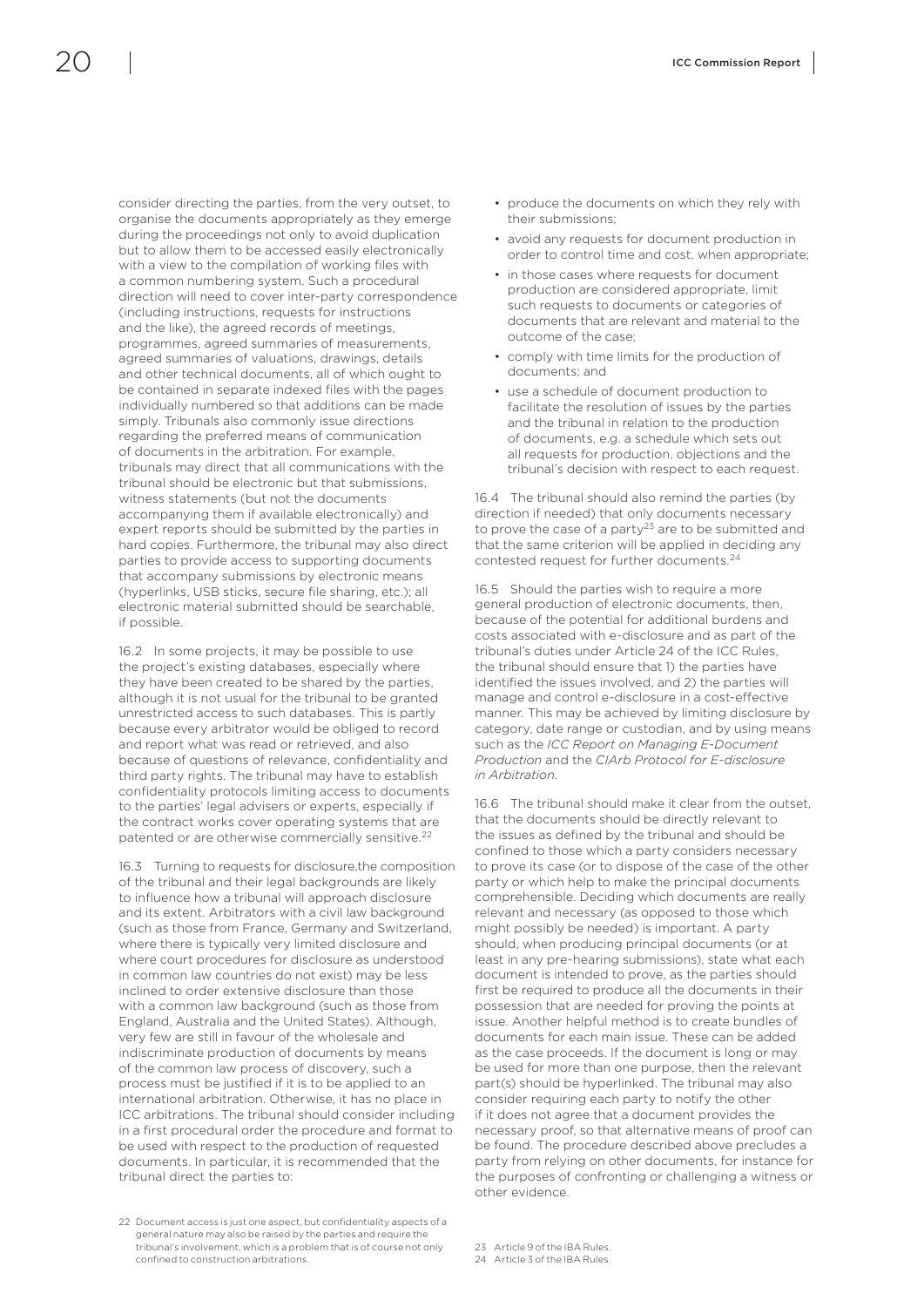<span id="page-22-0"></span>16.7 The tribunal is entitled to call for further documents at any time, in order to fulfil its duty to ascertain the facts (see Article 25(5) of the ICC Rules). The parties will obviously be given copies and the opportunity to respond. The procedural rules ought to allow a party to request additional documents from another party and, if not provided, to seek an order from the tribunal, at which stage the legitimacy or reasonableness of the request and the refusal will be decided. The IBA Rules provide helpful guidance. Most parties comply with an order if it is made clear that the sanction for failing to do so is the risk of an adverse inference being drawn.25 However, the tribunal should remember that its requests for documents may sometimes convey the impression that it is inclined towards the party that may benefit from its seeing the documents, especially if its order directly or indirectly supports a prior request by that party.<sup>26</sup> Thus it is suggested that the tribunal make it clear that it remains completely impartial and that it is simply discharging its duty under Article 25(1) of the ICC Rules.

16.8 The tribunal must also provide guidelines for the hearing. If common working files have been created, as described above, there should be no need to isolate "core" documents. The primary letters and instructions central to the issues of liability and causation as well as other key documents, such as programmes, will already be accessible to all. The tribunal should fix a cut-off date by which no further documents may be produced by any party, unless required by the tribunal, or permitted by it in exceptional circumstances following a reasoned justification for late submission, as when a party discovers a material document which the other party has been withholding. Such a concept also plays into the idea of an agreed pre-hearing reading list, whereby the parties identify to the tribunal what must be read, what should be read and what does not need to be read before the hearing.

#### 17. Witnesses

17.1 The rules governing the proceedings or the wishes of the parties may have an impact on the taking of oral evidence. Subject to these factors, evidence which is not contained in a document, but which is necessary to prove or disprove a point at issue must normally be presented through a written statement from the witness, verified and signed by that witness. Except in some jurisdictions, counsel may assist in the preparation of witness statements and there is much to be gained in time and cost thereby. However, the words used by witnesses should, as far as reasonably practicable, be their own in order to preserve credibility. If the evidence is not in the language of the arbitration, an accredited translation must be provided. If the statement deals with technical or legal matters, the tribunal should ensure that the translator is both qualified and familiar with the subject matter; otherwise the translation may not only be useless but, even worse, misleading. If it is not possible to tender a written statement, then the permission of the tribunal will be needed before evidence is heard from that

25 The same sensitivity can also arise in relation to tests, inspections, visits and other procedures for gathering evidence. 26 Including expert evidence.

witness. Since it is desirable that the whole of a witness' evidence should be in writing and since evidence tendered by one party may cause another party to reconsider its proposed evidence and to submit additional evidence, perhaps from a person who has not already provided a statement, it is usually sensible to allow for supplementary or additional statements of evidence of fact to be submitted within a brief period following the principal statements, so that all the evidence is in writing. All witness statements should be provided in good time before the preparation of any pre-hearing submissions. Further, the timing or number of "rounds" of witness statements should be kept to a minimum. Also, culling and stipulating facts not in dispute, or at least allowing such facts to be stated "on the record" without necessity of witness testimony, can prove effective in time and cost management. Useful proactive case management techniques include: 1) achieving consensus on the role and content of witness statements; 2) defining the number of rounds and timing of witness statements; and 3) maintaining only relevant witness testimonials and statements.

17.2 A witness will only be heard if required by a party or by the tribunal to attend for questioning. The tribunal may however ask a party to state why a witness is required and to specify the areas in which questioning is to be conducted so as to ensure its relevance and necessity. In addition, it is advisable that 1) the tribunal provide in its first procedural order for the parties to notify each other well in advance of the hearing if a witness is not required for questioning and, if so, the status of the evidence of that witness, and 2) the tribunal warn the parties that in its decision under Article 38 of the ICC Rules on the allocation of costs it will take account of costs wasted by witnesses having to attend unnecessarily. The procedural order should also deal with the status of the evidence of a witness who does not appear with reasonable cause. In order to reduce costs, the evidence of witnesses, both factual and expert, may be by video link and without personal attendance. The tribunal may impose reasonable limits on the time available to a party for the questioning of witnesses but the techniques, approach and limits of questions (particularly by cross-examination) must be agreed with the parties beforehand to align potentially divergent expectations in advance of the hearing, e.g. whether questioning should be limited to matters within the witness's personal knowledge. In order to use hearing time effectively, some tribunals require each party to notify the other beforehand of the scope of the proposed questions, but such a course can lead to the witness becoming aware of the intended questioning and in any event adequate notice has to be given (e.g. 48 hours in advance, not the night before). Another tool that may be considered for the purpose of using hearing time effectively is fact witness panels. Guidance is provided in Article 8.3(f) of the IBA Rules. Fact witness panels can streamline the process in complex cases where there tend to be many fact witnesses who have complementary or supplementary information on the same subject. Fact witness panels can be questioned on the same topic without losing momentum and can consist of fact witnesses from one party or from both parties, similar to expert witness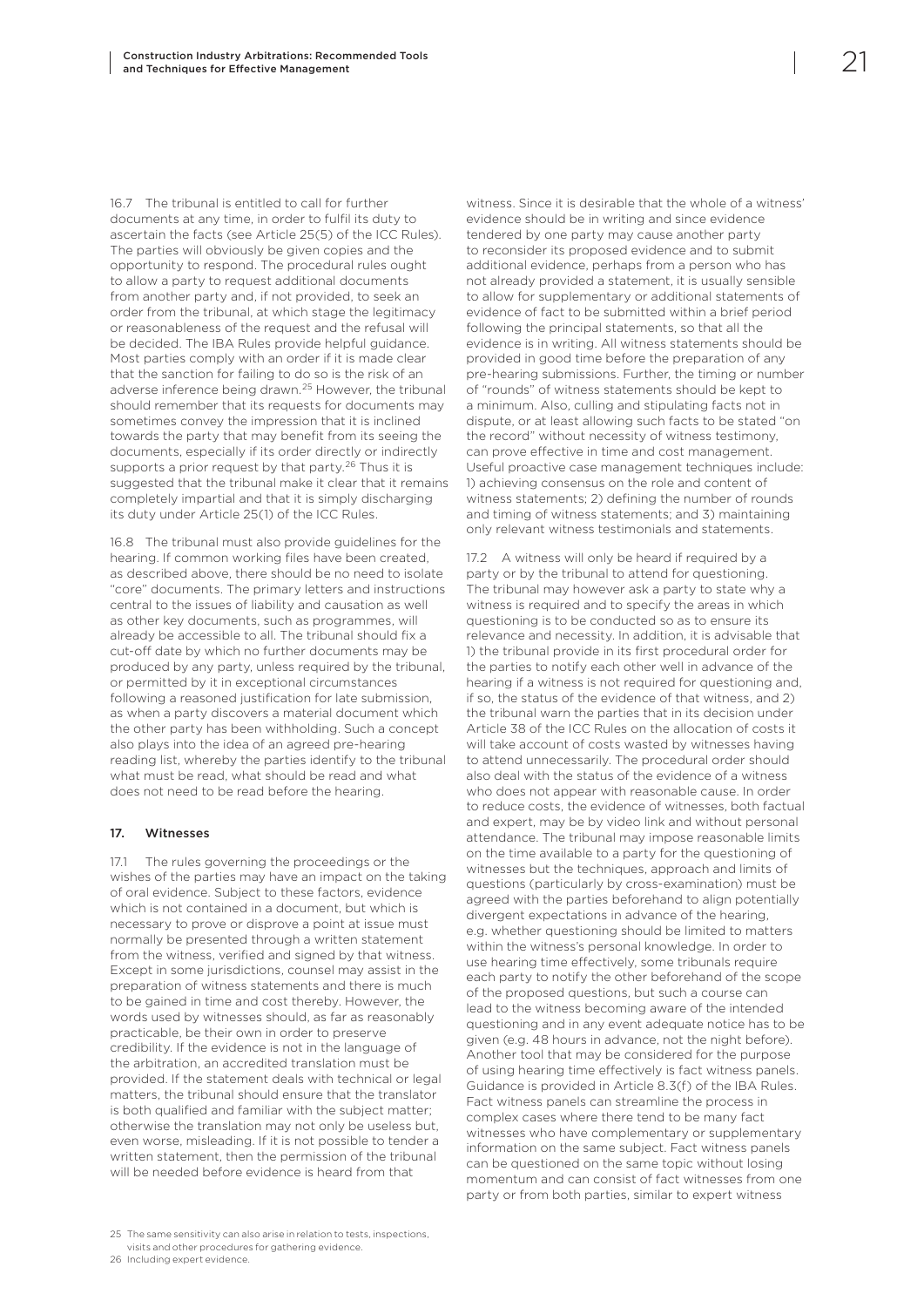<span id="page-23-0"></span>conferencing. Use of fact witness panels may provide particular focus on the examination of key facts and documents, thus reducing repetitive evidence and can serve to bring out the real facts better than by a single-witness-at-a-time approach. It also may permit concentrated attention on the issues by individual theme or topic.

#### 18. Experts

18.1 In construction arbitrations there can be confusion about whether or not expertise is required. One party might indeed assume that expert evidence will be necessary to deal with a matter which another would regard as requiring proof from documents or a witness. It is also sometimes assumed that the tribunal will appoint an expert and that a party will be called upon to produce an expert only if dissatisfied with the tribunal expert's report or if further proof is required. To avoid any confusion, it is suggested that the tribunal consult the parties at the first case management conference to find out whether they are both intent on tendering evidence from experts (technical, legal and other) and why such expertise is required. For instance, it may be that the experts are being used as consultants and that proof should be provided in another way.

18.2 If the parties wish to present evidence from experts, then the matter must be discussed with the tribunal, which must check the scope of the evidence in order to ensure that it is confined to the issues and does not deal with matters capable of being proved in other ways. In the case of party-appointed experts, the tribunal should find out the names of the parties' proposed experts and require, in the first procedural order, that each expert make in his or her report a declaration of independence.27 If the parties require assistance to meet these objectives, a solution would be for the tribunal to draw up the Terms of Reference of the experts (on the basis of the issues known to it) or to request the parties to agree a statement of the issues and facts (both agreed and assumed, for instance as set out in the witness statements) and the documents upon which expert evidence is required. Failing this, the experts should be transparent about the Terms of Reference or instructions they have received from their clients (subject to privilege), so as to enable the tribunal to ascertain that clear directions and explanations have been given, in order to obtain a useful opinion. Also, quite often, in construction cases one finds witnesses who combine both the features of a factual witness and those of an expert witness. In that case, the tribunal should decide from the witness's demeanour, to what extent the evidence which the witness is giving is truly independent and impartial and can therefore be accepted as expert evidence. Tribunals must think long and hard before accepting expert evidence, and expert witnesses should be subjected to the same scrutiny as factual witnesses.

18.3 It is now common in international construction arbitrations for parties to use experts as consultants (quantity surveyors, claims consultants, etc.)from a very early stage in the preparation of claims. Such

27 This should be done even if the order also requires compliance with Article 5 of the IBA Rules.

consultants often provide expert knowledge in certain aspects of the dispute, such as programming, quantification or special areas of engineering. Sometimes they also appear as the parties' experts, providing reports and giving evidence at the hearing. They should be distinguished from experts unconnected with the parties, such as specialists renowned for their expertise in a specific area, although the dividing line is not always clear. The tribunal will need to bear this distinction in mind when assessing the weight of the opinions presented to it. For example, it will need to be sure that any relevant information which a consultant expert of the former kind obtains from a party, and which is at all relevant to the evidence or any opinion, has been fully communicated to, and is known to, the other party or parties and to the tribunal. The proximity of such an expert to a party may be significant.

18.4 It is desirable that independent experts – whether acting as expert witnesses or as technical consultants – discuss their views with each other before preparing their reports, as they should eventually agree about most things if truly independent. After experts issue their reports, they often become more committed to their position and less likely to be open to changing their written views. If no discussions are held before the reports are presented, they should certainly be held afterwards. Again, the tribunal may perform a valuable role in determining to what extent the reports converge. There is normally no reason why a meeting between the experts need be attended by anyone else. The tribunal must ensure that it is clear whether or not agreements between the experts bind the parties. If the tribunal were to chair discussions between the experts, it could be difficult for a party to question such an agreement. Joint reports should then be drafted between the experts. The drafting of joint reports, in our view, forces constructive progress and generates intervention points that the tribunal can use to focus efforts on what they need from the experts. In any event, the reports must be confined to what is not agreed and the reasons for these differences. Too many reports are burdened with what is already known and accepted and do not concentrate on the reasons for differing opinions. Reports should be exchanged and, if necessary, supplementary reports drafted. Procedures for the joint expert meetings and the resultant reports should be agreed upfront. Typically, it is agreed that all discussions are privileged and are not to be disclosed until agreement is reached. Expert conferencing is also seen to be a useful tool, but careful consideration should be given to the existing evidence if it is entirely to supplant cross-examination in a given case.

18.5 There may also be cases where the parties will be saved considerable time and expense if the tribunal appoints its own expert, as the expert's opinion might render unnecessary any further expertise or identify points upon which evidence or reports from witnesses or experts may be required. Situations in which the tribunal may decide to appoint its own expert(s) may include: 1) if the parties have not provided adequate technical information (in their written submissions or through reports from their own experts); 2) where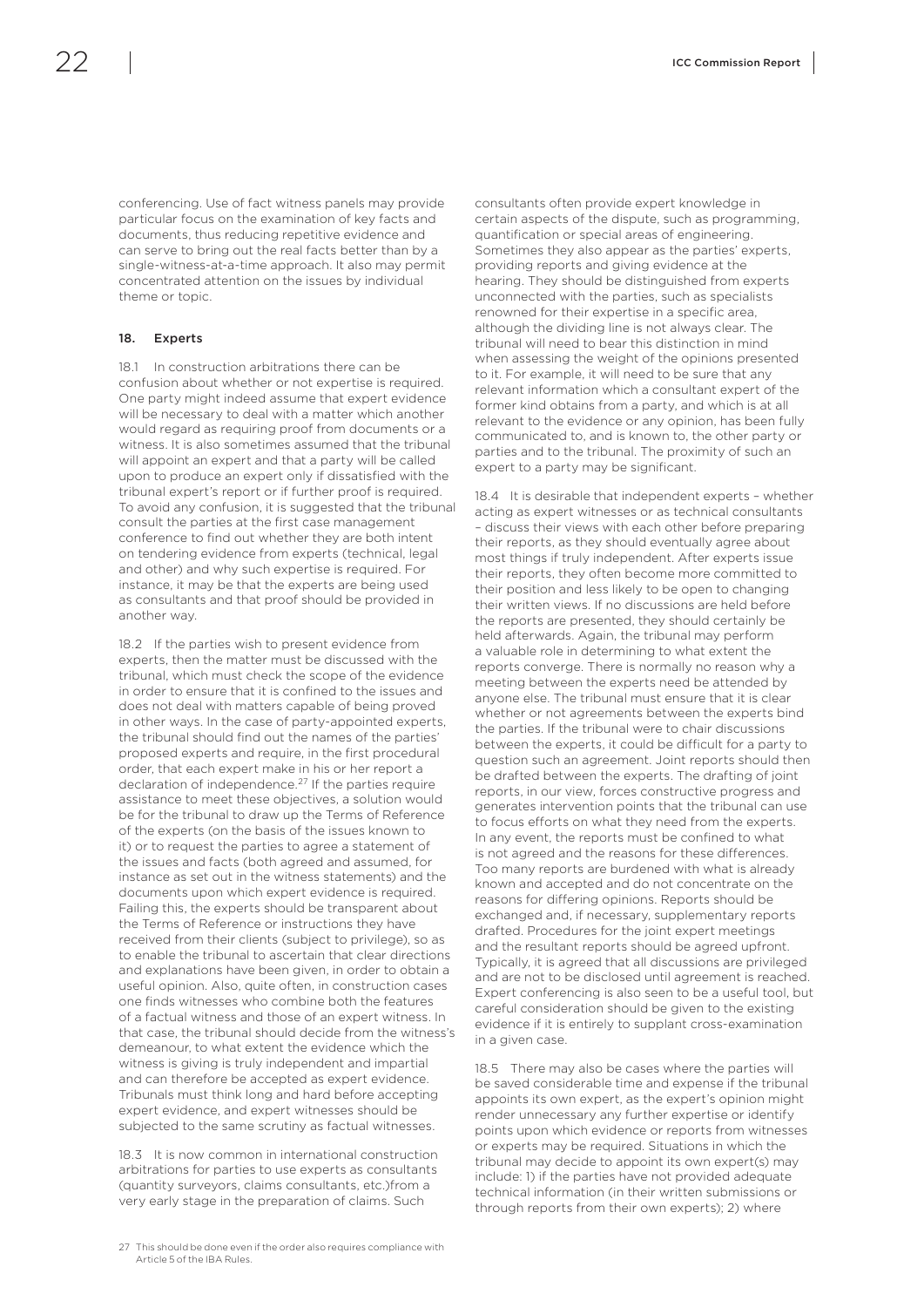<span id="page-24-0"></span>the assessment of part of the case might take a considerable amount of time, e.g. the examination of a complex network analysis, although the tribunal must keep in mind that it cannot delegate its authority in decision making or outsource the weighing of evidence before it to a tribunal appointed expert; and 3) where the opinions of experts are important and any differences are not attributable to different perceptions of the facts (here, the tribunal's own expert may only be needed once the points of disagreement between the parties or their experts have been clearly identified). A tribunal will not be bound by the opinion of the tribunal-appointed expert, and this should be made clear. Any report or other communication with such a tribunal-appointed expert must, of course, also be transmitted to the parties. Article 25(4) of the ICC Rules deals with the appointment of such experts and requires that parties are consulted before any such expert is appointed. No administrative charges are levied for the proposal of experts by the ICC to ICC arbitral tribunals, which is a unique service offered free of charge in all cases administered by the ICC International Court of Arbitration.

18.6 As to timing, the tribunal ought normally to decide whether it will appoint its own expert before it issues the procedural timetable under Article 24 of the ICC Rules, since the timetable will be affected by the work of the expert. In any case, the tribunal should seek and, if possible, obtain party consent before appointing a tribunal expert and agree with the parties on the Terms of Reference and the appointment procedure of the expert upfront, including a list of issues that the expert needs to deal with, the extent of the expert's participation in meetings and hearings, and his/her role in discussions and in deliberations, if any.

18.7. Where one or more members of the tribunal have been nominated or appointed for their expertise, there may be no need for the tribunal to duplicate that expertise by appointing its own expert in the same field. However, construction disputes often raise a wide variety of technical issues, some of which may be highly specialised and lie beyond the competence of an ordinary expert and others may necessitate a decision between two different schools of thought, towards one of which a tribunal member may have a leaning, as a result of training or experience. It is therefore important that, before the tribunal uses the expertise of one of its members, the other members are satisfied not only that any expert member is truly independent and free from any apparent or unconscious bias,<sup>28</sup> but also that the issues are likely to be within his or her competence. A tribunal should guard against giving an arbitrator with special qualifications undue influence in any discussions between its members. However, such an arbitrator is likely to be of considerable value in helping the tribunal to understand the points at issue and in communications with the parties and experts. Therefore, where the appropriate expertise is available within the tribunal, a decision not to appoint its own expert should normally be discussed with the parties since, for example, it might be thought that a

member of the arbitral tribunal nominated by one of the parties ought not to supplant a tribunal-appointed expert, although, in principle, no difficulties should arise if that member were truly independent.29 He or she would then be able to assist the other members of the tribunal in understanding the technical aspects of the case and in drafting the relevant parts of the award. However, as pointed out, precautions must be taken to see that the technical knowledge and views of one of the arbitrators that may influence the tribunal have been communicated to the parties so that they have a proper opportunity of dealing with them by submissions or evidence.

### 19. Hearing(s) on the merits

19.1 It is recommended that the tribunal should decide as early as possible in which order the main issues should be heard and whether certain issues should be decided by a partial award before other issues are heard. It is also suggested that the tribunal persuade the parties to agree which issues, if any, can be decided on the basis of written submissions and evidence only. Whilst the tribunal may suggest such a course, the parties should be free to decline it. The tribunal is not always best placed to determine what issues have to be the subject of a hearing. In all events, the tribunal should inform the parties if it thinks that a witness or an expert need not attend the hearing to be questioned. It should also require the parties to state whether any witness or expert put forward by the other party is not required (in which case the evidence will be accepted subject to a decision as to its value) and to inform the tribunal why a person is required for questioning and the topics to be covered by such questioning.

19.2 There is general agreement, first, that all submissions prior to the commencement of a hearing should be in writing. In line with general practice in international arbitration, written submissions should be full and exhaustive, and should be delivered at the earliest possible occasion. They should be numbered or arranged to match the submissions of the other party. Much antipathy was shown to the common law practice of not presenting the best case in the best possible way and relying on oral submissions, accompanied by supporting notes. Members of the tribunal or the legal or other key representatives of the parties need to have written submissions in advance in order to read them carefully at their own pace. In addition, using written material, wherever practicable, reduces the time required at a hearing or meeting. Ideally, the merits hearing should be principally or entirely devoted to examination and cross-examination of witnesses and experts.

<sup>28</sup> As required by the statement which all nominated arbitrators have to file, in accordance with Article 11(2) of the ICC Rules, available at https://iccwbo.org/publication/icc-arbitrator-statementacceptance-availability-impartiality-independence-form/.

<sup>29</sup> There can be no guarantee of cost savings, however. A party may call for an expert to assess the opinion of the tribunal's expert or be simply determined to exercise its right to present its own expert evidence.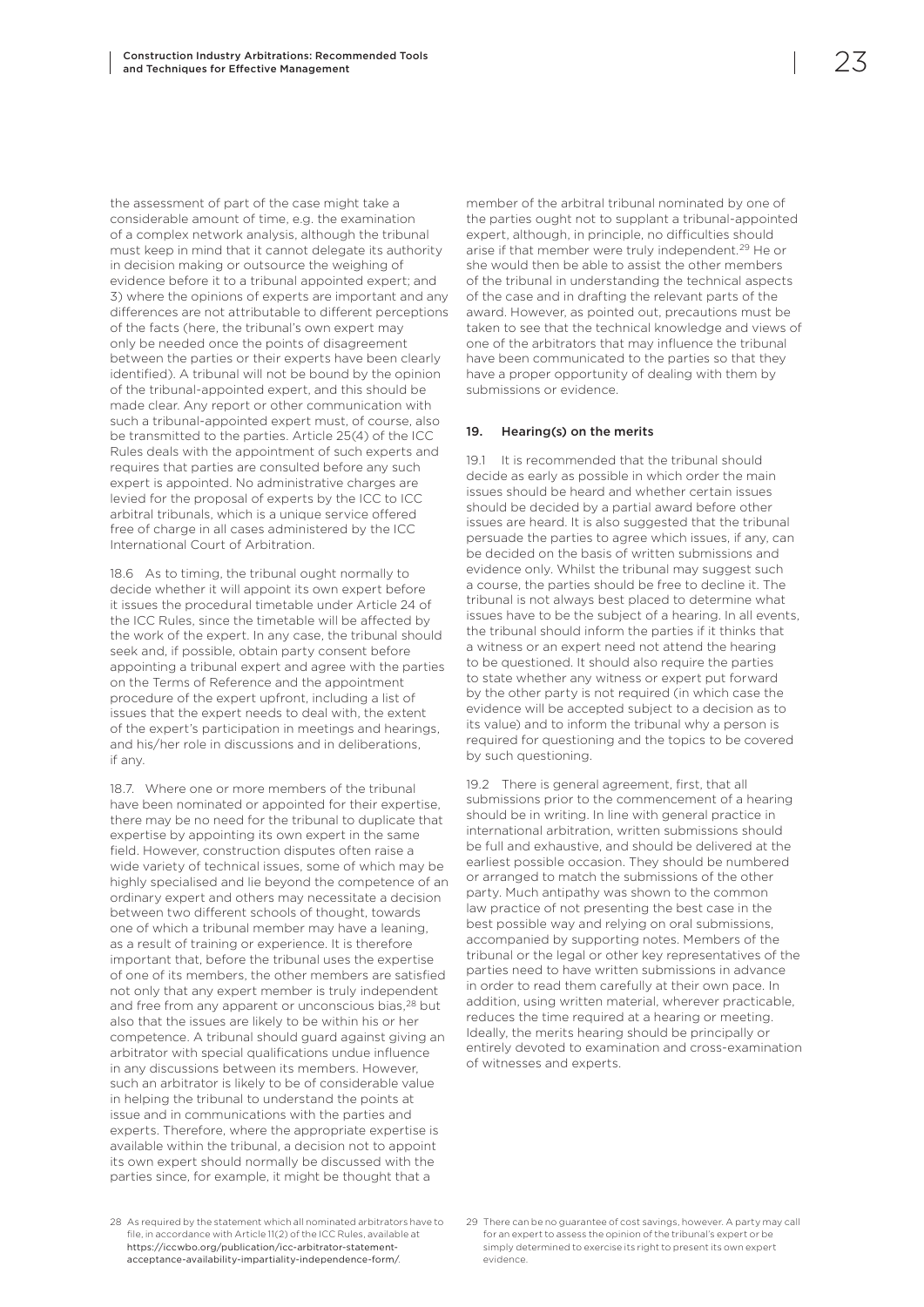the parties to decide how the time available within the period of the merits hearing should be allocated (in which case the parties will then be held to their decision), or the tribunal should itself decide and adhere to a strict timetable (although not if to do so would be unjust – the tribunal must always be ready to be flexible). Pursuant to Article 22(4) of the ICC Rules, the tribunal must treat the parties fairly and impartially, and ensure that each party has a reasonable chance to present its case but that does not mean equality in terms of witness time, as opposed to the time for statements or submissions. In regard to allocation of time, parties generally accept that although the basis is parity, fairness may require adjustments, e.g. the factual or expert evidence of one party is much greater or will require more investigation than the evidence of the other party. It is therefore not uncommon for the split not to be 50/50 but, for instance, 70/30. If an agreement is not reached, the tribunal will decide the overall allocation (and make any fairly required adjustments as the hearing proceeds). It will then be up to the parties to decide how best to use their allocation and seek to agree a running timetable well in advance of the hearing. Under the "chess clock" method, the entire hearing time, exclusive of recesses and breaks for lunches, administrative time and time for tribunal's purposes, is determined in terms of a number of hours, which are the split in accordance with the overall allocation agreed or decided. Then, during the time that a party is presenting evidence, or testimony (whether direct or cross-examination) or argument, that party's "chess clock" would tick off the hours and minutes down to the allocated limit. The same would apply for the opposing party. In construction terms, the "chess clock" approach permits each party to determine how much time to devote to contesting the case of the other party, by cross-examination of factual or expert witnesses or submissions, etc. The tribunal's questions, and the time for responding to them, should be allocated to tribunal time, provided that these questions and answers take no longer than the period of time specified. Overruns, whatever the cause, are usually dealt with by extending the daily hours of the hearing. A note of caution to parties is that it is not prudent to explicitly provide for the allocation time limits for the arbitration in the arbitration clause as doing so may deprive the tribunal of a full exploration of the issues and may encourage dilatory behaviour by the parties.

19.3 It is also recommended that the tribunal require

19.4 Prior to the hearing, the tribunal should remind the parties to try to agree on which documents will be needed at the hearing, the use of online platforms for the storage and exchange of documents, and access and demonstration of documents at the hearing. Pre-hearing submissions, witness statements and any reports from experts should be hyperlinked to the documents. In case testimony is related to matters involving drawings, the tribunal and the parties should be able to identify clearly in drawings the areas to which a witness statement, expert report or other discussion is related. Having the issues properly allocated in general drawings in the hearings could facilitate discussion. If proper presentation of the project has been done in the early stages, and

this presentation has been updated, the tribunal and the parties will be able to better focus on the evidence, thereby avoiding unnecessary testimony, interrogatories and expert evidence. Tribunals should also be aware that parties often attempt to bring in documents and new evidence shortly before the hearing. This risk may be handled by agreeing a cutoff date for the submission of evidence, except in extraordinary circumstances and with prior leave (as explained in paragraph 16.8 above). There will always be a balance to be drawn by the tribunal between a reasonable opportunity for a party to present its case and obtaining an unfair advantage.

19.5 There was much support for the view that factual witnesses should be heard before the experts formally present their reports and are questioned on them, since the questioning of a factual witness may lead an expert to a better understanding and to the modification or withdrawal of an opinion or provisional conclusion. It was also thought that, where the parties are to tender experts or witnesses on the same topic, they should be questioned together so as to clear up any misunderstandings that may have arisen between them. As observed in this Report, such time can be minimized if the experts contact each other well before the hearing to resolve any differences. As regards witnesses of fact, it may be expected that, as part of the continuing dialogue with the parties, the tribunal will study the statements as they are filed and raise differences with the parties so as to clear them up before the final experts' reports and written submissions are presented prior to the hearing. An order of appearance might be: factual witnesses; technical experts; delay and disruption experts; quantum experts; and legal experts. On the other hand, it may sometimes be desirable for the tribunal-appointed expert to present his or her report and to be questioned on it before any other evidence is heard, even though this may give the impression that the conclusions of that expert will be accepted by the tribunal unless discounted. The tribunal must obviously ensure that the decisions it takes are its own and not those of any expert appointed by it.

19.6 The time available at a hearing need not be used for closing submissions as they are frequently best presented in writing within a short period after the conclusion of the hearing, usually exchanged simultaneously in one or two rounds. However, while some parties may have a valid reason for dispensing with post-hearing briefings and opting for closing arguments, post-hearing briefs are the norm and post-hearing submissions will in any case be required on the question of costs and how they are to be allocated (Article 38 of the ICC Rules). In any case, the tribunal should always coordinate these points with the parties early on, if possible. The tribunal should also allow itself time to raise questions and, unless otherwise agreed by the parties, give the parties an opportunity to address it on points which need to be emphasised. As an alternative, it may occasionally be helpful to the tribunal for a short hearing to be held after the closing submissions, for the purpose of obtaining clarifications. The deadline for the delivery of written closing submissions should preferably be set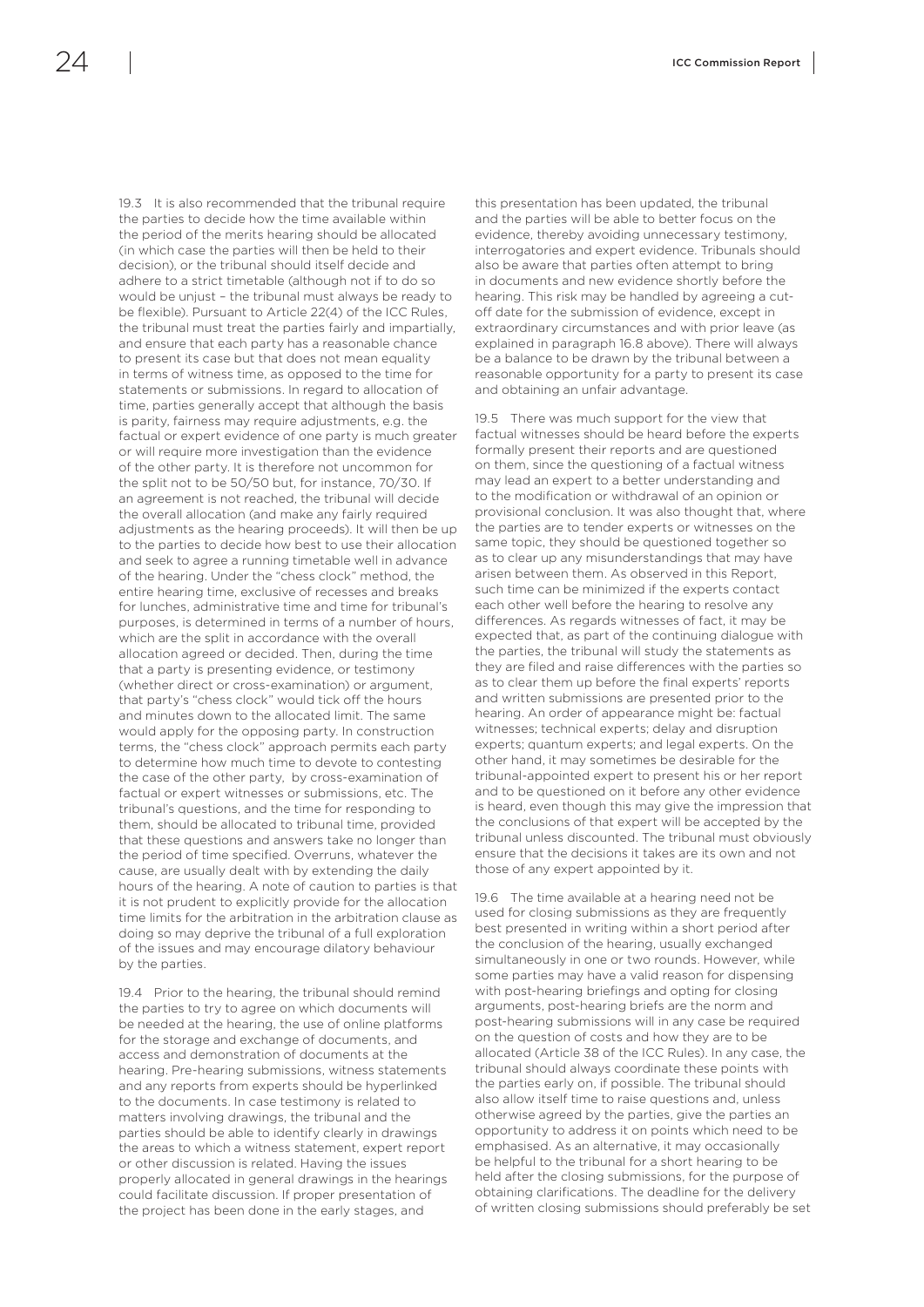<span id="page-26-0"></span>by the tribunal well before the hearing on the merits (e.g. in the procedural timetable) and certainly in good time prior to its conclusion, so that the hearing is conducted on that basis and the parties can make the necessary arrangements. No further submissions will be considered once the deadline has passed. When declaring the proceedings closed, pursuant to Article 27 of the ICC Rules, the tribunal should make it quite clear that no new facts or opinions will be admitted thereafter, unless specifically requested or authorised by it. There is a tendency for parties to try to repair gaps in their cases by submitting new documents, statements and reports, on the pretext that their action was "authorised" by the tribunal (as may be permitted by Article 27). If this occurs, the tribunal should immediately send such submissions back to the parties. If the tribunal accepts (as it ordinarily should) to receive sealed offer(s), it should refrain from closing the proceedings pursuant to Article 27 to the extent necessary to allow the parties to make further submissions on costs.30

#### 20. Interim measures

20.1 Article 28 of the ICC Rules authorises the tribunal to order interim or conservatory measures, unless the parties agree otherwise.<sup>31</sup> In addition to its general application (i.e. giving the respondent security for its costs of the arbitration where the claimant is insolvent or impecunious), this power can be particularly relevant in construction arbitrations. For example, a party may wish the tribunal to order compliance with, or relief from, the decision of a dispute adjudication board. The provision is intended to protect the *status quo* pending a decision on the merits of the dispute and could extend to situations where, following a contested contract termination, use might be made of plant or materials on site, or rights under a technology transfer provision need to be protected from threatened misuse. Similarly, the power could be used to restrain the disposition of spare parts that might be required pending expiration of a defects notification period or to require the owner to observe the contract in relation to the appointment of an engineer or other representative. In general, a tribunal will need to be satisfied that there is good reason for intervention including the likelihood that the applicant may suffer irreparable harm if the measure is not ordered. Article 28 does not apply to decisions on costs during the proceedings, which are the subject of Article 38(3) of the ICC Rules.

#### 21. Settlement in arbitration

21.1 The tribunal should consider reminding the parties that, of course, they are free to settle all or part of the dispute at any time during the ongoing arbitration, either through direct negotiations or through any form of ADR proceedings. For example, mediation proceedings can be conducted under the ICC Mediation Rules. The arbitral tribunal should also

consider consulting the parties at an early stage (e.g. at the first case management conference pursuant to Article 24 of the ICC Rules) and inviting them to agree on a procedure for the possible use of sealed offer(s) in the arbitration. The Secretariat may assist the parties to put information relating to certain unaccepted settlement offers, and related correspondence, commonly referred to as "sealed offer(s)", before an arbitral tribunal at the appropriate time (i.e. after the tribunal has decided the merits and is about to decide the issue of costs and how they are to be allocated). The Secretariat may also assist with any counteroffer(s) made as sealed offer(s) by the offeree.<sup>32</sup>

#### 22. Translations

22.1 The effective management of translation can affect beneficially the costs of an arbitration. The Terms of Reference or the procedural order made following the first case management conference will record the language (or languages) of the arbitration agreed upon by the parties or decided by the tribunal under Article 20 of the ICC Rules. This language may not be the ruling language of the contract or the language which the contract stipulates should apply to all communications under the contract. Given the different nationalities of parties involved in a construction project, it is not unusual for a party to continue to prepare internal and certain project documents or communications in a language other than the language for communications under the contract. When such documentation needs to be submitted as evidence in an arbitration, consideration needs to be given by the tribunal to the question of who is to bear the cost of translation. As such, the tribunal is strongly advised to deal in the first procedural order with these matters and their implications. All communications (including pleadings and submissions, both written and oral) have to be in the language of the arbitration. Unless otherwise agreed, a party will have to provide a certified translation or interpretation of any document or evidence relied on. The tribunal will need to establish that a properly qualified translator will be used who can deal with technical and legal words. Occasionally it may be possible to permit a party to arrange for a person within its own organisation to translate a document; however such a ruling should be provisional pending sight of the translation. However it may not be necessary to translate every document, especially if there is a large number to be translated. The tribunal may direct that a partial translation is sufficient, at least until the need for a full translation is necessary. The procedural order should require objections to a translation to be made promptly. The parties should be directed to provide an interpreter at any hearing with agreed translations of the special terms or vocabulary likely to be used.

<sup>30</sup> See ICC Note to Parties and Arbitral Tribunals on the Conduct of the Arbitration under the ICC Rules of Arbitration (1 January 2019, para. 230(e)) available at https://iccwbo.org/publication/note-partiesarbitral-tribunals-conduct-arbitration/.

<sup>31</sup> For general guidance, see *The Secretariat's Guide to ICC Arbitration* (ICC, 2012) paras. 3-1032 to 3-1045.

<sup>32</sup> For further information on the procedure required to be followed to obtain the Secretariat's assistance in this regard, see ICC Note to Parties and Arbitral Tribunals on the Conduct of the Arbitration under the ICC Rules of Arbitration (1 January 2019, paras. 227-230) available at https://iccwbo.org/publication/note-parties-arbitral-tribunalsconduct-arbitration/. See also C. Seppälä, P. Brumpton and M. Coulet-Diaz, supra note 14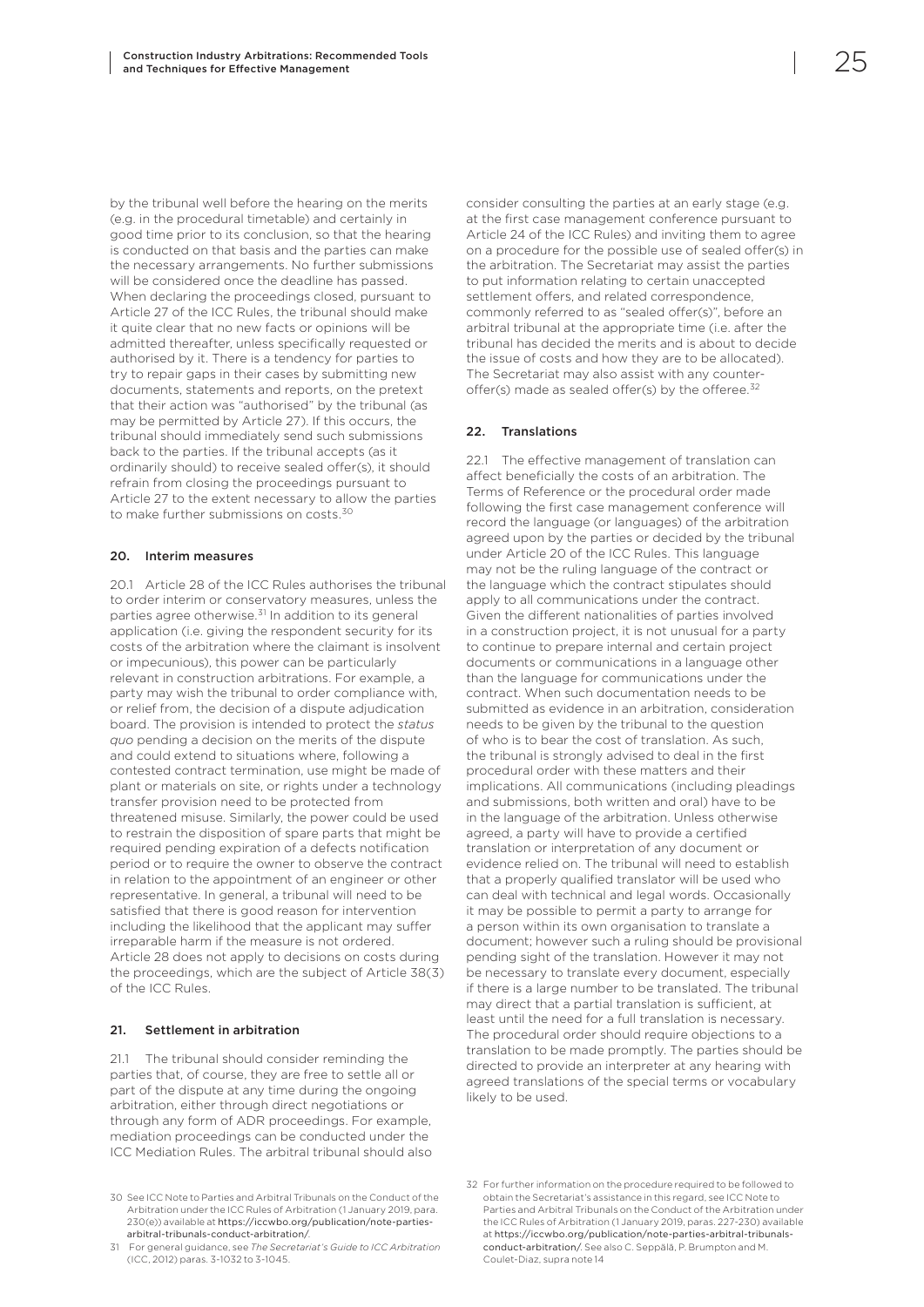| $\zeta$                  |
|--------------------------|
|                          |
|                          |
|                          |
| こく                       |
| $\overline{\mathbf{C}}$  |
| $\overline{\mathcal{L}}$ |
| $\vec{C}$                |
|                          |
|                          |
| $\frac{1}{2}$            |
|                          |
|                          |
|                          |
| ١                        |
| ŀ                        |
|                          |
| I                        |
| $\frac{1}{3}$            |
| $\geq$                   |
| į<br>ţ                   |
|                          |
| Ù                        |
| ハー)                      |
|                          |
| ・キンクマキン                  |
|                          |
|                          |
|                          |
|                          |
|                          |
|                          |
|                          |
|                          |
|                          |
| ا<br>ا                   |
|                          |
| Ī<br>$\,<$               |
|                          |

<span id="page-27-0"></span>

|          | Annex - Extracts                                                                                                                                                                    | from Typical Schedules                                                                                                                                                                                                                                                                                                                                                                                                                                                                                                                                              |                                                                                                               |                                                                                                                                                                                                                                                                                                                                                                                                            |                                                                                                                                   |                                    |  |
|----------|-------------------------------------------------------------------------------------------------------------------------------------------------------------------------------------|---------------------------------------------------------------------------------------------------------------------------------------------------------------------------------------------------------------------------------------------------------------------------------------------------------------------------------------------------------------------------------------------------------------------------------------------------------------------------------------------------------------------------------------------------------------------|---------------------------------------------------------------------------------------------------------------|------------------------------------------------------------------------------------------------------------------------------------------------------------------------------------------------------------------------------------------------------------------------------------------------------------------------------------------------------------------------------------------------------------|-----------------------------------------------------------------------------------------------------------------------------------|------------------------------------|--|
|          |                                                                                                                                                                                     | SCHEDULE FOR ADDITIONAL WORK AND DISPUTED VALUATION                                                                                                                                                                                                                                                                                                                                                                                                                                                                                                                 |                                                                                                               |                                                                                                                                                                                                                                                                                                                                                                                                            |                                                                                                                                   |                                    |  |
|          |                                                                                                                                                                                     |                                                                                                                                                                                                                                                                                                                                                                                                                                                                                                                                                                     |                                                                                                               |                                                                                                                                                                                                                                                                                                                                                                                                            |                                                                                                                                   |                                    |  |
| Item no. | The items of extra<br>work claimed<br>$\widehat{\odot}$                                                                                                                             | mant's case: by whom<br>ordered and when<br>Jie<br>O<br>(5)                                                                                                                                                                                                                                                                                                                                                                                                                                                                                                         | Claimant's<br>valuation<br>$\mathcal{L}$                                                                      | Respondent's case<br>$\widetilde{\Theta}$                                                                                                                                                                                                                                                                                                                                                                  | by respondent<br>Price, if any,<br>admitted<br>$\widehat{\odot}$                                                                  | by arbitral<br>For use<br>tribunal |  |
|          | LO<br>0.75 m over a length<br>foundation trenches<br>marker posts 4 and<br>go below the depth<br>it was necessary to<br>on the drawings by<br>of 400 m between<br>On excavating the | on  and  the claimant was<br>representative and included<br>directed by the engineer's<br>The claimant is entitled to<br>that on several occasions<br>pecific order, except<br>in the claimant's monthly<br>the statement submitted<br>have the work measured<br>to the engineer on  and<br>were agreed at the time<br>The claimant also wrote<br>received no rejection of<br>following completion of<br>representative to "go<br>valued. However<br>with the engineer's<br>measurements<br>statements.<br>the works<br>deeper".<br>No <sub>s</sub><br>and<br>the i | Bill of Quantities)<br>(contractual rate<br>at item 5/A/7 of<br>$USSI$ 1500<br>$0.75 \times 400$<br>@ US\$ 50 | work which is in any event<br>made for record purposes<br>any depth in its rates and<br>the claimant was obliged<br>was merely instructed as<br>The measurements were<br>The item is not an extra;<br>to include excavation to<br>certify or to pay for the<br>respondent is bound to<br>were interim; neither<br>the engineer nor the<br>only; the statements<br>to what it had to do.<br>wrongly claimed | should be US\$ 30<br>In any event, the<br>- see item 5/A/8<br>length was 300<br>m and the rate<br>of the Bill.<br>$\bar{\bar{z}}$ |                                    |  |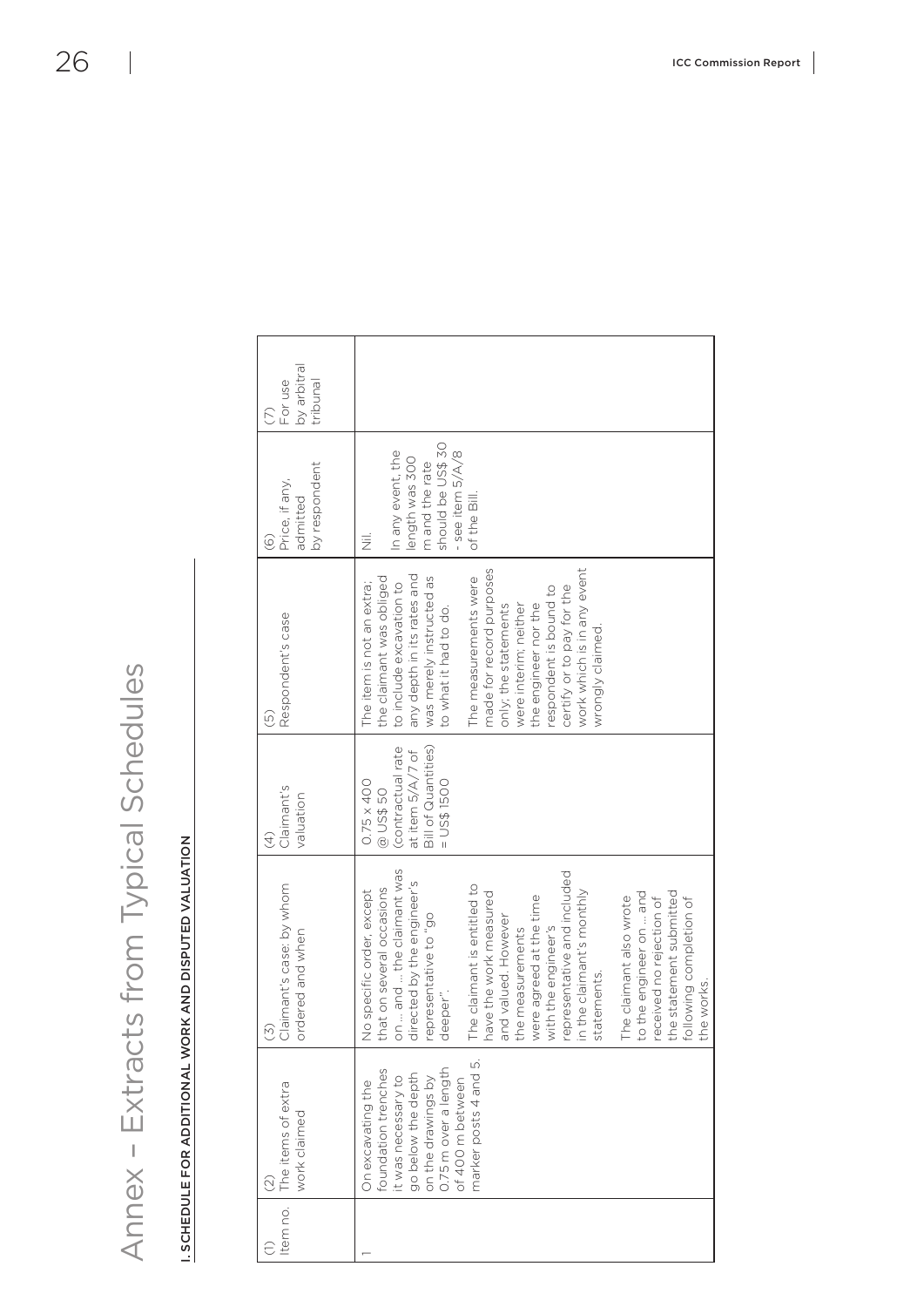|                              |                  |      |                          | Arbitral<br>tribunal<br>ම                     |                                                                                                                                                                                                                                                                                                                                                                                                                                             |                           |                                                                                                                                                               |
|------------------------------|------------------|------|--------------------------|-----------------------------------------------|---------------------------------------------------------------------------------------------------------------------------------------------------------------------------------------------------------------------------------------------------------------------------------------------------------------------------------------------------------------------------------------------------------------------------------------------|---------------------------|---------------------------------------------------------------------------------------------------------------------------------------------------------------|
|                              |                  |      |                          | Amount<br>$\circledcirc$                      | and requires proof that the<br>not accept that the cost of<br>should be reduced by 50%<br>Apart from the cost of the<br>approx. US\$ 250 per weld<br>the work proposed by the<br>percentages of 200% and<br>respondent is reasonable,<br>cost to the respondent: it<br>as the respondent will be<br>50% represent the actual<br>pipes, the claimant does<br>Remaking would cost<br>replacing old pipes.<br>$(=\cup$ S\$ 12,500).<br>Denied. |                           |                                                                                                                                                               |
|                              |                  |      |                          | Remedial work                                 | necessary, the<br>oints can be<br>the pipes. If<br>no aperua.<br>to replace<br>necessary<br>the spot.<br>It is not<br>Denied.                                                                                                                                                                                                                                                                                                               |                           |                                                                                                                                                               |
|                              | Claimant's case  |      |                          | Liability<br>$\widehat{\circ}$                | The pipes were installed<br>engineer authorized the<br>the pipes conformed to<br>By instruction of , the<br>admitted that they leak<br>because they fractured<br>The length of the pipes<br>re-laid them two years<br>conformity of welds to<br>and thereby approved<br>00000 did not apply;<br>when the respondent<br>supply of such pipes,<br>was 1.0 m  so DIN<br>five years ago. It is<br>DIN 010101.<br>DIN 010101<br>Denied.<br>ago.  |                           |                                                                                                                                                               |
| Respondent's case<br>$\odot$ |                  |      |                          |                                               |                                                                                                                                                                                                                                                                                                                                                                                                                                             | Amount claimed<br>$\odot$ | Each 20 m length<br>at a further 50%<br>plant and labour<br>costs estimated<br>costs US\$ 500;<br>supervision etc.<br>and costs of<br>US\$112,500.<br>at 200% |
|                              |                  |      |                          | Remedial work<br>$\bigoplus$                  | The pipes will<br>removed and<br>replaced with<br>new materials<br>carried out<br>have to be<br>cannot be<br>as repairs<br>$on-site$                                                                                                                                                                                                                                                                                                        |                           |                                                                                                                                                               |
|                              |                  |      |                          | Alleged defect<br>$\widetilde{(\mathcal{E})}$ | the specification.<br>to DIN 00000<br>as required by<br>cause XXX of<br>The welds do<br>not conform                                                                                                                                                                                                                                                                                                                                         |                           |                                                                                                                                                               |
|                              |                  | Item | of work                  |                                               | from marker<br>6.5 km leak.<br>The joints<br>5.5 km to<br>the pipes<br>between<br>marker                                                                                                                                                                                                                                                                                                                                                    |                           |                                                                                                                                                               |
|                              | $\widehat{\cup}$ | Ref. | $\stackrel{\circ}{\geq}$ |                                               |                                                                                                                                                                                                                                                                                                                                                                                                                                             |                           |                                                                                                                                                               |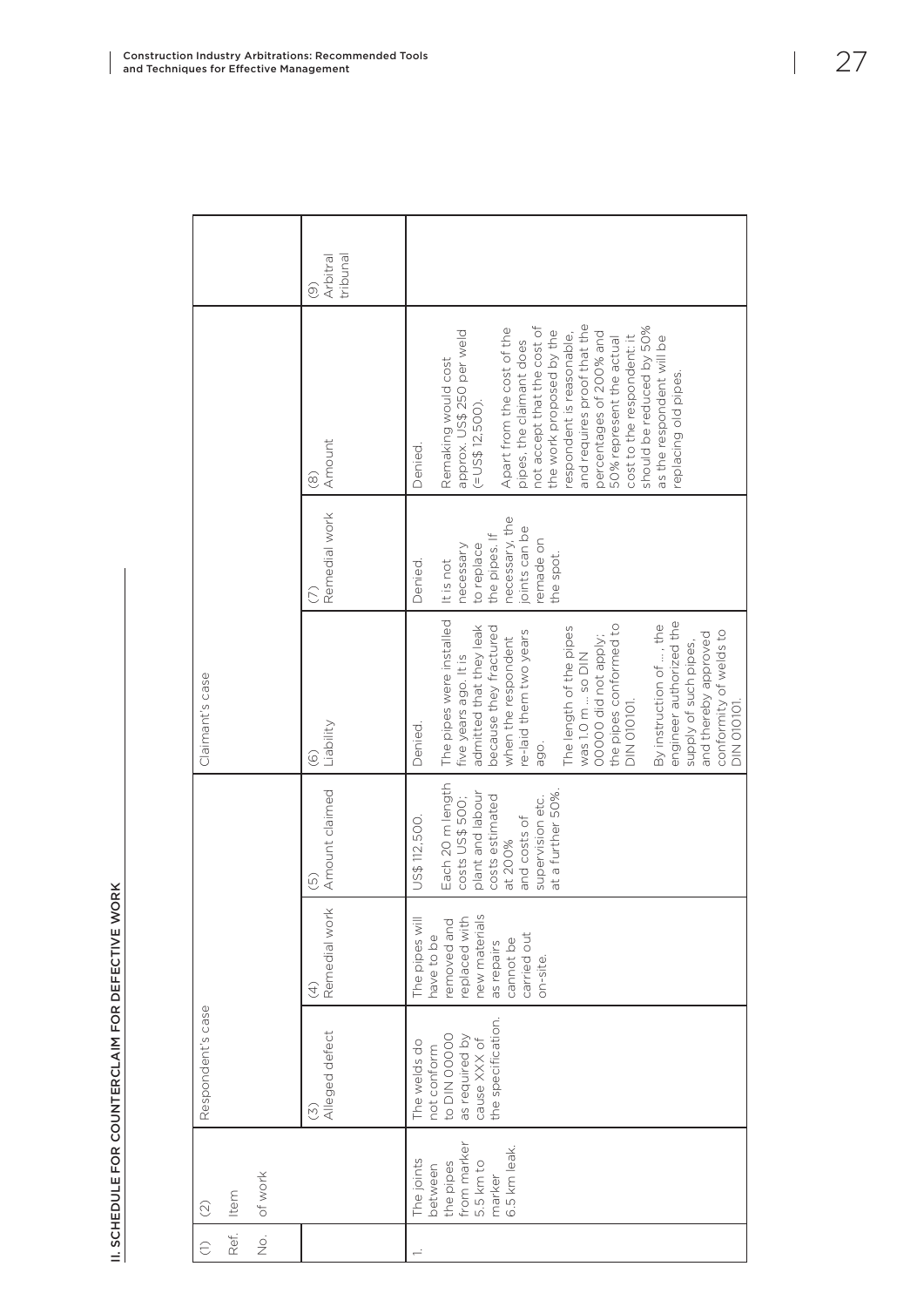#### ICC COMMISSION ON ARBITRATION AND ADR

The Commission on Arbitration and ADR brings together experts in the field of international dispute resolution from all over the globe and from numerous jurisdictions. In its research capacity, the Commission produces reports and guidelines on legal, procedural and practical aspects of dispute resolution. The Commission also discusses and contributes to the drafting of proposed revisions to the ICC Rules of Arbitration and other arbitration rules and drafts and approves the ICC Mediation Rules, Expert Rules and Dispute Board Rules.

The Commission currently has over 850 members from some 100 countries. It holds two plenary sessions each year, at which proposed Reports and other products are discussed, debated and voted upon. Between these sessions, the Commission's work is often carried out in smaller task forces. The Commission's products are made available at <www.iccwbo.org> and [http://library.iccwbo.org/.](http://library.iccwbo.org/)

The Commission aims to:

- Provide guidance on a range of topics of current relevance to the world of international dispute resolution.
- Propose tools for efficient and cost-effective settlement of international disputes by means of arbitration, mediation, expertise and dispute boards to enable ICC dispute resolution to respond effectively to users' needs.
- Create a link among arbitrators, mediators, experts, academics, practitioners, counsel and users of dispute resolution services and provide them with a forum to exchange ideas and experiences with a view to improve dispute resolution services.

#### ICC Commission on Arbitration and ADR

www.iccwbo.org/commission-arbitration-ADR arbitration.commissionADR@iccwbo.org T +33 (0)1 49 53 30 43

*Construction Industry Arbitrations: Recommended Tools and Techniques for Effective Management* is a Report of the ICC Commission on Arbitration and ADR.

This second edition was conducted under the joint leadership of Aisha Nadar and Christopher Seppälä who were advised by Dr Nael G. Bunni and Judge Humphrey Lloyd QC, who coauthored the original 2001 report. Dr Mohamed Abdel Wahab, Elina Aleynikova, Essam Al Tamimi, David Barry, Caroline Duclercq, Shelly Ewald, Juan Eduardo Figueroa Valdés, Dr Robert Gaitskell QC, Dr Patricia D. Galloway, Troy L. Harris, John W. Hinchey, Jane Jenkins, Dr Doug Jones, Pablo Laorden, Christopher Lau, Crenguta Leaua, Pierrick Le Goff, Erin Miller Rankin, and Elena Otero-Novas Miranda all contributed to the update of the Report.

The first edition was produced under the joint leadership of Dr Nael G. Bunni and Judge Humphrey Lloyd QC, and by Michael E. Schneider, William Laurence Craig, Dr Aktham El Kholy, Dr jur. Joachim E. Goedel, Vera van Houtte, Sigvard Jarvin and Dr Igor Leto.

With the participation of Carita Wallgren Lindholm (Chair, ICC) Commission on Arbitration and ADR), Christopher Newmark (former Chair, ICC Commission on Arbitration and ADR) and Dr Hélène van Lith (Manager, ICC Commission on Arbitration and ADR).